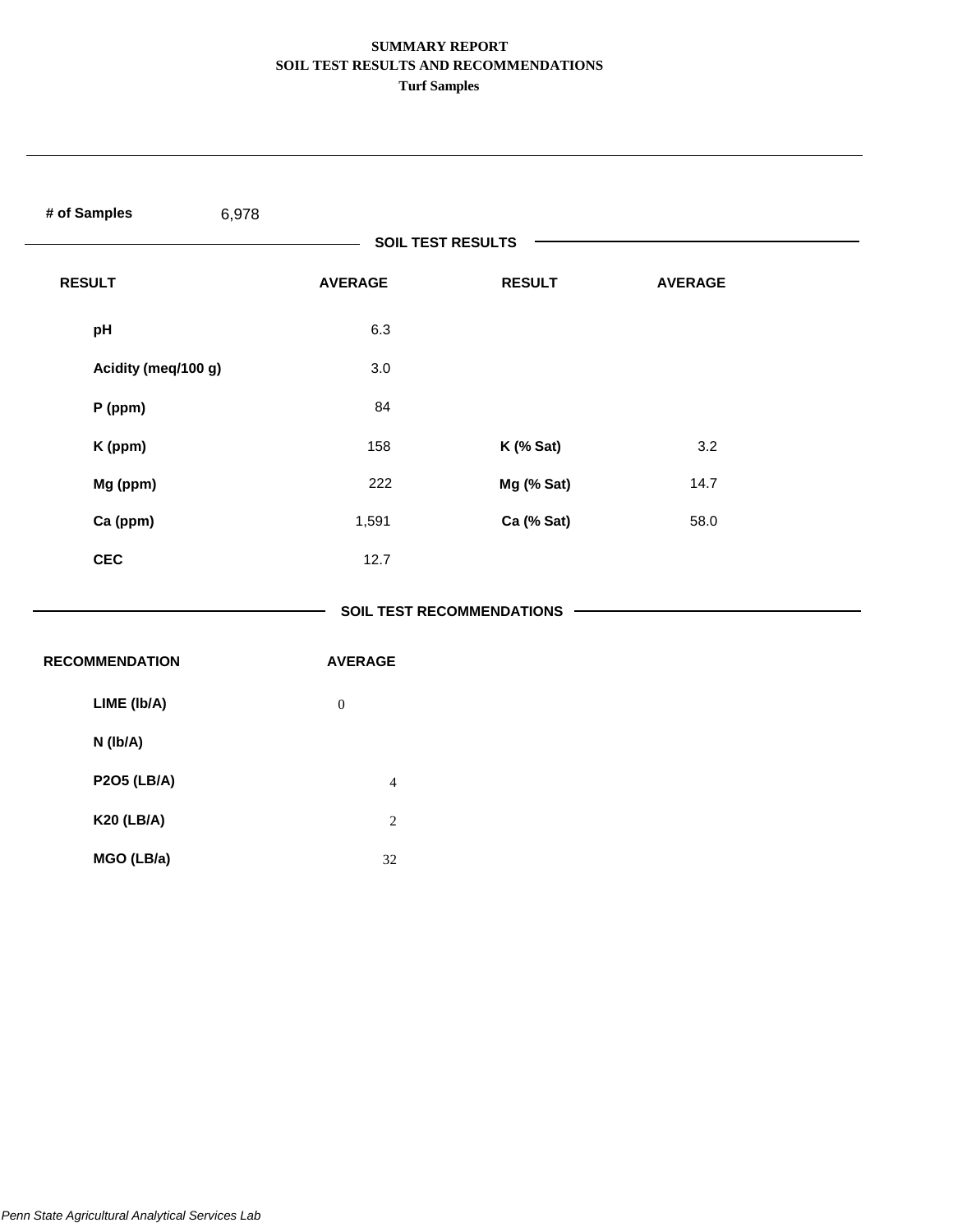| <b>Adams</b><br><b>COUNTY:</b> |                          |                                  | # of Samples   | 65 |
|--------------------------------|--------------------------|----------------------------------|----------------|----|
|                                | <b>SOIL TEST RESULTS</b> |                                  |                |    |
| <b>RESULT</b>                  | <b>AVERAGE</b>           | <b>RESULT</b>                    | <b>AVERAGE</b> |    |
| pH                             | 6.5                      |                                  |                |    |
| Acidity (meq/100 g)            | 2.4                      |                                  |                |    |
| $P$ (ppm)                      | 69                       |                                  |                |    |
| K (ppm)                        | 156                      | $K$ (% Sat)                      | 3.1            |    |
| Mg (ppm)                       | 253                      | Mg (% Sat)                       | 11.1           |    |
| Ca (ppm)                       | 1,666                    | Ca (% Sat)                       | 60.4           |    |
| <b>CEC</b>                     | 12.8                     |                                  |                |    |
|                                |                          | <b>SOIL TEST RECOMMENDATIONS</b> |                |    |
| <b>RECOMMENDATION</b>          | <b>AVERAGE</b>           |                                  |                |    |
| LIME (Ib/A)                    | $\boldsymbol{0}$         |                                  |                |    |
| $N$ (lb/A)                     |                          |                                  |                |    |
| <b>P2O5 (LB/A)</b>             | 3                        |                                  |                |    |
| <b>K20 (LB/A)</b>              | $\overline{2}$           |                                  |                |    |
| MGO (LB/a)                     | 35                       |                                  |                |    |

| <b>Allegheny</b>      |                          |                                  | # of Samples   | 352 |
|-----------------------|--------------------------|----------------------------------|----------------|-----|
|                       | <b>SOIL TEST RESULTS</b> |                                  |                |     |
| <b>RESULT</b>         | <b>AVERAGE</b>           | <b>RESULT</b>                    | <b>AVERAGE</b> |     |
| pH                    | 6.4                      |                                  |                |     |
| Acidity (meq/100 g)   | 3.0                      |                                  |                |     |
| $P$ (ppm)             | 96                       |                                  |                |     |
| K (ppm)               | 150                      | $K$ (% Sat)                      | 2.5            |     |
| Mg (ppm)              | 256                      | Mg (% Sat)                       | 11.3           |     |
| Ca (ppm)              | 2,293                    | Ca (% Sat)                       | 63.4           |     |
| <b>CEC</b>            | 15.6                     |                                  |                |     |
|                       |                          | <b>SOIL TEST RECOMMENDATIONS</b> |                |     |
| <b>RECOMMENDATION</b> | <b>AVERAGE</b>           |                                  |                |     |
| LIME (Ib/A)           | $\boldsymbol{0}$         |                                  |                |     |
| N (Ib/A)              |                          |                                  |                |     |
| <b>P2O5 (LB/A)</b>    | 3                        |                                  |                |     |
| <b>K20 (LB/A)</b>     | $\sqrt{2}$               |                                  |                |     |
| MGO (LB/a)            | 21                       |                                  |                |     |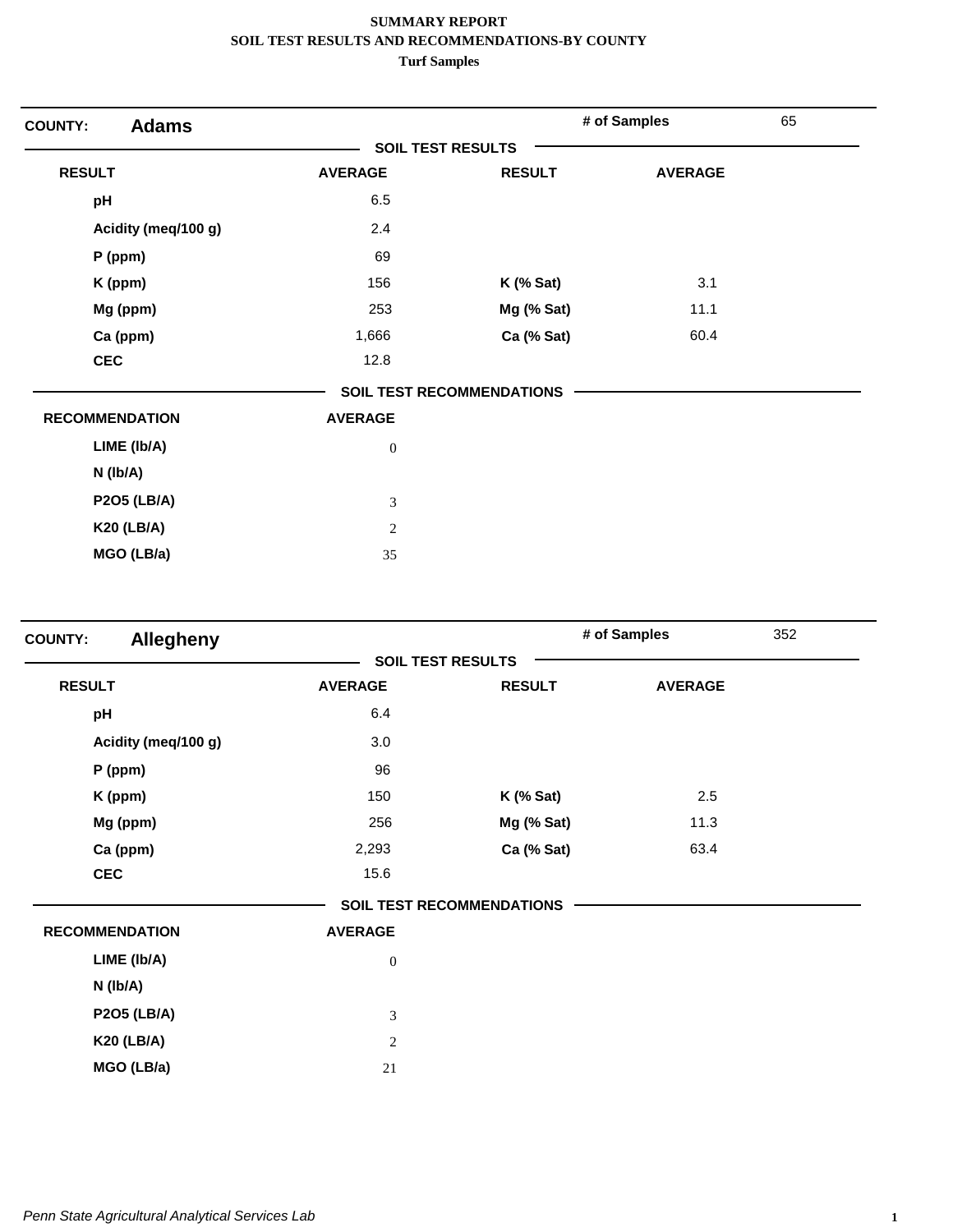| <b>COUNTY:</b><br><b>Armstrong</b> |                          |                                  | # of Samples   | 81 |
|------------------------------------|--------------------------|----------------------------------|----------------|----|
|                                    | <b>SOIL TEST RESULTS</b> |                                  |                |    |
| <b>RESULT</b>                      | <b>AVERAGE</b>           | <b>RESULT</b>                    | <b>AVERAGE</b> |    |
| pH                                 | 6.6                      |                                  |                |    |
| Acidity (meq/100 g)                | 1.8                      |                                  |                |    |
| P (ppm)                            | 89                       |                                  |                |    |
| K (ppm)                            | 180                      | $K$ (% Sat)                      | 3.7            |    |
| Mg (ppm)                           | 177                      | Mg (% Sat)                       | 11.6           |    |
| Ca (ppm)                           | 1,806                    | Ca (% Sat)                       | 70.1           |    |
| <b>CEC</b>                         | 12.3                     |                                  |                |    |
|                                    |                          | <b>SOIL TEST RECOMMENDATIONS</b> |                |    |
| <b>RECOMMENDATION</b>              | <b>AVERAGE</b>           |                                  |                |    |
| LIME (Ib/A)                        | $\boldsymbol{0}$         |                                  |                |    |
| $N$ (lb/A)                         |                          |                                  |                |    |
| <b>P2O5 (LB/A)</b>                 | $\sqrt{2}$               |                                  |                |    |
| <b>K20 (LB/A)</b>                  | $\mathbf{2}$             |                                  |                |    |
| MGO (LB/a)                         | 47                       |                                  |                |    |

| <b>COUNTY:</b><br><b>Beaver</b> |                |                                  | # of Samples   | 51 |
|---------------------------------|----------------|----------------------------------|----------------|----|
|                                 |                | <b>SOIL TEST RESULTS</b>         |                |    |
| <b>RESULT</b>                   | <b>AVERAGE</b> | <b>RESULT</b>                    | <b>AVERAGE</b> |    |
| pH                              | 6.1            |                                  |                |    |
| Acidity (meg/100 g)             | 4.2            |                                  |                |    |
| P (ppm)                         | 71             |                                  |                |    |
| K (ppm)                         | 166            | $K$ (% Sat)                      | 3.2            |    |
| Mg (ppm)                        | 175            | Mg (% Sat)                       | 9.1            |    |
| Ca (ppm)                        | 1,453          | Ca (% Sat)                       | 52.9           |    |
| <b>CEC</b>                      | 13.3           |                                  |                |    |
|                                 |                | <b>SOIL TEST RECOMMENDATIONS</b> |                |    |
| <b>RECOMMENDATION</b>           | <b>AVERAGE</b> |                                  |                |    |
| LIME (Ib/A)                     | $\mathbf{0}$   |                                  |                |    |
| $N$ ( $lb/A$ )                  |                |                                  |                |    |
| <b>P2O5 (LB/A)</b>              | 3              |                                  |                |    |
| <b>K20 (LB/A)</b>               | 2              |                                  |                |    |
| MGO (LB/a)                      | 63             |                                  |                |    |
|                                 |                |                                  |                |    |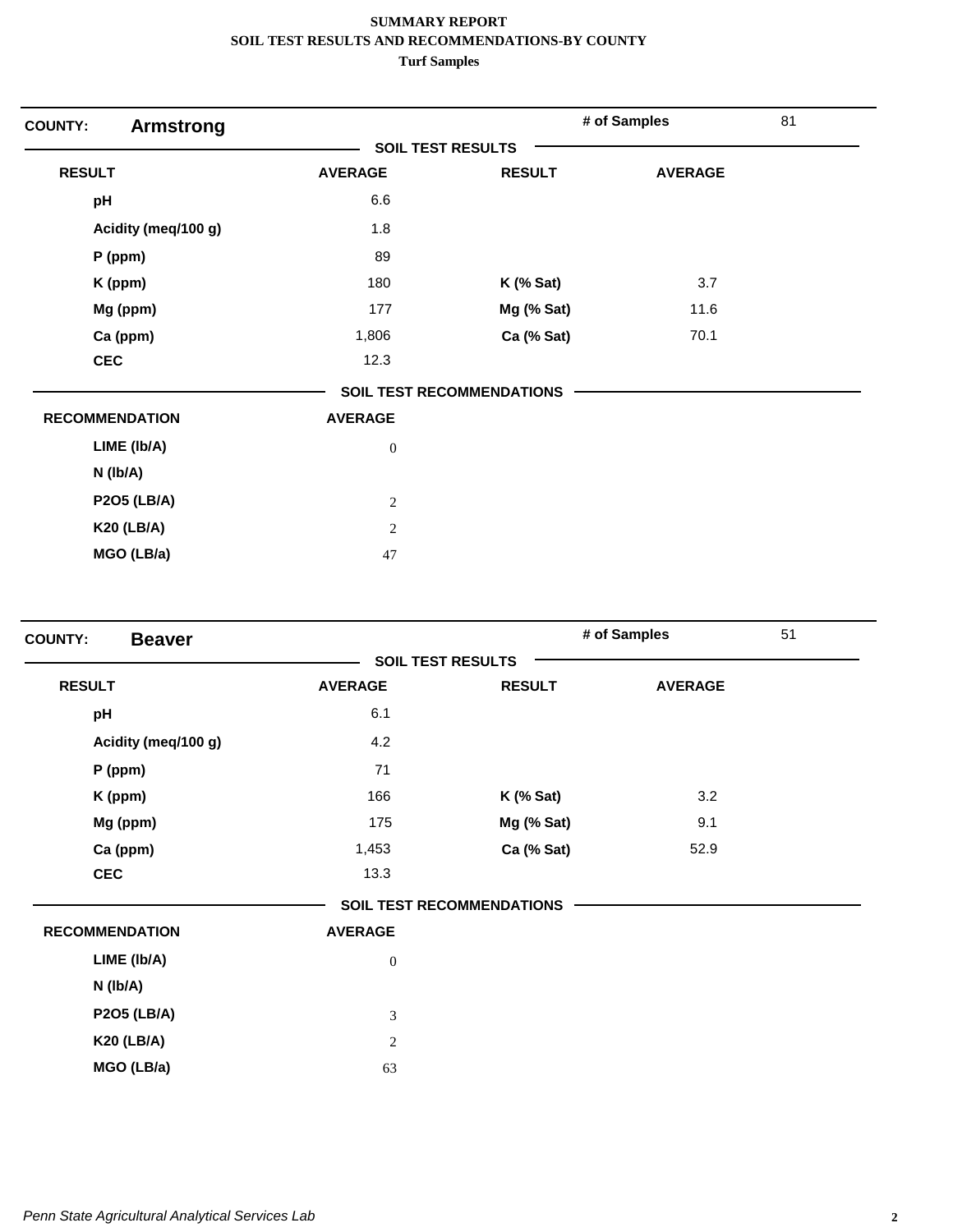| <b>Bedford</b><br><b>COUNTY:</b> |                          |                                  | # of Samples   | 17 |
|----------------------------------|--------------------------|----------------------------------|----------------|----|
|                                  | <b>SOIL TEST RESULTS</b> |                                  |                |    |
| <b>RESULT</b>                    | <b>AVERAGE</b>           | <b>RESULT</b>                    | <b>AVERAGE</b> |    |
| pH                               | 6.5                      |                                  |                |    |
| Acidity (meq/100 g)              | 2.4                      |                                  |                |    |
| $P$ (ppm)                        | 56                       |                                  |                |    |
| K (ppm)                          | 161                      | $K$ (% Sat)                      | 3.4            |    |
| Mg (ppm)                         | 178                      | Mg (% Sat)                       | 4.2            |    |
| Ca (ppm)                         | 1,638                    | Ca (% Sat)                       | 63.0           |    |
| <b>CEC</b>                       | 12.2                     |                                  |                |    |
|                                  |                          | <b>SOIL TEST RECOMMENDATIONS</b> |                |    |
| <b>RECOMMENDATION</b>            | <b>AVERAGE</b>           |                                  |                |    |
| LIME (Ib/A)                      | $\boldsymbol{0}$         |                                  |                |    |
| $N$ (lb/A)                       |                          |                                  |                |    |
| <b>P2O5 (LB/A)</b>               | $\overline{4}$           |                                  |                |    |
| <b>K20 (LB/A)</b>                | $\mathbf{2}$             |                                  |                |    |
| MGO (LB/a)                       | 46                       |                                  |                |    |

| <b>Berks</b><br><b>COUNTY:</b> |                          |                                  | # of Samples   | 288 |
|--------------------------------|--------------------------|----------------------------------|----------------|-----|
|                                | <b>SOIL TEST RESULTS</b> |                                  |                |     |
| <b>RESULT</b>                  | <b>AVERAGE</b>           | <b>RESULT</b>                    | <b>AVERAGE</b> |     |
| pH                             | 6.3                      |                                  |                |     |
| Acidity (meq/100 g)            | 2.9                      |                                  |                |     |
| P (ppm)                        | 90                       |                                  |                |     |
| K (ppm)                        | 166                      | <b>K</b> (% Sat)                 | 3.3            |     |
| Mg (ppm)                       | 243                      | Mg (% Sat)                       | 4.1            |     |
| Ca (ppm)                       | 1,579                    | Ca (% Sat)                       | 57.2           |     |
| <b>CEC</b>                     | 12.9                     |                                  |                |     |
|                                |                          | <b>SOIL TEST RECOMMENDATIONS</b> |                |     |
| <b>RECOMMENDATION</b>          | <b>AVERAGE</b>           |                                  |                |     |
| LIME (Ib/A)                    | $\boldsymbol{0}$         |                                  |                |     |
| N (lb/A)                       |                          |                                  |                |     |
| <b>P2O5 (LB/A)</b>             | $\overline{4}$           |                                  |                |     |
| <b>K20 (LB/A)</b>              | $\sqrt{2}$               |                                  |                |     |
| MGO (LB/a)                     | 18                       |                                  |                |     |
|                                |                          |                                  |                |     |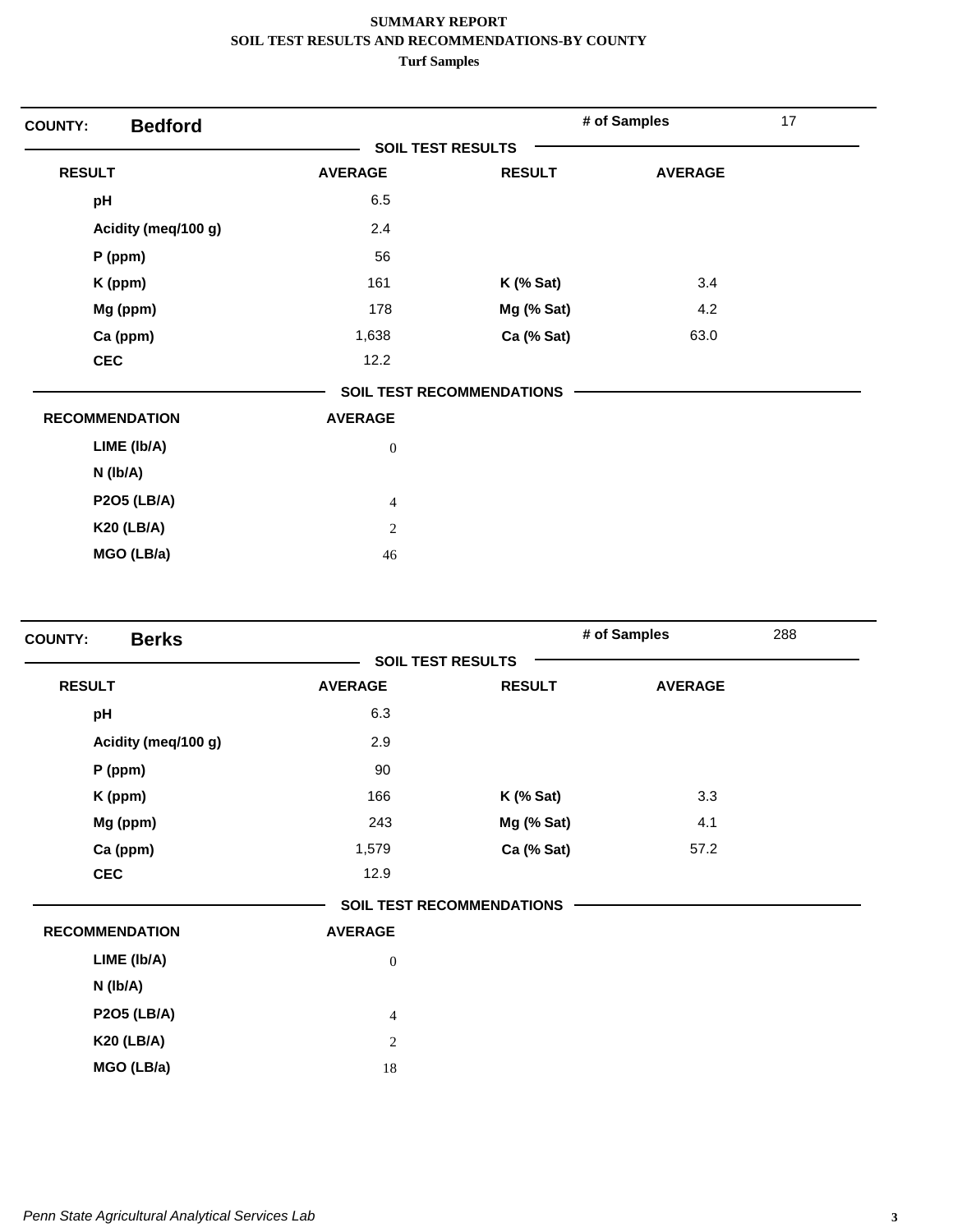| <b>Blair</b><br><b>COUNTY:</b> |                          |                                  | # of Samples   | 119 |
|--------------------------------|--------------------------|----------------------------------|----------------|-----|
|                                | <b>SOIL TEST RESULTS</b> |                                  |                |     |
| <b>RESULT</b>                  | <b>AVERAGE</b>           | <b>RESULT</b>                    | <b>AVERAGE</b> |     |
| pH                             | 6.6                      |                                  |                |     |
| Acidity (meq/100 g)            | 2.0                      |                                  |                |     |
| $P$ (ppm)                      | 74                       |                                  |                |     |
| K (ppm)                        | 163                      | $K$ (% Sat)                      | 3.1            |     |
| Mg (ppm)                       | 236                      | Mg (% Sat)                       | 12.7           |     |
| Ca (ppm)                       | 1,809                    | Ca (% Sat)                       | 65.7           |     |
| <b>CEC</b>                     | 12.9                     |                                  |                |     |
|                                |                          | <b>SOIL TEST RECOMMENDATIONS</b> |                |     |
| <b>RECOMMENDATION</b>          | <b>AVERAGE</b>           |                                  |                |     |
| LIME (Ib/A)                    | $\boldsymbol{0}$         |                                  |                |     |
| $N$ ( $lb/A$ )                 |                          |                                  |                |     |
| <b>P2O5 (LB/A)</b>             | 3                        |                                  |                |     |
| <b>K20 (LB/A)</b>              | $\sqrt{2}$               |                                  |                |     |
| MGO (LB/a)                     | 26                       |                                  |                |     |

| <b>Bradford</b><br><b>COUNTY:</b> |                  |                                  | # of Samples   | $\,8\,$ |
|-----------------------------------|------------------|----------------------------------|----------------|---------|
|                                   |                  | <b>SOIL TEST RESULTS</b>         |                |         |
| <b>RESULT</b>                     | <b>AVERAGE</b>   | <b>RESULT</b>                    | <b>AVERAGE</b> |         |
| pH                                | 6.5              |                                  |                |         |
| Acidity (meq/100 g)               | 2.4              |                                  |                |         |
| P (ppm)                           | 100              |                                  |                |         |
| K (ppm)                           | 117              | $K$ (% Sat)                      | 2.4            |         |
| Mg (ppm)                          | 242              | Mg (% Sat)                       | 21.5           |         |
| Ca (ppm)                          | 1,513            | Ca (% Sat)                       | 61.4           |         |
| <b>CEC</b>                        | 12.2             |                                  |                |         |
|                                   |                  | <b>SOIL TEST RECOMMENDATIONS</b> |                |         |
| <b>RECOMMENDATION</b>             | <b>AVERAGE</b>   |                                  |                |         |
| LIME (Ib/A)                       | $\boldsymbol{0}$ |                                  |                |         |
| $N$ ( $lb/A$ )                    |                  |                                  |                |         |
| <b>P2O5 (LB/A)</b>                | 5                |                                  |                |         |
| <b>K20 (LB/A)</b>                 | $\overline{3}$   |                                  |                |         |
| MGO (LB/a)                        | 26               |                                  |                |         |
|                                   |                  |                                  |                |         |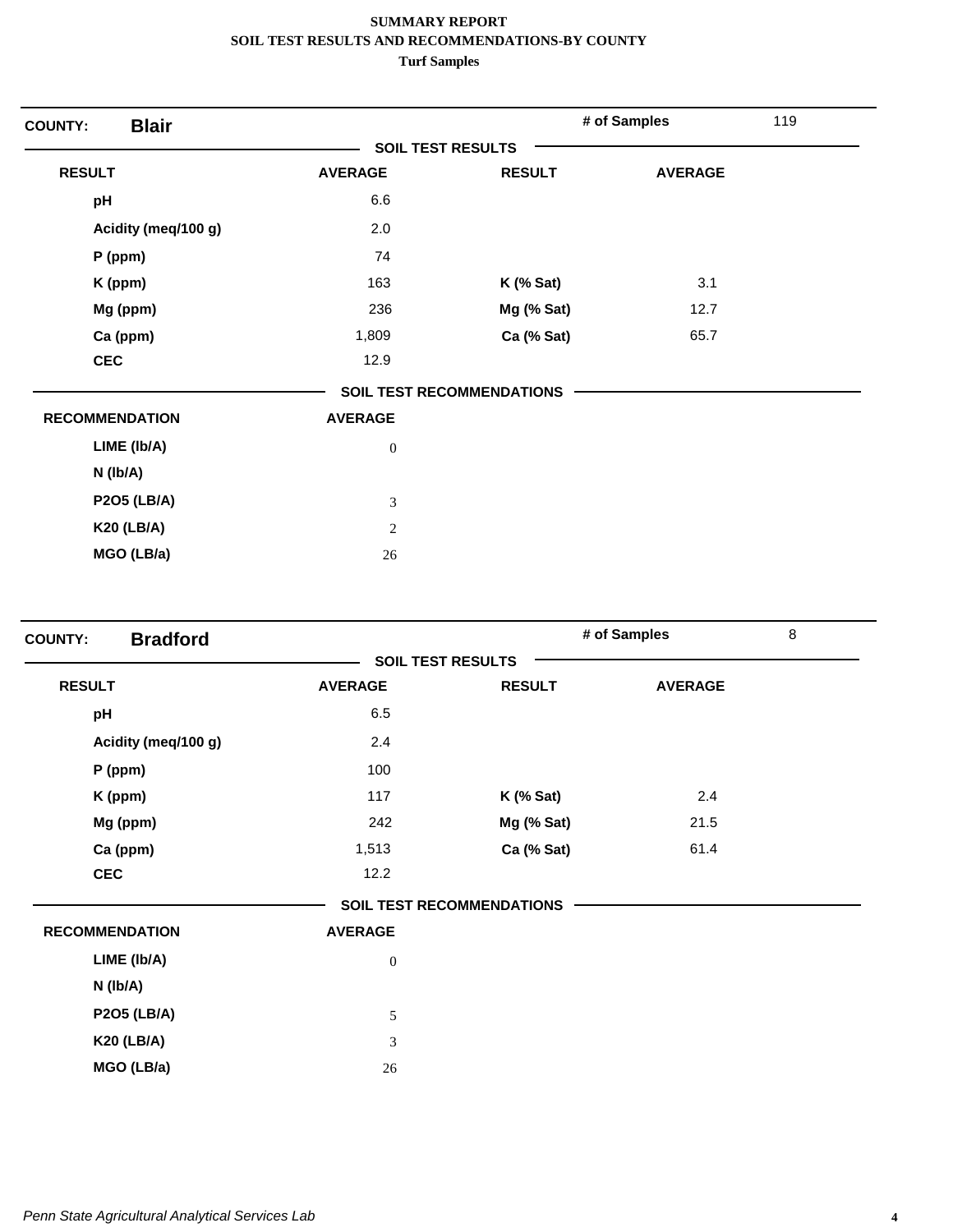| <b>Bucks</b><br><b>COUNTY:</b> |                          |                                  | # of Samples   | 352 |
|--------------------------------|--------------------------|----------------------------------|----------------|-----|
|                                | <b>SOIL TEST RESULTS</b> |                                  |                |     |
| <b>RESULT</b>                  | <b>AVERAGE</b>           | <b>RESULT</b>                    | <b>AVERAGE</b> |     |
| pH                             | 6.2                      |                                  |                |     |
| Acidity (meq/100 g)            | 3.4                      |                                  |                |     |
| $P$ (ppm)                      | 90                       |                                  |                |     |
| K (ppm)                        | 143                      | $K$ (% Sat)                      | 3.0            |     |
| Mg (ppm)                       | 229                      | Mg (% Sat)                       | 9.5            |     |
| Ca (ppm)                       | 1,417                    | Ca (% Sat)                       | 51.2           |     |
| <b>CEC</b>                     | 12.0                     |                                  |                |     |
|                                |                          | <b>SOIL TEST RECOMMENDATIONS</b> |                |     |
| <b>RECOMMENDATION</b>          | <b>AVERAGE</b>           |                                  |                |     |
| LIME (Ib/A)                    | $\boldsymbol{0}$         |                                  |                |     |
| $N$ ( $lb/A$ )                 |                          |                                  |                |     |
| <b>P2O5 (LB/A)</b>             | $\overline{4}$           |                                  |                |     |
| <b>K20 (LB/A)</b>              | 3                        |                                  |                |     |
| MGO (LB/a)                     | 24                       |                                  |                |     |

| <b>Butler</b><br><b>SOIL TEST RESULTS</b><br><b>RESULT</b><br><b>AVERAGE</b><br><b>RESULT</b> | <b>AVERAGE</b> |
|-----------------------------------------------------------------------------------------------|----------------|
|                                                                                               |                |
|                                                                                               |                |
| 6.3<br>pH                                                                                     |                |
| 3.4<br>Acidity (meg/100 g)                                                                    |                |
| 83<br>$P$ (ppm)                                                                               |                |
| 215<br>$K$ (% Sat)<br>K (ppm)                                                                 | 3.4            |
| Mg (ppm)<br>187<br>Mg (% Sat)                                                                 | 8.0            |
| Ca (ppm)<br>1,943<br>Ca (% Sat)                                                               | 59.0           |
| <b>CEC</b><br>14.1                                                                            |                |
| <b>SOIL TEST RECOMMENDATIONS</b>                                                              |                |
| <b>RECOMMENDATION</b><br><b>AVERAGE</b>                                                       |                |
| LIME (Ib/A)<br>$\boldsymbol{0}$                                                               |                |
| N (lb/A)                                                                                      |                |
| <b>P2O5 (LB/A)</b><br>5                                                                       |                |
| <b>K20 (LB/A)</b><br>2                                                                        |                |
| MGO (LB/a)<br>51                                                                              |                |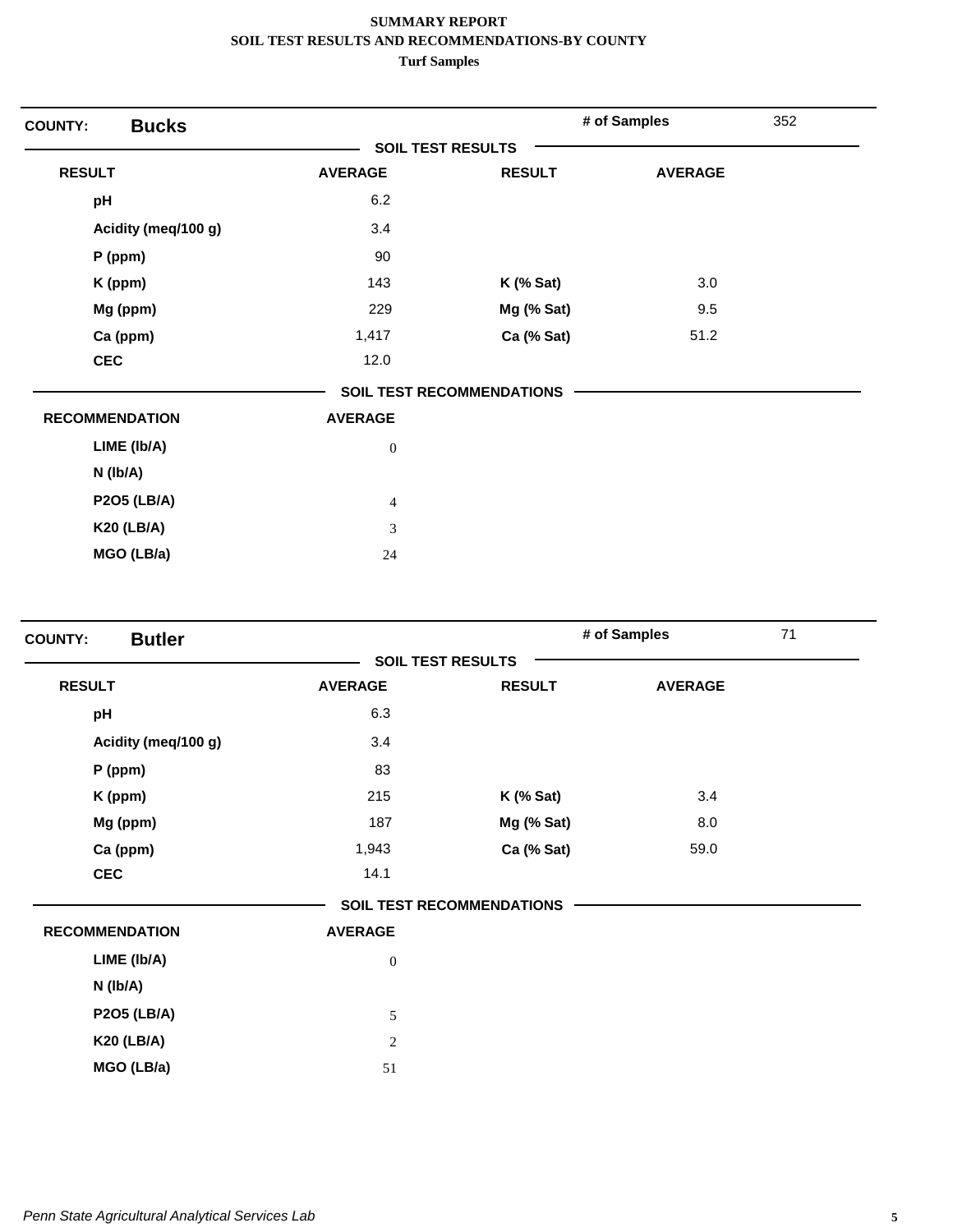| <b>COUNTY:</b>        | <b>Cambria</b>      |                          |                                  | # of Samples   | 44 |
|-----------------------|---------------------|--------------------------|----------------------------------|----------------|----|
|                       |                     | <b>SOIL TEST RESULTS</b> |                                  |                |    |
| <b>RESULT</b>         |                     | <b>AVERAGE</b>           | <b>RESULT</b>                    | <b>AVERAGE</b> |    |
| pH                    |                     | 6.1                      |                                  |                |    |
|                       | Acidity (meq/100 g) | 4.5                      |                                  |                |    |
| $P$ (ppm)             |                     | 69                       |                                  |                |    |
| K (ppm)               |                     | 144                      | $K$ (% Sat)                      | 2.6            |    |
| Mg (ppm)              |                     | 207                      | Mg (% Sat)                       | 7.6            |    |
| Ca (ppm)              |                     | 1,863                    | Ca (% Sat)                       | 54.8           |    |
| <b>CEC</b>            |                     | 14.5                     |                                  |                |    |
|                       |                     |                          | <b>SOIL TEST RECOMMENDATIONS</b> |                |    |
| <b>RECOMMENDATION</b> |                     | <b>AVERAGE</b>           |                                  |                |    |
| LIME (Ib/A)           |                     | $\boldsymbol{0}$         |                                  |                |    |
| N (lb/A)              |                     |                          |                                  |                |    |
| <b>P2O5 (LB/A)</b>    |                     | 5                        |                                  |                |    |
| <b>K20 (LB/A)</b>     |                     | 3                        |                                  |                |    |
| MGO (LB/a)            |                     | 29                       |                                  |                |    |

| <b>COUNTY:</b><br><b>Cameron</b> |                  |                                  | # of Samples   | $\overline{2}$ |
|----------------------------------|------------------|----------------------------------|----------------|----------------|
|                                  |                  | <b>SOIL TEST RESULTS</b>         |                |                |
| <b>RESULT</b>                    | <b>AVERAGE</b>   | <b>RESULT</b>                    | <b>AVERAGE</b> |                |
| pH                               | 5.9              |                                  |                |                |
| Acidity (meq/100 g)              | 6.6              |                                  |                |                |
| P (ppm)                          | 10               |                                  |                |                |
| K (ppm)                          | 72               | $K$ (% Sat)                      | 1.6            |                |
| Mg (ppm)                         | 141              | Mg (% Sat)                       | 5.3            |                |
| Ca (ppm)                         | 778              | Ca (% Sat)                       | 32.1           |                |
| <b>CEC</b>                       | 11.9             |                                  |                |                |
|                                  |                  | <b>SOIL TEST RECOMMENDATIONS</b> |                |                |
| <b>RECOMMENDATION</b>            | <b>AVERAGE</b>   |                                  |                |                |
| LIME (Ib/A)                      | $\boldsymbol{0}$ |                                  |                |                |
| $N$ ( $lb/A$ )                   |                  |                                  |                |                |
| <b>P2O5 (LB/A)</b>               | $\overline{4}$   |                                  |                |                |
| <b>K20 (LB/A)</b>                | $\overline{4}$   |                                  |                |                |
| MGO (LB/a)                       | 55               |                                  |                |                |
|                                  |                  |                                  |                |                |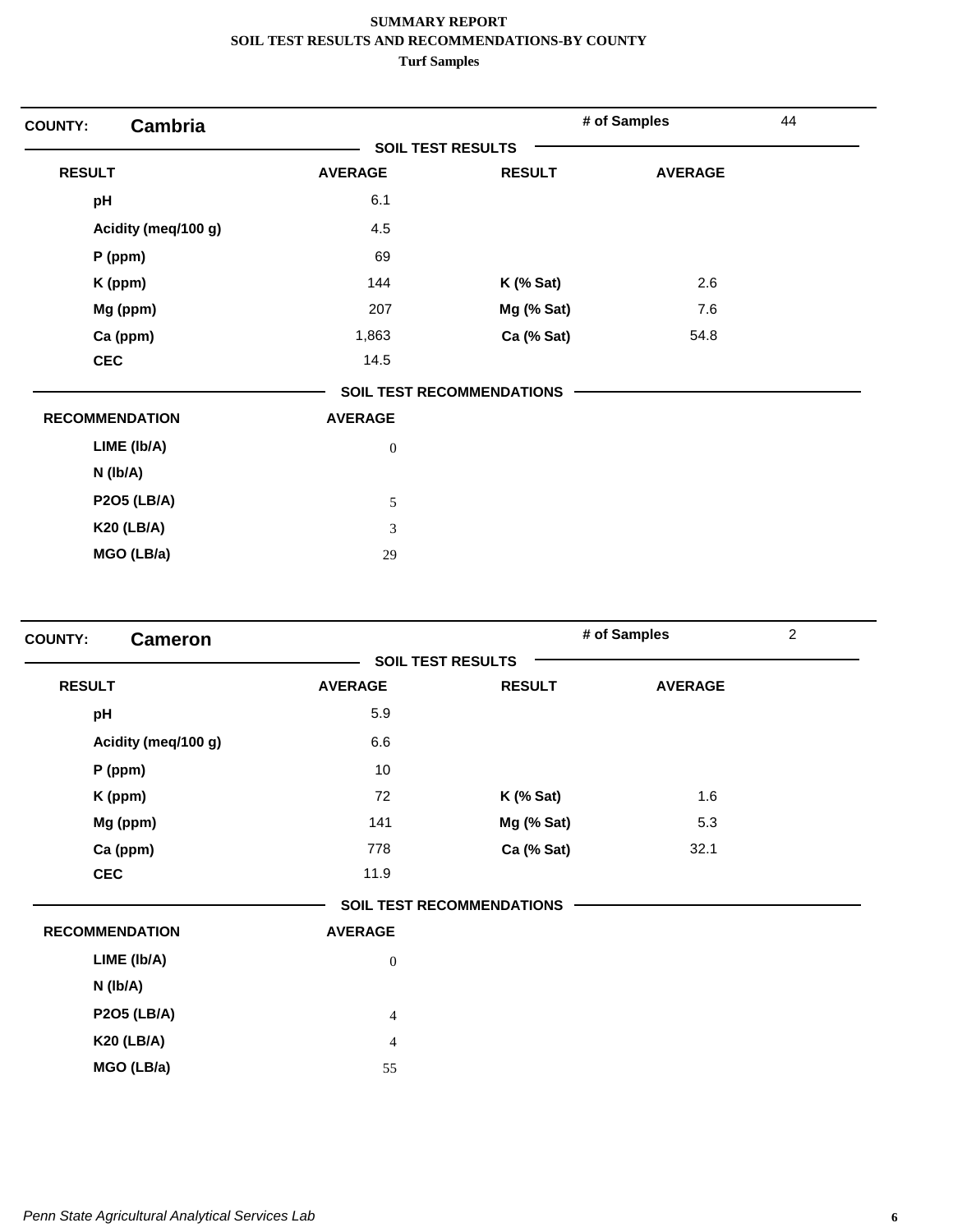| <b>Carbon</b><br><b>COUNTY:</b> |                          |                                  | # of Samples   | 34 |
|---------------------------------|--------------------------|----------------------------------|----------------|----|
|                                 | <b>SOIL TEST RESULTS</b> |                                  |                |    |
| <b>RESULT</b>                   | <b>AVERAGE</b>           | <b>RESULT</b>                    | <b>AVERAGE</b> |    |
| pH                              | 5.9                      |                                  |                |    |
| Acidity (meq/100 g)             | 4.4                      |                                  |                |    |
| $P$ (ppm)                       | 119                      |                                  |                |    |
| K (ppm)                         | 91                       | $K$ (% Sat)                      | 1.9            |    |
| Mg (ppm)                        | 143                      | Mg (% Sat)                       | 2.8            |    |
| Ca (ppm)                        | 1,273                    | Ca (% Sat)                       | 49.6           |    |
| <b>CEC</b>                      | 11.9                     |                                  |                |    |
|                                 |                          | <b>SOIL TEST RECOMMENDATIONS</b> |                |    |
| <b>RECOMMENDATION</b>           | <b>AVERAGE</b>           |                                  |                |    |
| LIME (Ib/A)                     | $\boldsymbol{0}$         |                                  |                |    |
| $N$ ( $lb/A$ )                  |                          |                                  |                |    |
| <b>P2O5 (LB/A)</b>              | $\overline{4}$           |                                  |                |    |
| <b>K20 (LB/A)</b>               | 3                        |                                  |                |    |
| MGO (LB/a)                      | 49                       |                                  |                |    |

| <b>Centre</b><br><b>COUNTY:</b> |                          |                                  | # of Samples   | 229 |
|---------------------------------|--------------------------|----------------------------------|----------------|-----|
|                                 | <b>SOIL TEST RESULTS</b> |                                  |                |     |
| <b>RESULT</b>                   | <b>AVERAGE</b>           | <b>RESULT</b>                    | <b>AVERAGE</b> |     |
| pH                              | 6.7                      |                                  |                |     |
| Acidity (meq/100 g)             | 1.7                      |                                  |                |     |
| P (ppm)                         | 74                       |                                  |                |     |
| K (ppm)                         | 126                      | $K$ (% Sat)                      | 3.0            |     |
| Mg (ppm)                        | 179                      | Mg (% Sat)                       | 6.4            |     |
| Ca (ppm)                        | 1,586                    | Ca (% Sat)                       | 66.7           |     |
| <b>CEC</b>                      | 11.0                     |                                  |                |     |
|                                 |                          | <b>SOIL TEST RECOMMENDATIONS</b> |                |     |
| <b>RECOMMENDATION</b>           | <b>AVERAGE</b>           |                                  |                |     |
| LIME (Ib/A)                     | $\boldsymbol{0}$         |                                  |                |     |
| N (lb/A)                        |                          |                                  |                |     |
| <b>P2O5 (LB/A)</b>              | $\overline{4}$           |                                  |                |     |
| <b>K20 (LB/A)</b>               | 3                        |                                  |                |     |
| MGO (LB/a)                      | 44                       |                                  |                |     |
|                                 |                          |                                  |                |     |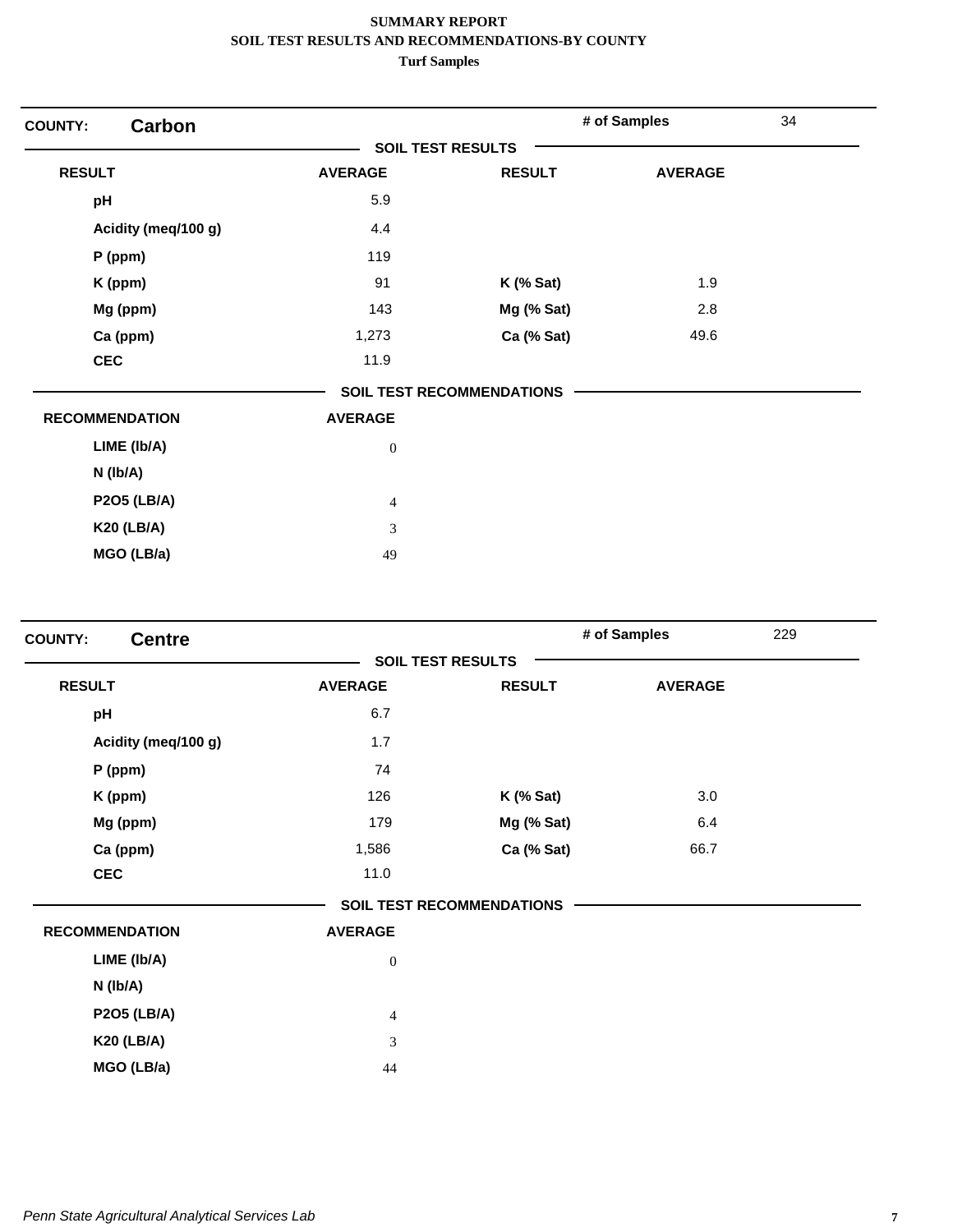| <b>Chester</b><br><b>COUNTY:</b> |                          |                                  | # of Samples   | 301 |
|----------------------------------|--------------------------|----------------------------------|----------------|-----|
|                                  | <b>SOIL TEST RESULTS</b> |                                  |                |     |
| <b>RESULT</b>                    | <b>AVERAGE</b>           | <b>RESULT</b>                    | <b>AVERAGE</b> |     |
| pH                               | 6.3                      |                                  |                |     |
| Acidity (meq/100 g)              | 2.9                      |                                  |                |     |
| P (ppm)                          | 69                       |                                  |                |     |
| K (ppm)                          | 175                      | $K$ (% Sat)                      | 3.7            |     |
| Mg (ppm)                         | 242                      | Mg (% Sat)                       | 15.2           |     |
| Ca (ppm)                         | 1,339                    | Ca (% Sat)                       | 53.7           |     |
| <b>CEC</b>                       | 11.8                     |                                  |                |     |
|                                  |                          | <b>SOIL TEST RECOMMENDATIONS</b> |                |     |
| <b>RECOMMENDATION</b>            | <b>AVERAGE</b>           |                                  |                |     |
| LIME (Ib/A)                      | $\boldsymbol{0}$         |                                  |                |     |
| $N$ (lb/A)                       |                          |                                  |                |     |
| <b>P2O5 (LB/A)</b>               | $\overline{4}$           |                                  |                |     |
| <b>K20 (LB/A)</b>                | $\mathbf{2}$             |                                  |                |     |
| MGO (LB/a)                       | 33                       |                                  |                |     |

| <b>Clarion</b><br><b>COUNTY:</b> |                  |                                  | # of Samples   | 13 |
|----------------------------------|------------------|----------------------------------|----------------|----|
|                                  |                  | <b>SOIL TEST RESULTS</b>         |                |    |
| <b>RESULT</b>                    | <b>AVERAGE</b>   | <b>RESULT</b>                    | <b>AVERAGE</b> |    |
| pH                               | 5.5              |                                  |                |    |
| Acidity (meq/100 g)              | 5.8              |                                  |                |    |
| $P$ (ppm)                        | 36               |                                  |                |    |
| K (ppm)                          | 140              | $K$ (% Sat)                      | 2.8            |    |
| Mg (ppm)                         | 158              | Mg (% Sat)                       | 7.6            |    |
| Ca (ppm)                         | 1,265            | Ca (% Sat)                       | 46.5           |    |
| <b>CEC</b>                       | 13.6             |                                  |                |    |
|                                  |                  | <b>SOIL TEST RECOMMENDATIONS</b> |                |    |
| <b>RECOMMENDATION</b>            | <b>AVERAGE</b>   |                                  |                |    |
| LIME (Ib/A)                      | $\boldsymbol{0}$ |                                  |                |    |
| $N$ ( $lb/A$ )                   |                  |                                  |                |    |
| <b>P2O5 (LB/A)</b>               | 5                |                                  |                |    |
| <b>K20 (LB/A)</b>                | $\sqrt{2}$       |                                  |                |    |
| MGO (LB/a)                       | 58               |                                  |                |    |
|                                  |                  |                                  |                |    |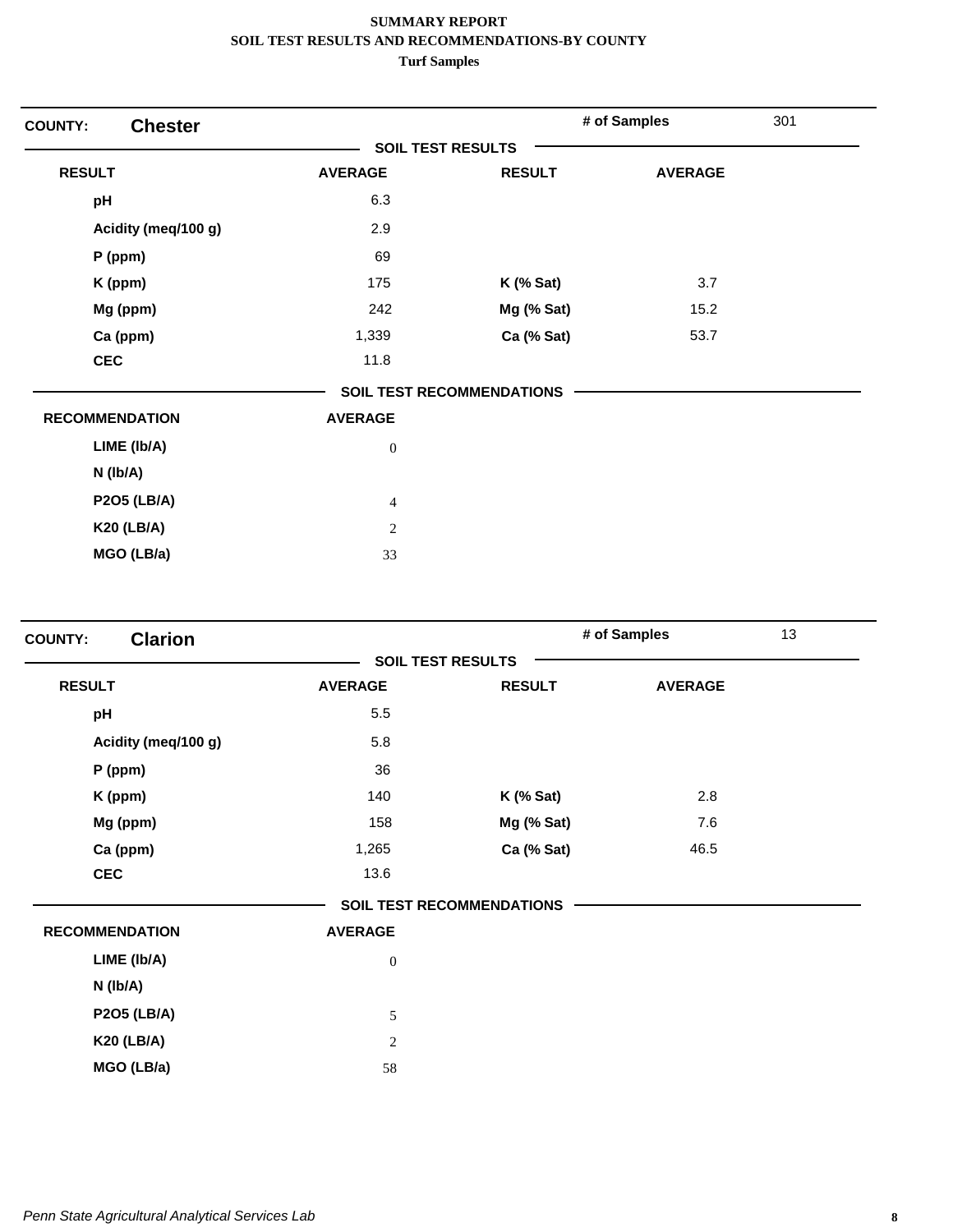| <b>COUNTY:</b>        | <b>Clearfield</b>   |                          |                                  | # of Samples   | 99 |
|-----------------------|---------------------|--------------------------|----------------------------------|----------------|----|
|                       |                     | <b>SOIL TEST RESULTS</b> |                                  |                |    |
| <b>RESULT</b>         |                     | <b>AVERAGE</b>           | <b>RESULT</b>                    | <b>AVERAGE</b> |    |
| pH                    |                     | 6.2                      |                                  |                |    |
|                       | Acidity (meq/100 g) | 3.2                      |                                  |                |    |
|                       | $P$ (ppm)           | 49                       |                                  |                |    |
|                       | K (ppm)             | 115                      | $K$ (% Sat)                      | 2.6            |    |
|                       | Mg (ppm)            | 207                      | Mg (% Sat)                       | 5.7            |    |
|                       | Ca (ppm)            | 1,283                    | Ca (% Sat)                       | 54.3           |    |
| <b>CEC</b>            |                     | 11.5                     |                                  |                |    |
|                       |                     |                          | <b>SOIL TEST RECOMMENDATIONS</b> |                |    |
| <b>RECOMMENDATION</b> |                     | <b>AVERAGE</b>           |                                  |                |    |
|                       | LIME (Ib/A)         | $\boldsymbol{0}$         |                                  |                |    |
|                       | $N$ (lb/A)          |                          |                                  |                |    |
|                       | <b>P2O5 (LB/A)</b>  | $\sqrt{5}$               |                                  |                |    |
|                       | <b>K20 (LB/A)</b>   | 3                        |                                  |                |    |
|                       | MGO (LB/a)          | 22                       |                                  |                |    |

| <b>Clinton</b><br><b>COUNTY:</b> |                  |                                  | # of Samples   | $\overline{5}$ |
|----------------------------------|------------------|----------------------------------|----------------|----------------|
|                                  |                  | <b>SOIL TEST RESULTS</b>         |                |                |
| <b>RESULT</b>                    | <b>AVERAGE</b>   | <b>RESULT</b>                    | <b>AVERAGE</b> |                |
| pH                               | 5.7              |                                  |                |                |
| Acidity (meq/100 g)              | 5.0              |                                  |                |                |
| P (ppm)                          | 54               |                                  |                |                |
| K (ppm)                          | 115              | $K$ (% Sat)                      | 2.6            |                |
| Mg (ppm)                         | 141              | Mg (% Sat)                       | 10.6           |                |
| Ca (ppm)                         | 955              | Ca (% Sat)                       | 42.2           |                |
| <b>CEC</b>                       | 11.2             |                                  |                |                |
|                                  |                  | <b>SOIL TEST RECOMMENDATIONS</b> |                |                |
| <b>RECOMMENDATION</b>            | <b>AVERAGE</b>   |                                  |                |                |
| LIME (Ib/A)                      | $\boldsymbol{0}$ |                                  |                |                |
| $N$ ( $lb/A$ )                   |                  |                                  |                |                |
| <b>P2O5 (LB/A)</b>               | $\overline{7}$   |                                  |                |                |
| <b>K20 (LB/A)</b>                | 3                |                                  |                |                |
| MGO (LB/a)                       | 55               |                                  |                |                |
|                                  |                  |                                  |                |                |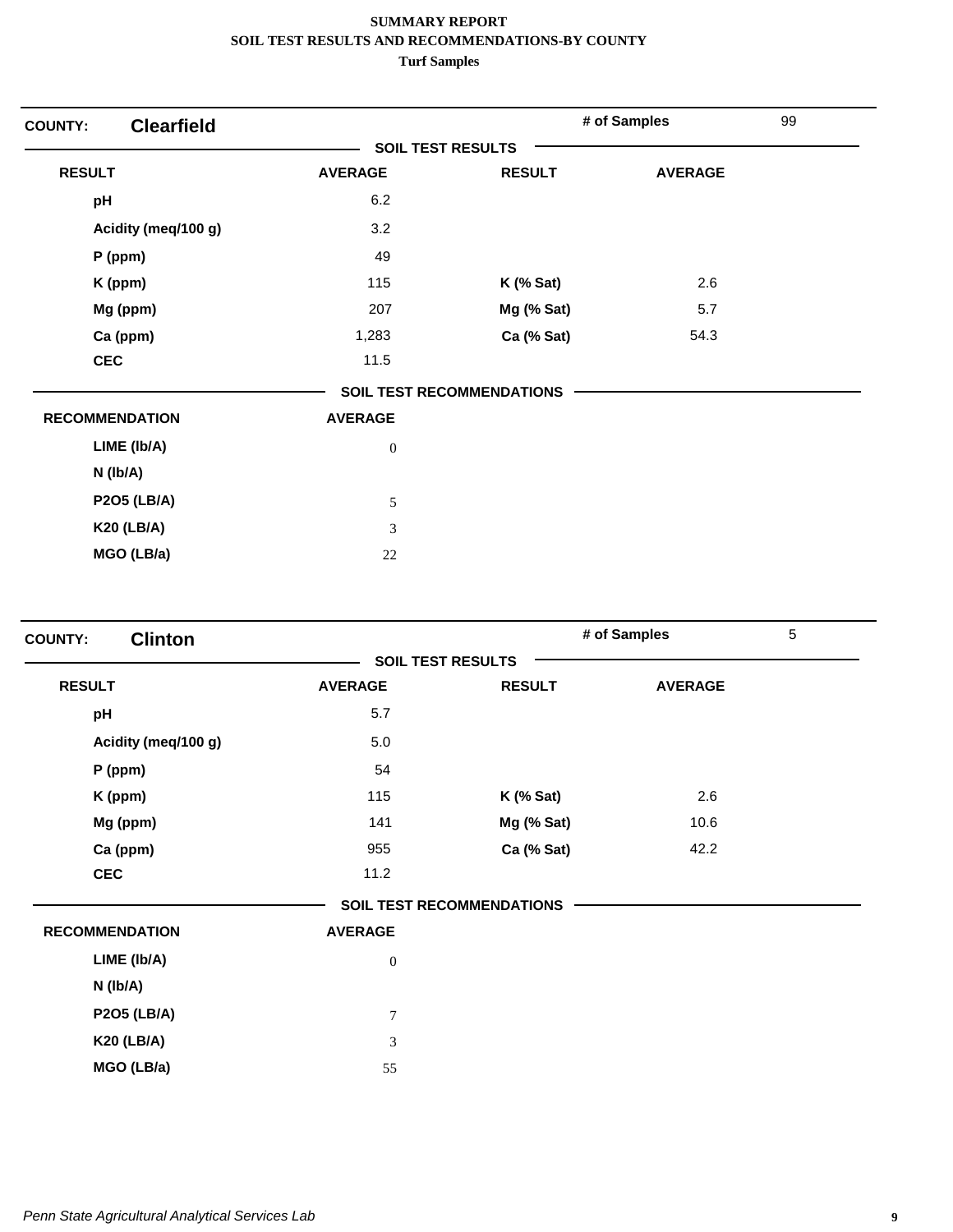| <b>COUNTY:</b> | Columbia              |                          |                                  | # of Samples   | 33 |
|----------------|-----------------------|--------------------------|----------------------------------|----------------|----|
|                |                       | <b>SOIL TEST RESULTS</b> |                                  |                |    |
| <b>RESULT</b>  |                       | <b>AVERAGE</b>           | <b>RESULT</b>                    | <b>AVERAGE</b> |    |
| pH             |                       | 6.3                      |                                  |                |    |
|                | Acidity (meq/100 g)   | 3.1                      |                                  |                |    |
|                | $P$ (ppm)             | 100                      |                                  |                |    |
|                | K (ppm)               | 128                      | $K$ (% Sat)                      | 2.7            |    |
|                | Mg (ppm)              | 174                      | Mg (% Sat)                       | 9.8            |    |
|                | Ca (ppm)              | 1,631                    | Ca (% Sat)                       | 59.3           |    |
| <b>CEC</b>     |                       | 12.7                     |                                  |                |    |
|                |                       |                          | <b>SOIL TEST RECOMMENDATIONS</b> |                |    |
|                | <b>RECOMMENDATION</b> | <b>AVERAGE</b>           |                                  |                |    |
|                | LIME (Ib/A)           | $\boldsymbol{0}$         |                                  |                |    |
|                | N (Ib/A)              |                          |                                  |                |    |
|                | <b>P2O5 (LB/A)</b>    | 6                        |                                  |                |    |
|                | <b>K20 (LB/A)</b>     | $\sqrt{2}$               |                                  |                |    |
|                | MGO (LB/a)            | $28\,$                   |                                  |                |    |

| <b>Crawford</b><br><b>COUNTY:</b> |                  |                                  | # of Samples   | 31 |
|-----------------------------------|------------------|----------------------------------|----------------|----|
|                                   |                  | <b>SOIL TEST RESULTS</b>         |                |    |
| <b>RESULT</b>                     | <b>AVERAGE</b>   | <b>RESULT</b>                    | <b>AVERAGE</b> |    |
| pH                                | 6.5              |                                  |                |    |
| Acidity (meq/100 g)               | 2.3              |                                  |                |    |
| $P$ (ppm)                         | 64               |                                  |                |    |
| K (ppm)                           | 108              | $K$ (% Sat)                      | 2.2            |    |
| Mg (ppm)                          | 195              | Mg (% Sat)                       | 7.2            |    |
| Ca (ppm)                          | 1,831            | Ca (% Sat)                       | 67.2           |    |
| <b>CEC</b>                        | 13.2             |                                  |                |    |
|                                   |                  | <b>SOIL TEST RECOMMENDATIONS</b> |                |    |
| <b>RECOMMENDATION</b>             | <b>AVERAGE</b>   |                                  |                |    |
| LIME (Ib/A)                       | $\boldsymbol{0}$ |                                  |                |    |
| $N$ ( $lb/A$ )                    |                  |                                  |                |    |
| <b>P2O5 (LB/A)</b>                | $\overline{2}$   |                                  |                |    |
| <b>K20 (LB/A)</b>                 | $\sqrt{2}$       |                                  |                |    |
| MGO (LB/a)                        | 18               |                                  |                |    |
|                                   |                  |                                  |                |    |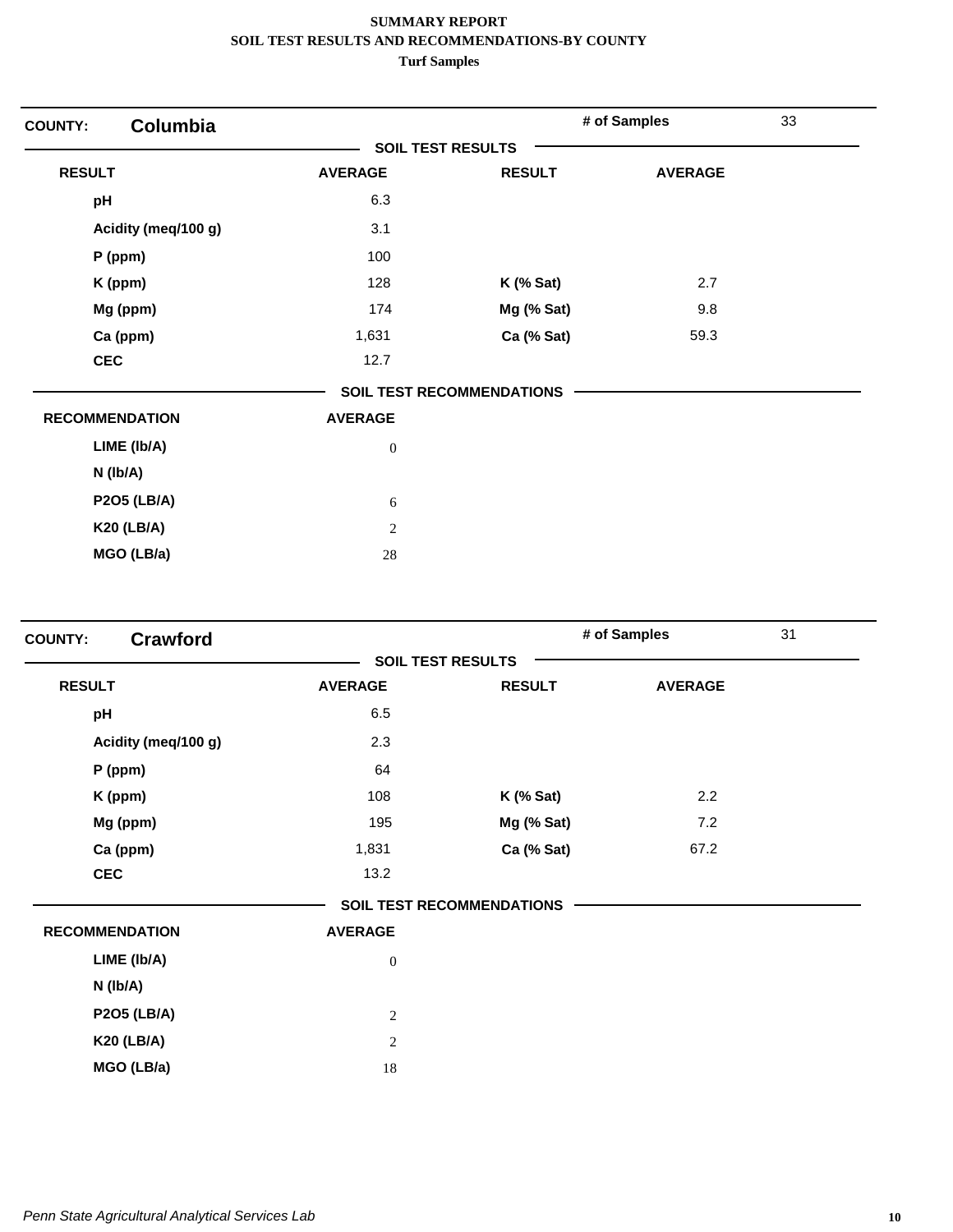| <b>COUNTY:</b> | <b>Cumberland</b>     |                          |                                  | # of Samples   | 280 |
|----------------|-----------------------|--------------------------|----------------------------------|----------------|-----|
|                |                       | <b>SOIL TEST RESULTS</b> |                                  |                |     |
| <b>RESULT</b>  |                       | <b>AVERAGE</b>           | <b>RESULT</b>                    | <b>AVERAGE</b> |     |
| pH             |                       | 6.4                      |                                  |                |     |
|                | Acidity (meq/100 g)   | 2.5                      |                                  |                |     |
|                | $P$ (ppm)             | 88                       |                                  |                |     |
|                | K (ppm)               | 203                      | $K$ (% Sat)                      | 3.7            |     |
|                | Mg (ppm)              | 232                      | Mg (% Sat)                       | 7.5            |     |
|                | Ca (ppm)              | 1,753                    | Ca (% Sat)                       | 62.5           |     |
|                | <b>CEC</b>            | 13.3                     |                                  |                |     |
|                |                       |                          | <b>SOIL TEST RECOMMENDATIONS</b> |                |     |
|                | <b>RECOMMENDATION</b> | <b>AVERAGE</b>           |                                  |                |     |
|                | LIME (Ib/A)           | $\boldsymbol{0}$         |                                  |                |     |
|                | $N$ ( $lb/A$ )        |                          |                                  |                |     |
|                | <b>P2O5 (LB/A)</b>    | 3                        |                                  |                |     |
|                | <b>K20 (LB/A)</b>     | $\overline{2}$           |                                  |                |     |
|                | MGO (LB/a)            | 38                       |                                  |                |     |

| <b>Dauphin</b><br><b>SOIL TEST RESULTS</b><br><b>RESULT</b><br><b>AVERAGE</b><br><b>RESULT</b><br>6.5<br>pH<br>2.6<br>Acidity (meq/100 g)<br>101<br>$P$ (ppm)<br>204<br>$K$ (% Sat)<br>K (ppm) | <b>AVERAGE</b> |
|------------------------------------------------------------------------------------------------------------------------------------------------------------------------------------------------|----------------|
|                                                                                                                                                                                                |                |
|                                                                                                                                                                                                |                |
|                                                                                                                                                                                                |                |
|                                                                                                                                                                                                |                |
|                                                                                                                                                                                                |                |
|                                                                                                                                                                                                | 3.8            |
| Mg (ppm)<br>225<br>Mg (% Sat)                                                                                                                                                                  | 7.5            |
| Ca (ppm)<br>1,801<br>Ca (% Sat)                                                                                                                                                                | 62.5           |
| <b>CEC</b><br>13.5                                                                                                                                                                             |                |
| <b>SOIL TEST RECOMMENDATIONS</b>                                                                                                                                                               |                |
| <b>RECOMMENDATION</b><br><b>AVERAGE</b>                                                                                                                                                        |                |
| LIME (Ib/A)<br>$\boldsymbol{0}$                                                                                                                                                                |                |
| $N$ ( $lb/A$ )                                                                                                                                                                                 |                |
| <b>P2O5 (LB/A)</b><br>$\mathfrak{Z}$                                                                                                                                                           |                |
| <b>K20 (LB/A)</b><br>$\sqrt{2}$                                                                                                                                                                |                |
| MGO (LB/a)<br>45                                                                                                                                                                               |                |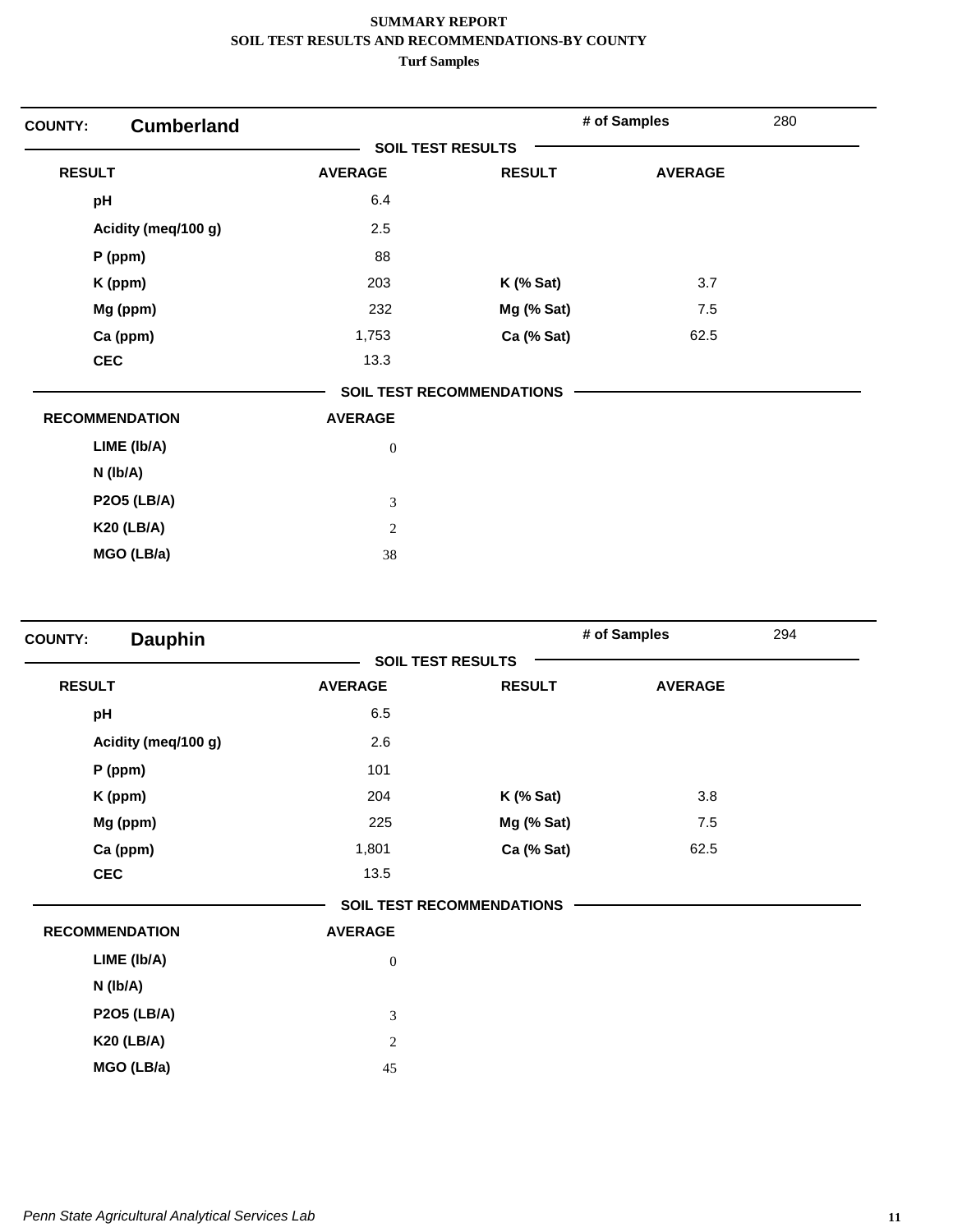| <b>Delaware</b><br><b>COUNTY:</b> |                          |                                  | # of Samples   | 346 |
|-----------------------------------|--------------------------|----------------------------------|----------------|-----|
|                                   | <b>SOIL TEST RESULTS</b> |                                  |                |     |
| <b>RESULT</b>                     | <b>AVERAGE</b>           | <b>RESULT</b>                    | <b>AVERAGE</b> |     |
| pH                                | 6.2                      |                                  |                |     |
| Acidity (meq/100 g)               | 3.1                      |                                  |                |     |
| P (ppm)                           | 98                       |                                  |                |     |
| K (ppm)                           | 162                      | $K$ (% Sat)                      | 3.3            |     |
| Mg (ppm)                          | 265                      | Mg (% Sat)                       | 9.8            |     |
| Ca (ppm)                          | 1,390                    | Ca (% Sat)                       | 53.9           |     |
| <b>CEC</b>                        | 12.6                     |                                  |                |     |
|                                   |                          | <b>SOIL TEST RECOMMENDATIONS</b> |                |     |
| <b>RECOMMENDATION</b>             | <b>AVERAGE</b>           |                                  |                |     |
| LIME (Ib/A)                       | $\boldsymbol{0}$         |                                  |                |     |
| $N$ (lb/A)                        |                          |                                  |                |     |
| <b>P2O5 (LB/A)</b>                | $\mathfrak{Z}$           |                                  |                |     |
| <b>K20 (LB/A)</b>                 | 2                        |                                  |                |     |
| MGO (LB/a)                        | 25                       |                                  |                |     |

| <b>Elk</b><br><b>COUNTY:</b> |                          |                                  | # of Samples   | 28 |
|------------------------------|--------------------------|----------------------------------|----------------|----|
|                              | <b>SOIL TEST RESULTS</b> |                                  |                |    |
| <b>RESULT</b>                | <b>AVERAGE</b>           | <b>RESULT</b>                    | <b>AVERAGE</b> |    |
| pH                           | 5.3                      |                                  |                |    |
| Acidity (meq/100 g)          | 7.2                      |                                  |                |    |
| $P$ (ppm)                    | 24                       |                                  |                |    |
| K (ppm)                      | 91                       | $K$ (% Sat)                      | 1.8            |    |
| Mg (ppm)                     | 151                      | Mg (% Sat)                       | 8.3            |    |
| Ca (ppm)                     | 865                      | Ca (% Sat)                       | 30.1           |    |
| <b>CEC</b>                   | 13.0                     |                                  |                |    |
|                              |                          | <b>SOIL TEST RECOMMENDATIONS</b> |                |    |
| <b>RECOMMENDATION</b>        | <b>AVERAGE</b>           |                                  |                |    |
| LIME (Ib/A)                  | $\boldsymbol{0}$         |                                  |                |    |
| N (lb/A)                     |                          |                                  |                |    |
| <b>P2O5 (LB/A)</b>           | 10                       |                                  |                |    |
| <b>K20 (LB/A)</b>            | 4                        |                                  |                |    |
| MGO (LB/a)                   | 120                      |                                  |                |    |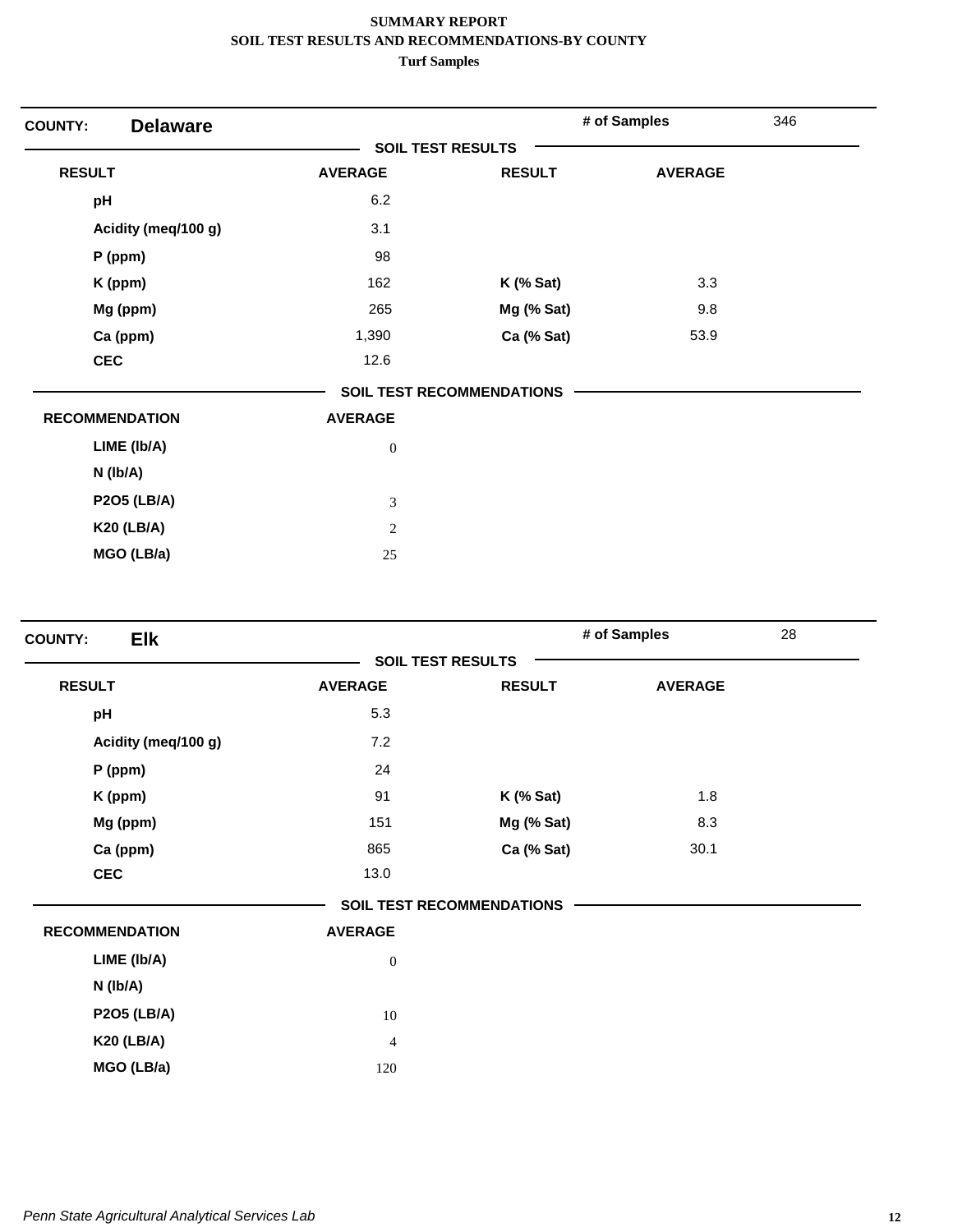| <b>ERIE</b><br><b>COUNTY:</b> |                          |                                  | # of Samples   | 88 |
|-------------------------------|--------------------------|----------------------------------|----------------|----|
|                               | <b>SOIL TEST RESULTS</b> |                                  |                |    |
| <b>RESULT</b>                 | <b>AVERAGE</b>           | <b>RESULT</b>                    | <b>AVERAGE</b> |    |
| pH                            | 6.2                      |                                  |                |    |
| Acidity (meq/100 g)           | 3.4                      |                                  |                |    |
| $P$ (ppm)                     | 66                       |                                  |                |    |
| K (ppm)                       | 113                      | $K$ (% Sat)                      | 2.3            |    |
| Mg (ppm)                      | 214                      | Mg (% Sat)                       | 9.6            |    |
| Ca (ppm)                      | 1,497                    | Ca (% Sat)                       | 56.3           |    |
| <b>CEC</b>                    | 12.9                     |                                  |                |    |
|                               |                          | <b>SOIL TEST RECOMMENDATIONS</b> |                |    |
| <b>RECOMMENDATION</b>         | <b>AVERAGE</b>           |                                  |                |    |
| LIME (Ib/A)                   | $\boldsymbol{0}$         |                                  |                |    |
| $N$ (lb/A)                    |                          |                                  |                |    |
| <b>P2O5 (LB/A)</b>            | 3                        |                                  |                |    |
| <b>K20 (LB/A)</b>             | $\mathbf{2}$             |                                  |                |    |
| MGO (LB/a)                    | 16                       |                                  |                |    |

| <b>Fayette</b><br><b>COUNTY:</b> |                  |                                  | # of Samples   | 52 |
|----------------------------------|------------------|----------------------------------|----------------|----|
|                                  |                  | <b>SOIL TEST RESULTS</b>         |                |    |
| <b>RESULT</b>                    | <b>AVERAGE</b>   | <b>RESULT</b>                    | <b>AVERAGE</b> |    |
| pH                               | 6.1              |                                  |                |    |
| Acidity (meq/100 g)              | 4.5              |                                  |                |    |
| P (ppm)                          | 44               |                                  |                |    |
| K (ppm)                          | 119              | $K$ (% Sat)                      | 2.2            |    |
| Mg (ppm)                         | 182              | Mg (% Sat)                       | 5.2            |    |
| Ca (ppm)                         | 1,840            | Ca (% Sat)                       | 55.0           |    |
| <b>CEC</b>                       | 13.9             |                                  |                |    |
|                                  |                  | <b>SOIL TEST RECOMMENDATIONS</b> |                |    |
| <b>RECOMMENDATION</b>            | <b>AVERAGE</b>   |                                  |                |    |
| LIME (Ib/A)                      | $\boldsymbol{0}$ |                                  |                |    |
| N (Ib/A)                         |                  |                                  |                |    |
| <b>P2O5 (LB/A)</b>               | 3                |                                  |                |    |
| <b>K20 (LB/A)</b>                | $\overline{c}$   |                                  |                |    |
| MGO (LB/a)                       | 22               |                                  |                |    |
|                                  |                  |                                  |                |    |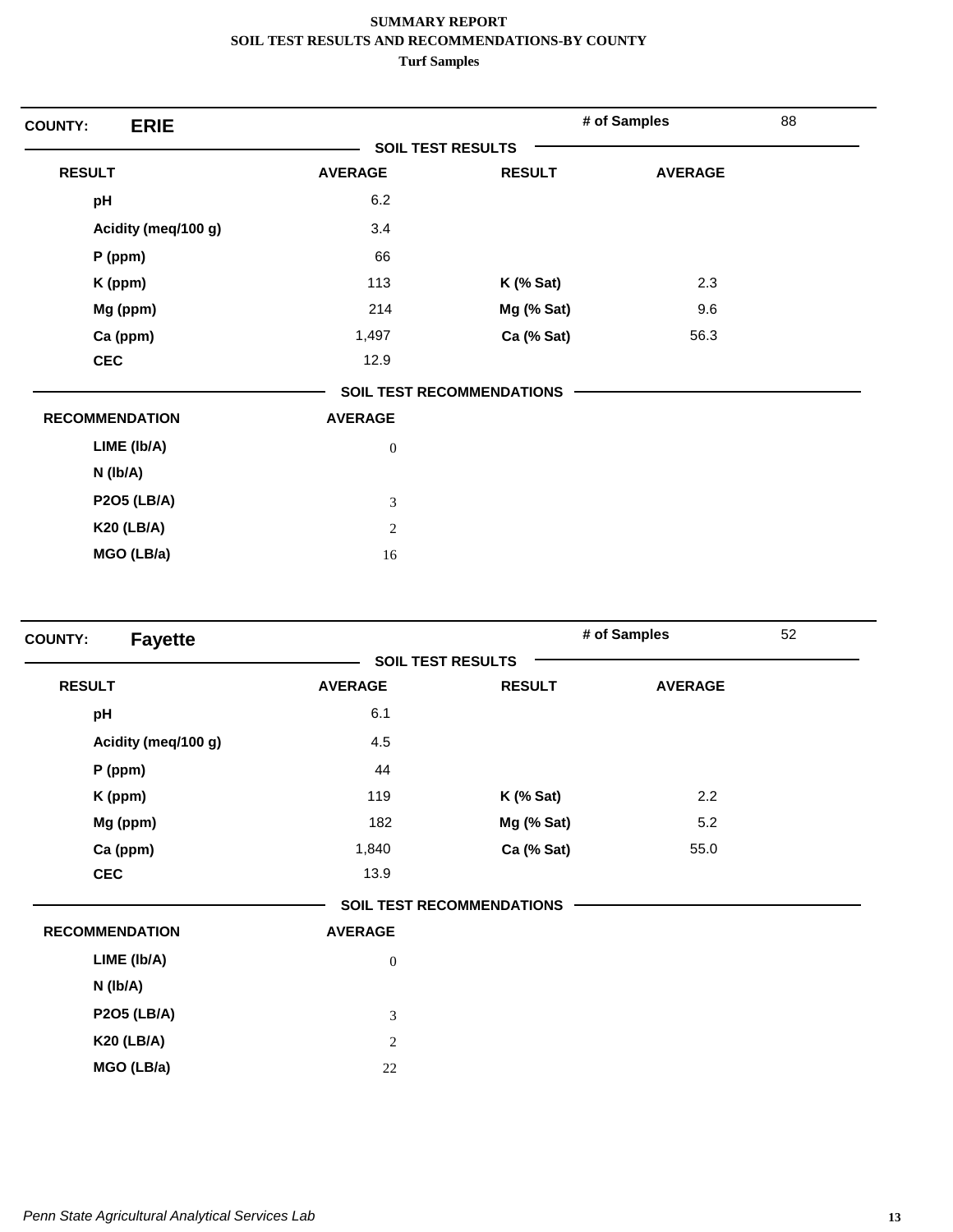| <b>Forest</b><br><b>COUNTY:</b> |                          |                                  | # of Samples   | 1 |
|---------------------------------|--------------------------|----------------------------------|----------------|---|
|                                 | <b>SOIL TEST RESULTS</b> |                                  |                |   |
| <b>RESULT</b>                   | <b>AVERAGE</b>           | <b>RESULT</b>                    | <b>AVERAGE</b> |   |
| pH                              | 4.8                      |                                  |                |   |
| Acidity (meq/100 g)             | 5.7                      |                                  |                |   |
| $P$ (ppm)                       | 20                       |                                  |                |   |
| K (ppm)                         | 48                       | $K$ (% Sat)                      | 1.6            |   |
| Mg (ppm)                        | 32                       | Mg (% Sat)                       | 3.5            |   |
| Ca (ppm)                        | 304                      | Ca (% Sat)                       | 20.0           |   |
| <b>CEC</b>                      | 7.6                      |                                  |                |   |
|                                 |                          | <b>SOIL TEST RECOMMENDATIONS</b> |                |   |
| <b>RECOMMENDATION</b>           | <b>AVERAGE</b>           |                                  |                |   |
| LIME (Ib/A)                     | $\boldsymbol{0}$         |                                  |                |   |
| $N$ ( $lb/A$ )                  |                          |                                  |                |   |
| <b>P2O5 (LB/A)</b>              | 3                        |                                  |                |   |
| <b>K20 (LB/A)</b>               | $\overline{4}$           |                                  |                |   |
| MGO (LB/a)                      | 190                      |                                  |                |   |

| <b>Franklin</b><br><b>COUNTY:</b> |                  |                                  | # of Samples   | 284 |
|-----------------------------------|------------------|----------------------------------|----------------|-----|
|                                   |                  | <b>SOIL TEST RESULTS</b>         |                |     |
| <b>RESULT</b>                     | <b>AVERAGE</b>   | <b>RESULT</b>                    | <b>AVERAGE</b> |     |
| pH                                | 6.5              |                                  |                |     |
| Acidity (meq/100 g)               | 2.5              |                                  |                |     |
| P (ppm)                           | 91               |                                  |                |     |
| K (ppm)                           | 220              | $K$ (% Sat)                      | 4.0            |     |
| Mg (ppm)                          | 212              | Mg (% Sat)                       | 9.7            |     |
| Ca (ppm)                          | 1,768            | Ca (% Sat)                       | 62.8           |     |
| <b>CEC</b>                        | 13.2             |                                  |                |     |
|                                   |                  | <b>SOIL TEST RECOMMENDATIONS</b> |                |     |
| <b>RECOMMENDATION</b>             | <b>AVERAGE</b>   |                                  |                |     |
| LIME (Ib/A)                       | $\boldsymbol{0}$ |                                  |                |     |
| $N$ ( $lb/A$ )                    |                  |                                  |                |     |
| <b>P2O5 (LB/A)</b>                | 5                |                                  |                |     |
| <b>K20 (LB/A)</b>                 | $\overline{c}$   |                                  |                |     |
| MGO (LB/a)                        | 48               |                                  |                |     |
|                                   |                  |                                  |                |     |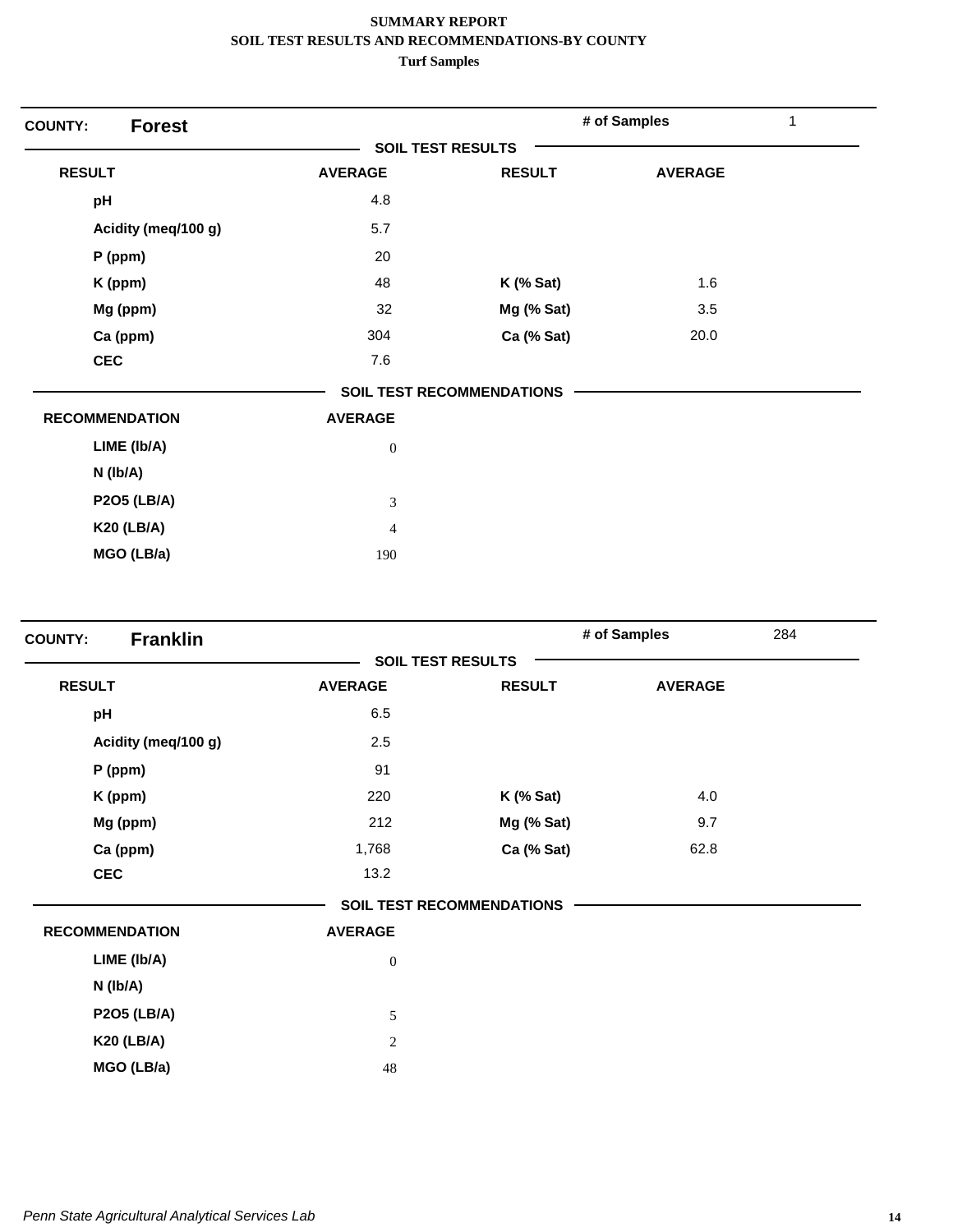| <b>Fulton</b><br><b>COUNTY:</b> |                          |                           | # of Samples   | 18 |
|---------------------------------|--------------------------|---------------------------|----------------|----|
|                                 | <b>SOIL TEST RESULTS</b> |                           |                |    |
| <b>RESULT</b>                   | <b>AVERAGE</b>           | <b>RESULT</b>             | <b>AVERAGE</b> |    |
| pH                              | 6.4                      |                           |                |    |
| Acidity (meq/100 g)             | 2.3                      |                           |                |    |
| $P$ (ppm)                       | 68                       |                           |                |    |
| K (ppm)                         | 127                      | $K$ (% Sat)               | 3.7            |    |
| Mg (ppm)                        | 191                      | Mg (% Sat)                | 10.5           |    |
| Ca (ppm)                        | 1,070                    | Ca (% Sat)                | 55.9           |    |
| <b>CEC</b>                      | 9.6                      |                           |                |    |
|                                 |                          | SOIL TEST RECOMMENDATIONS |                |    |
| <b>RECOMMENDATION</b>           | <b>AVERAGE</b>           |                           |                |    |
| LIME (Ib/A)                     | $\boldsymbol{0}$         |                           |                |    |
| $N$ (lb/A)                      |                          |                           |                |    |
| <b>P2O5 (LB/A)</b>              | $\overline{c}$           |                           |                |    |
| <b>K20 (LB/A)</b>               | 3                        |                           |                |    |
| MGO (LB/a)                      | 40                       |                           |                |    |

| <b>COUNTY:</b><br><b>Greene</b> |                  |                                  | # of Samples   | $\overline{5}$ |
|---------------------------------|------------------|----------------------------------|----------------|----------------|
|                                 |                  | <b>SOIL TEST RESULTS</b>         |                |                |
| <b>RESULT</b>                   | <b>AVERAGE</b>   | <b>RESULT</b>                    | <b>AVERAGE</b> |                |
| pH                              | 6.4              |                                  |                |                |
| Acidity (meg/100 g)             | 2.9              |                                  |                |                |
| P (ppm)                         | 65               |                                  |                |                |
| K (ppm)                         | 115              | $K$ (% Sat)                      | 2.0            |                |
| Mg (ppm)                        | 269              | Mg (% Sat)                       | 7.9            |                |
| Ca (ppm)                        | 1,881            | Ca (% Sat)                       | 59.7           |                |
| <b>CEC</b>                      | 14.8             |                                  |                |                |
|                                 |                  | <b>SOIL TEST RECOMMENDATIONS</b> |                |                |
| <b>RECOMMENDATION</b>           | <b>AVERAGE</b>   |                                  |                |                |
| LIME (Ib/A)                     | $\boldsymbol{0}$ |                                  |                |                |
| $N$ ( $lb/A$ )                  |                  |                                  |                |                |
| <b>P2O5 (LB/A)</b>              | $\mathfrak{Z}$   |                                  |                |                |
| <b>K20 (LB/A)</b>               | 2                |                                  |                |                |
| MGO (LB/a)                      | 33               |                                  |                |                |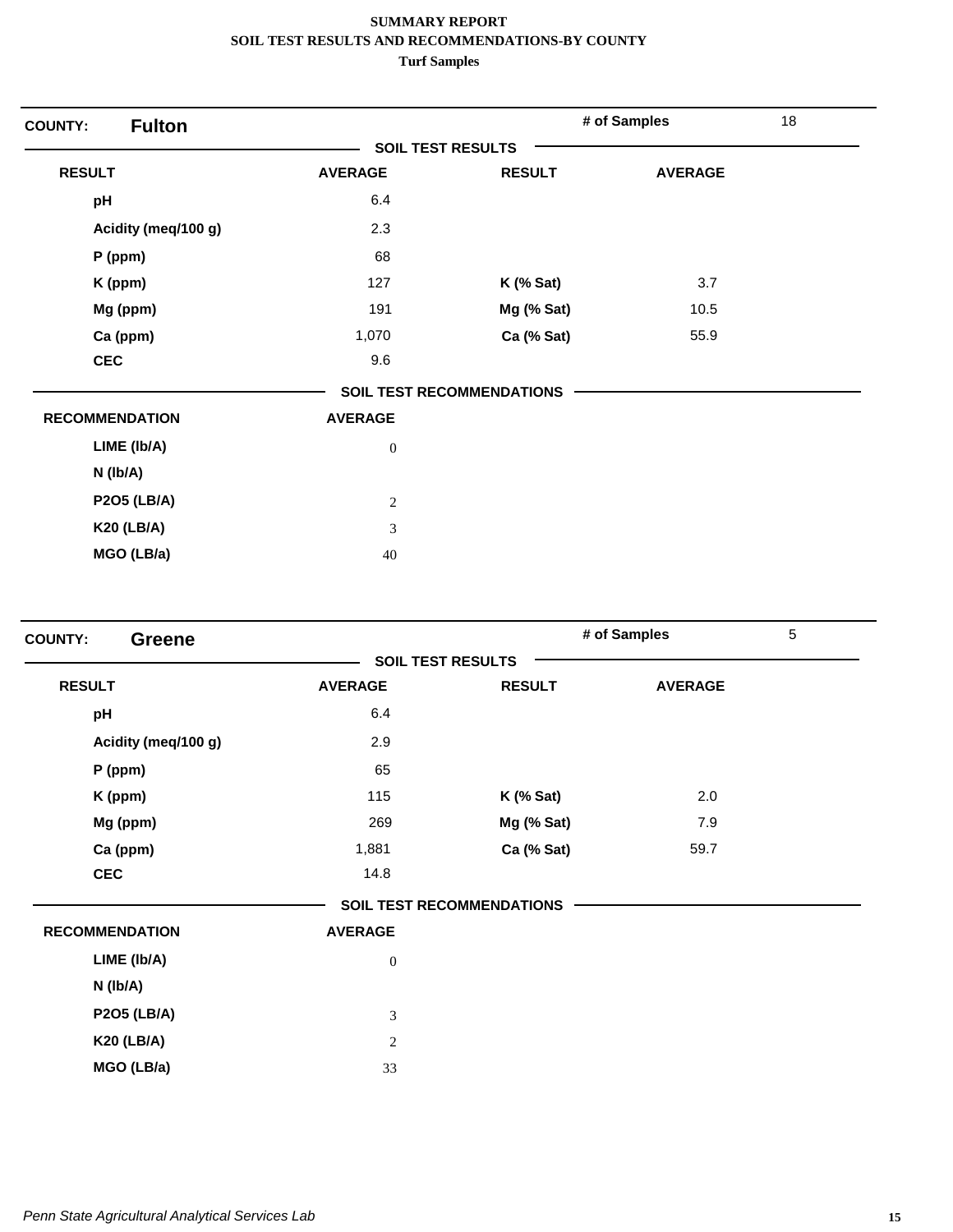| Huntingdon<br><b>COUNTY:</b> |                          |                                  | # of Samples   | 17 |
|------------------------------|--------------------------|----------------------------------|----------------|----|
|                              | <b>SOIL TEST RESULTS</b> |                                  |                |    |
| <b>RESULT</b>                | <b>AVERAGE</b>           | <b>RESULT</b>                    | <b>AVERAGE</b> |    |
| pH                           | 6.7                      |                                  |                |    |
| Acidity (meq/100 g)          | 1.6                      |                                  |                |    |
| P (ppm)                      | 91                       |                                  |                |    |
| K (ppm)                      | 134                      | $K$ (% Sat)                      | 2.8            |    |
| Mg (ppm)                     | 230                      | Mg (% Sat)                       | 7.6            |    |
| Ca (ppm)                     | 1,819                    | Ca (% Sat)                       | 66.6           |    |
| <b>CEC</b>                   | 12.5                     |                                  |                |    |
|                              |                          | <b>SOIL TEST RECOMMENDATIONS</b> |                |    |
| <b>RECOMMENDATION</b>        | <b>AVERAGE</b>           |                                  |                |    |
| LIME (Ib/A)                  | $\boldsymbol{0}$         |                                  |                |    |
| $N$ (lb/A)                   |                          |                                  |                |    |
| <b>P2O5 (LB/A)</b>           | 5                        |                                  |                |    |
| <b>K20 (LB/A)</b>            | $\overline{2}$           |                                  |                |    |
| MGO (LB/a)                   | 13                       |                                  |                |    |

| Indiana<br><b>COUNTY:</b> |                          |                                  | # of Samples   | 50 |
|---------------------------|--------------------------|----------------------------------|----------------|----|
|                           | <b>SOIL TEST RESULTS</b> |                                  |                |    |
| <b>RESULT</b>             | <b>AVERAGE</b>           | <b>RESULT</b>                    | <b>AVERAGE</b> |    |
| pH                        | 6.3                      |                                  |                |    |
| Acidity (meq/100 g)       | 3.7                      |                                  |                |    |
| P (ppm)                   | 64                       |                                  |                |    |
| K (ppm)                   | 138                      | <b>K</b> (% Sat)                 | 2.6            |    |
| Mg (ppm)                  | 256                      | Mg (% Sat)                       | 18.0           |    |
| Ca (ppm)                  | 2,460                    | Ca (% Sat)                       | 54.9           |    |
| <b>CEC</b>                | 13.7                     |                                  |                |    |
|                           |                          | <b>SOIL TEST RECOMMENDATIONS</b> |                |    |
| <b>RECOMMENDATION</b>     | <b>AVERAGE</b>           |                                  |                |    |
| LIME (Ib/A)               | $\boldsymbol{0}$         |                                  |                |    |
| N (lb/A)                  |                          |                                  |                |    |
| <b>P2O5 (LB/A)</b>        | $\sqrt{3}$               |                                  |                |    |
| <b>K20 (LB/A)</b>         | $\sqrt{2}$               |                                  |                |    |
| MGO (LB/a)                | 24                       |                                  |                |    |
|                           |                          |                                  |                |    |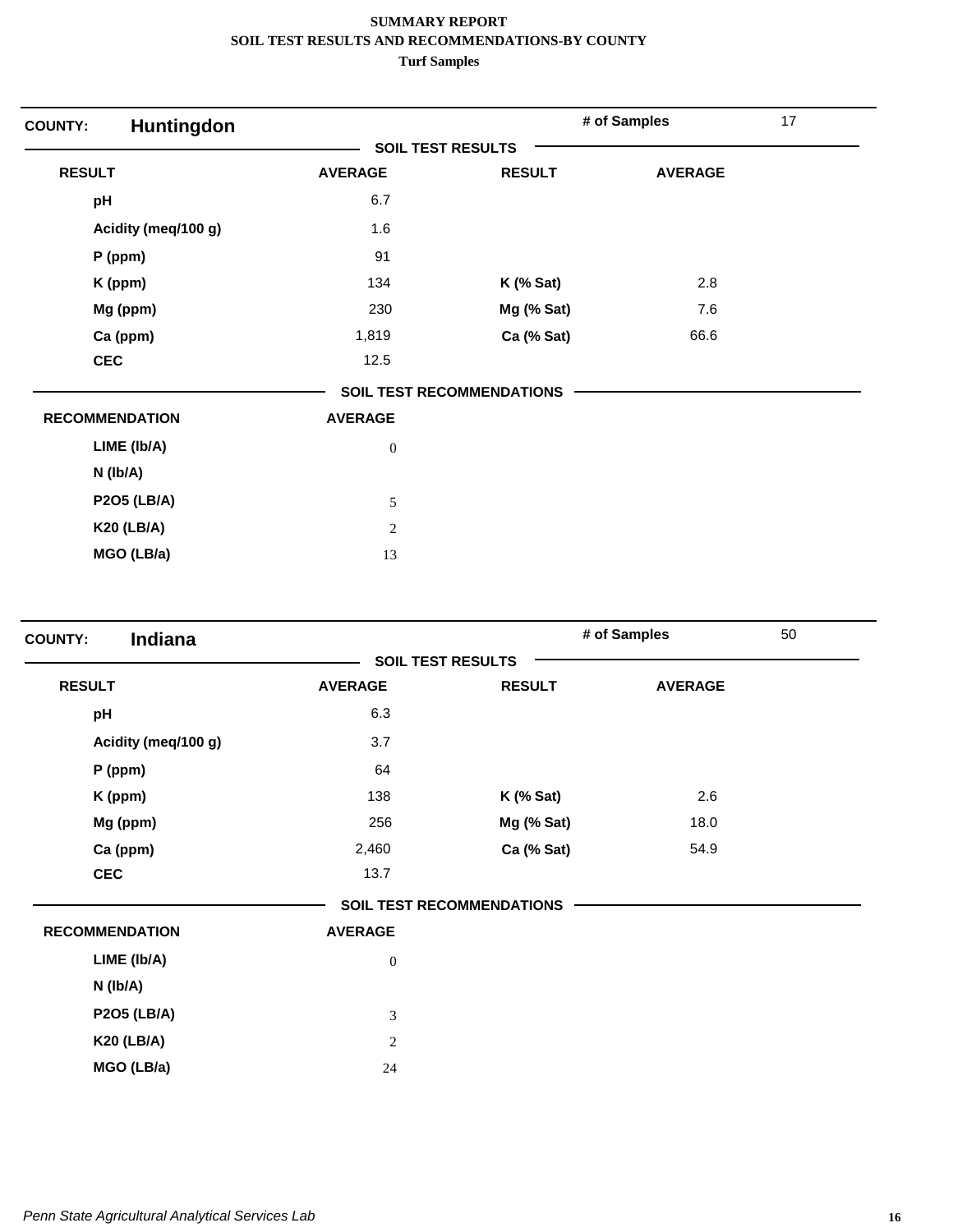| <b>Jefferson</b><br><b>COUNTY:</b> |                          |                                  | # of Samples   | 10 |
|------------------------------------|--------------------------|----------------------------------|----------------|----|
|                                    | <b>SOIL TEST RESULTS</b> |                                  |                |    |
| <b>RESULT</b>                      | <b>AVERAGE</b>           | <b>RESULT</b>                    | <b>AVERAGE</b> |    |
| pH                                 | 5.7                      |                                  |                |    |
| Acidity (meq/100 g)                | 6.1                      |                                  |                |    |
| $P$ (ppm)                          | 72                       |                                  |                |    |
| K (ppm)                            | 102                      | $K$ (% Sat)                      | 2.0            |    |
| Mg (ppm)                           | 153                      | Mg (% Sat)                       | 3.7            |    |
| Ca (ppm)                           | 1,125                    | Ca (% Sat)                       | 42.9           |    |
| <b>CEC</b>                         | 13.3                     |                                  |                |    |
|                                    |                          | <b>SOIL TEST RECOMMENDATIONS</b> |                |    |
| <b>RECOMMENDATION</b>              | <b>AVERAGE</b>           |                                  |                |    |
| LIME (Ib/A)                        | $\boldsymbol{0}$         |                                  |                |    |
| $N$ ( $lb/A$ )                     |                          |                                  |                |    |
| <b>P2O5 (LB/A)</b>                 | 5                        |                                  |                |    |
| <b>K20 (LB/A)</b>                  | $\mathbf{2}$             |                                  |                |    |
| MGO (LB/a)                         | 39                       |                                  |                |    |

| Juniata<br><b>COUNTY:</b> |                  |                                  | # of Samples   | 15 |
|---------------------------|------------------|----------------------------------|----------------|----|
|                           |                  | <b>SOIL TEST RESULTS</b>         |                |    |
| <b>RESULT</b>             | <b>AVERAGE</b>   | <b>RESULT</b>                    | <b>AVERAGE</b> |    |
| pH                        | 6.5              |                                  |                |    |
| Acidity (meq/100 g)       | 1.9              |                                  |                |    |
| P (ppm)                   | 54               |                                  |                |    |
| K (ppm)                   | 175              | $K$ (% Sat)                      | 3.8            |    |
| Mg (ppm)                  | 188              | Mg (% Sat)                       | 9.2            |    |
| Ca (ppm)                  | 1,674            | Ca (% Sat)                       | 65.2           |    |
| <b>CEC</b>                | 12.1             |                                  |                |    |
|                           |                  | <b>SOIL TEST RECOMMENDATIONS</b> |                |    |
| <b>RECOMMENDATION</b>     | <b>AVERAGE</b>   |                                  |                |    |
| LIME (Ib/A)               | $\boldsymbol{0}$ |                                  |                |    |
| N (lb/A)                  |                  |                                  |                |    |
| <b>P2O5 (LB/A)</b>        | 3                |                                  |                |    |
| <b>K20 (LB/A)</b>         | $\mathbf{1}$     |                                  |                |    |
| MGO (LB/a)                | 28               |                                  |                |    |
|                           |                  |                                  |                |    |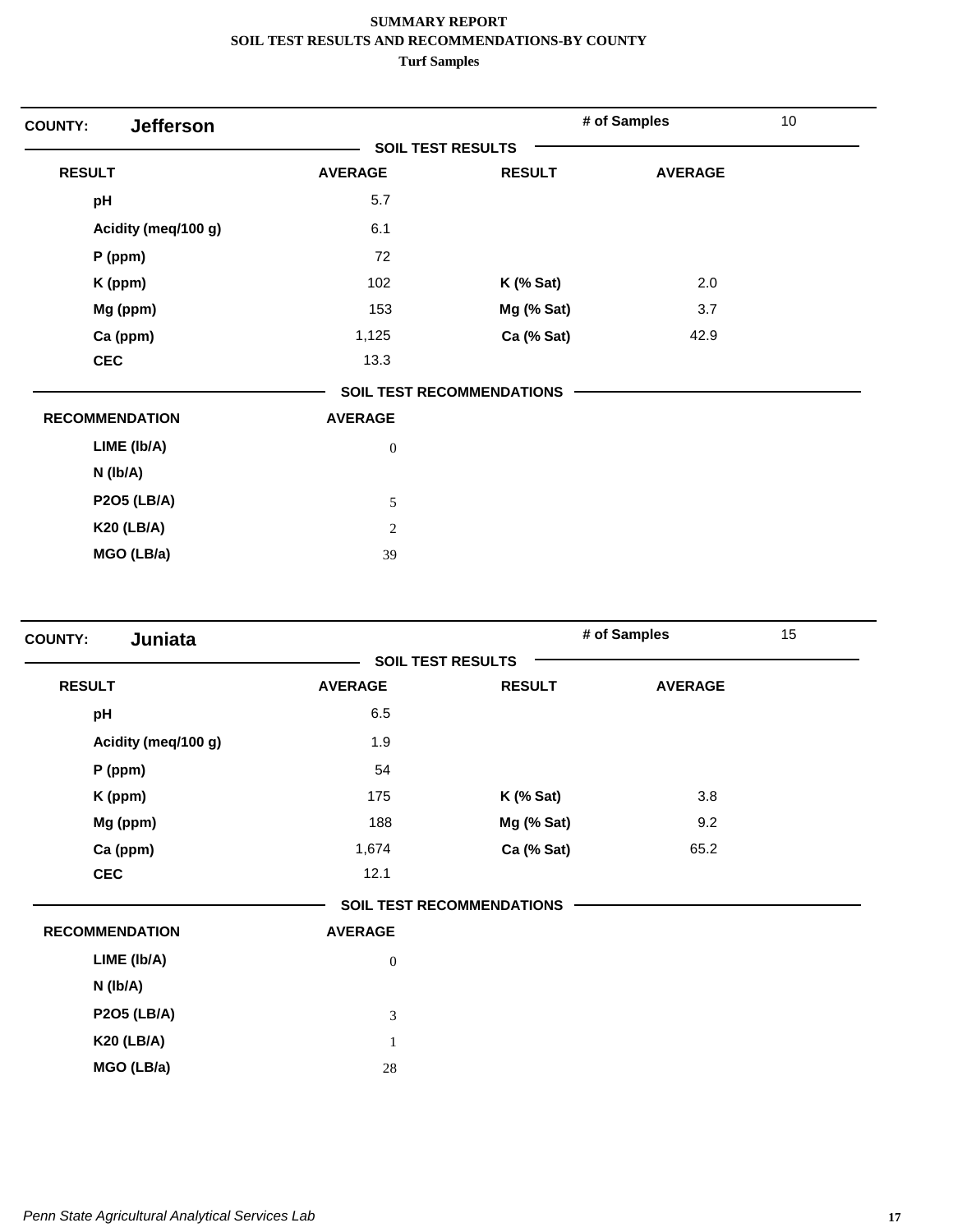| Lackawanna<br><b>COUNTY:</b> |                          |                                  | # of Samples   | 97 |
|------------------------------|--------------------------|----------------------------------|----------------|----|
|                              | <b>SOIL TEST RESULTS</b> |                                  |                |    |
| <b>RESULT</b>                | <b>AVERAGE</b>           | <b>RESULT</b>                    | <b>AVERAGE</b> |    |
| pH                           | 6.1                      |                                  |                |    |
| Acidity (meq/100 g)          | 3.6                      |                                  |                |    |
| $P$ (ppm)                    | 78                       |                                  |                |    |
| K (ppm)                      | 96                       | $K$ (% Sat)                      | 2.3            |    |
| Mg (ppm)                     | 150                      | Mg (% Sat)                       | 5.9            |    |
| Ca (ppm)                     | 1,173                    | Ca (% Sat)                       | 52.5           |    |
| <b>CEC</b>                   | 11.0                     |                                  |                |    |
|                              |                          | <b>SOIL TEST RECOMMENDATIONS</b> |                |    |
| <b>RECOMMENDATION</b>        | <b>AVERAGE</b>           |                                  |                |    |
| LIME (Ib/A)                  | $\boldsymbol{0}$         |                                  |                |    |
| $N$ (lb/A)                   |                          |                                  |                |    |
| <b>P2O5 (LB/A)</b>           | $\overline{4}$           |                                  |                |    |
| <b>K20 (LB/A)</b>            | 3                        |                                  |                |    |
| MGO (LB/a)                   | 36                       |                                  |                |    |

| Lancaster<br><b>COUNTY:</b> |                          |                                  | # of Samples   | 902 |
|-----------------------------|--------------------------|----------------------------------|----------------|-----|
|                             | <b>SOIL TEST RESULTS</b> |                                  |                |     |
| <b>RESULT</b>               | <b>AVERAGE</b>           | <b>RESULT</b>                    | <b>AVERAGE</b> |     |
| pH                          | 6.3                      |                                  |                |     |
| Acidity (meq/100 g)         | 2.9                      |                                  |                |     |
| $P$ (ppm)                   | 83                       |                                  |                |     |
| K (ppm)                     | 158                      | $K$ (% Sat)                      | 3.3            |     |
| Mg (ppm)                    | 221                      | Mg (% Sat)                       | 10.8           |     |
| Ca (ppm)                    | 1,434                    | Ca (% Sat)                       | 57.1           |     |
| <b>CEC</b>                  | 12.2                     |                                  |                |     |
|                             |                          | <b>SOIL TEST RECOMMENDATIONS</b> |                |     |
| <b>RECOMMENDATION</b>       | <b>AVERAGE</b>           |                                  |                |     |
| LIME (Ib/A)                 | $\boldsymbol{0}$         |                                  |                |     |
| N (Ib/A)                    |                          |                                  |                |     |
| <b>P2O5 (LB/A)</b>          | $\sqrt{2}$               |                                  |                |     |
| <b>K20 (LB/A)</b>           | $\overline{c}$           |                                  |                |     |
| MGO (LB/a)                  | 25                       |                                  |                |     |
|                             |                          |                                  |                |     |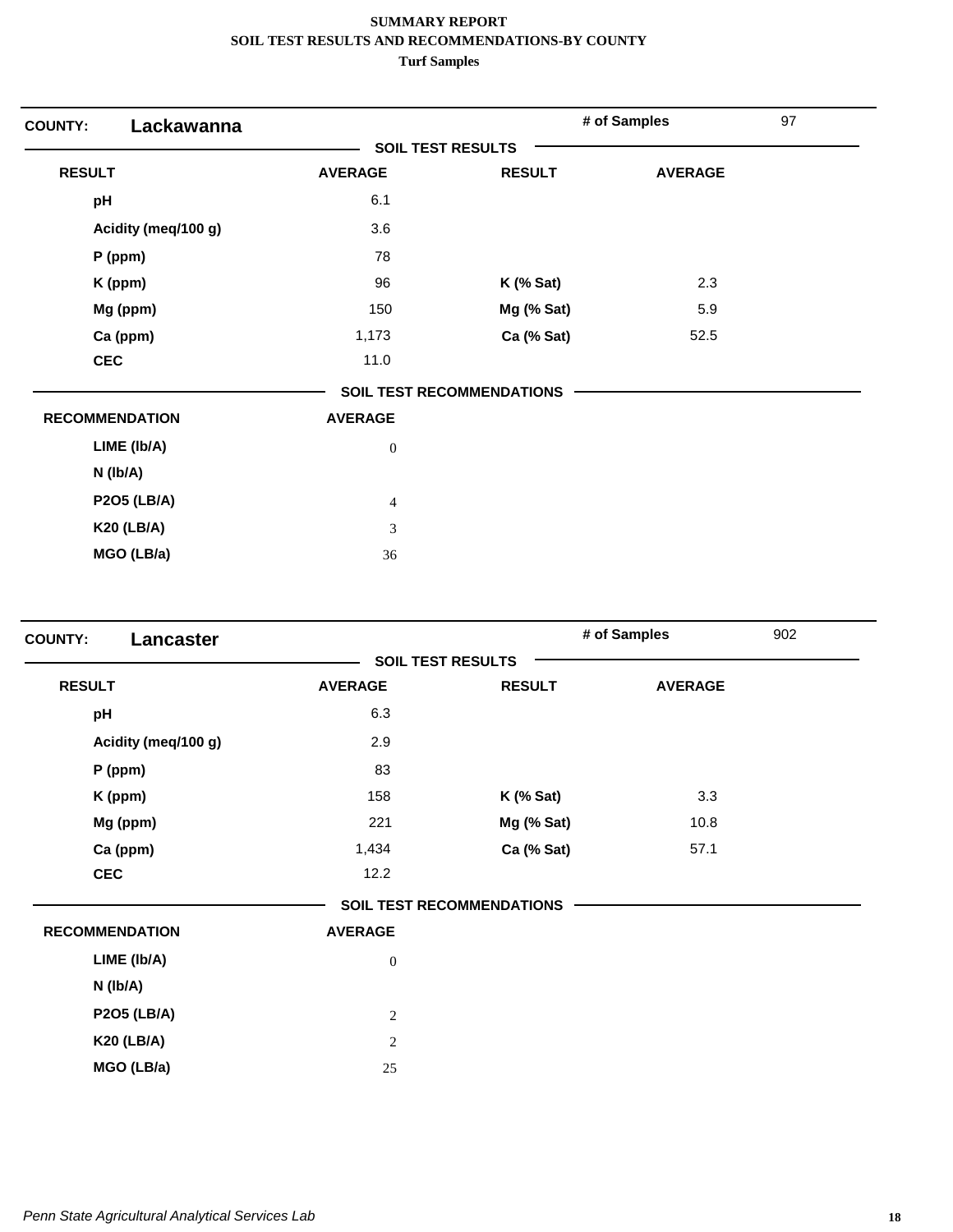| <b>COUNTY:</b><br>Lawrence |                          |                                  | # of Samples   | 12 |
|----------------------------|--------------------------|----------------------------------|----------------|----|
|                            | <b>SOIL TEST RESULTS</b> |                                  |                |    |
| <b>RESULT</b>              | <b>AVERAGE</b>           | <b>RESULT</b>                    | <b>AVERAGE</b> |    |
| pH                         | 6.3                      |                                  |                |    |
| Acidity (meq/100 g)        | 3.3                      |                                  |                |    |
| P (ppm)                    | 69                       |                                  |                |    |
| K (ppm)                    | 146                      | $K$ (% Sat)                      | 2.9            |    |
| Mg (ppm)                   | 150                      | Mg (% Sat)                       | 7.3            |    |
| Ca (ppm)                   | 1,725                    | Ca (% Sat)                       | 61.3           |    |
| <b>CEC</b>                 | 13.4                     |                                  |                |    |
|                            |                          | <b>SOIL TEST RECOMMENDATIONS</b> |                |    |
| <b>RECOMMENDATION</b>      | <b>AVERAGE</b>           |                                  |                |    |
| LIME (Ib/A)                | $\boldsymbol{0}$         |                                  |                |    |
| $N$ (lb/A)                 |                          |                                  |                |    |
| <b>P2O5 (LB/A)</b>         | 5                        |                                  |                |    |
| <b>K20 (LB/A)</b>          | $\overline{2}$           |                                  |                |    |
| MGO (LB/a)                 | 18                       |                                  |                |    |

| Lebanon<br><b>COUNTY:</b> |                          |                                  | # of Samples   | 121 |
|---------------------------|--------------------------|----------------------------------|----------------|-----|
|                           | <b>SOIL TEST RESULTS</b> |                                  |                |     |
| <b>RESULT</b>             | <b>AVERAGE</b>           | <b>RESULT</b>                    | <b>AVERAGE</b> |     |
| pH                        | 6.3                      |                                  |                |     |
| Acidity (meg/100 g)       | 3.2                      |                                  |                |     |
| P (ppm)                   | 75                       |                                  |                |     |
| K (ppm)                   | 175                      | $K$ (% Sat)                      | 3.4            |     |
| Mg (ppm)                  | 219                      | Mg (% Sat)                       | 8.9            |     |
| Ca (ppm)                  | 1,580                    | Ca (% Sat)                       | 57.6           |     |
| <b>CEC</b>                | 13.2                     |                                  |                |     |
|                           |                          | <b>SOIL TEST RECOMMENDATIONS</b> |                |     |
| <b>RECOMMENDATION</b>     | <b>AVERAGE</b>           |                                  |                |     |
| LIME (Ib/A)               | $\mathbf{0}$             |                                  |                |     |
| $N$ ( $lb/A$ )            |                          |                                  |                |     |
| <b>P2O5 (LB/A)</b>        | 3                        |                                  |                |     |
| <b>K20 (LB/A)</b>         | 2                        |                                  |                |     |
| MGO (LB/a)                | 37                       |                                  |                |     |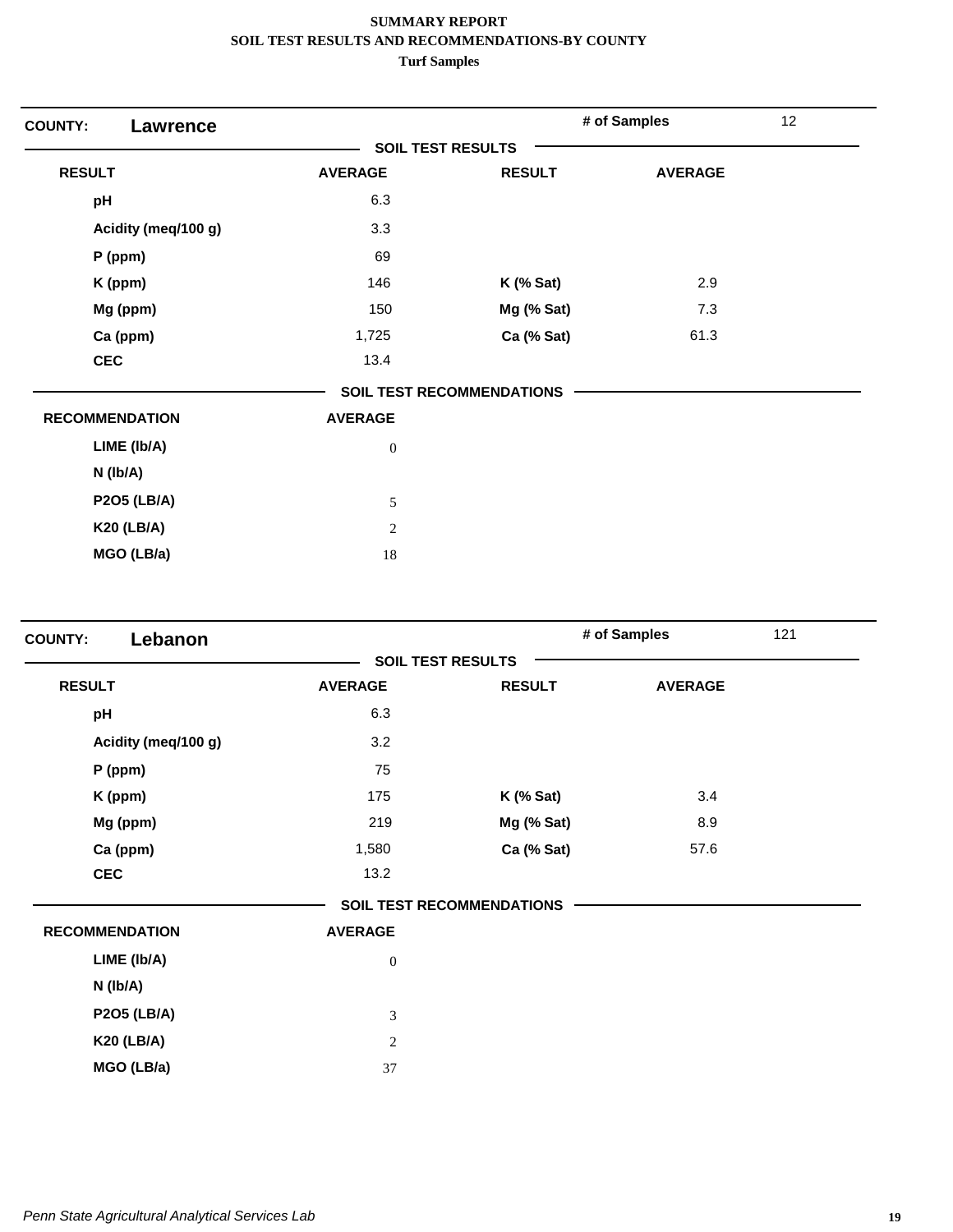| Lehigh<br><b>COUNTY:</b> |                          |                                  | # of Samples   | 221 |
|--------------------------|--------------------------|----------------------------------|----------------|-----|
|                          | <b>SOIL TEST RESULTS</b> |                                  |                |     |
| <b>RESULT</b>            | <b>AVERAGE</b>           | <b>RESULT</b>                    | <b>AVERAGE</b> |     |
| pH                       | 6.4                      |                                  |                |     |
| Acidity (meq/100 g)      | 2.7                      |                                  |                |     |
| P (ppm)                  | 95                       |                                  |                |     |
| K (ppm)                  | 165                      | $K$ (% Sat)                      | 3.3            |     |
| Mg (ppm)                 | 236                      | Mg (% Sat)                       | 14.1           |     |
| Ca (ppm)                 | 1,754                    | Ca (% Sat)                       | 59.4           |     |
| <b>CEC</b>               | 12.9                     |                                  |                |     |
|                          |                          | <b>SOIL TEST RECOMMENDATIONS</b> |                |     |
| <b>RECOMMENDATION</b>    | <b>AVERAGE</b>           |                                  |                |     |
| LIME (Ib/A)              | $\boldsymbol{0}$         |                                  |                |     |
| $N$ (lb/A)               |                          |                                  |                |     |
| <b>P2O5 (LB/A)</b>       | 3                        |                                  |                |     |
| <b>K20 (LB/A)</b>        | $\mathbf{2}$             |                                  |                |     |
| MGO (LB/a)               | 31                       |                                  |                |     |

| Luzerne                                 | <b>SOIL TEST RESULTS</b>         |                |  |
|-----------------------------------------|----------------------------------|----------------|--|
|                                         |                                  |                |  |
| <b>RESULT</b><br><b>AVERAGE</b>         | <b>RESULT</b>                    | <b>AVERAGE</b> |  |
| 6.2<br>pH                               |                                  |                |  |
| 3.3<br>Acidity (meq/100 g)              |                                  |                |  |
| 113<br>$P$ (ppm)                        |                                  |                |  |
| 121<br>K (ppm)                          | $K$ (% Sat)                      | 2.8            |  |
| Mg (ppm)<br>171                         | Mg (% Sat)                       | 10.0           |  |
| Ca (ppm)<br>1,229                       | Ca (% Sat)                       | 53.6           |  |
| <b>CEC</b><br>11.0                      |                                  |                |  |
|                                         | <b>SOIL TEST RECOMMENDATIONS</b> |                |  |
| <b>RECOMMENDATION</b><br><b>AVERAGE</b> |                                  |                |  |
| LIME (Ib/A)<br>$\boldsymbol{0}$         |                                  |                |  |
| N (Ib/A)                                |                                  |                |  |
| <b>P2O5 (LB/A)</b><br>$\overline{4}$    |                                  |                |  |
| <b>K20 (LB/A)</b><br>3                  |                                  |                |  |
| MGO (LB/a)<br>37                        |                                  |                |  |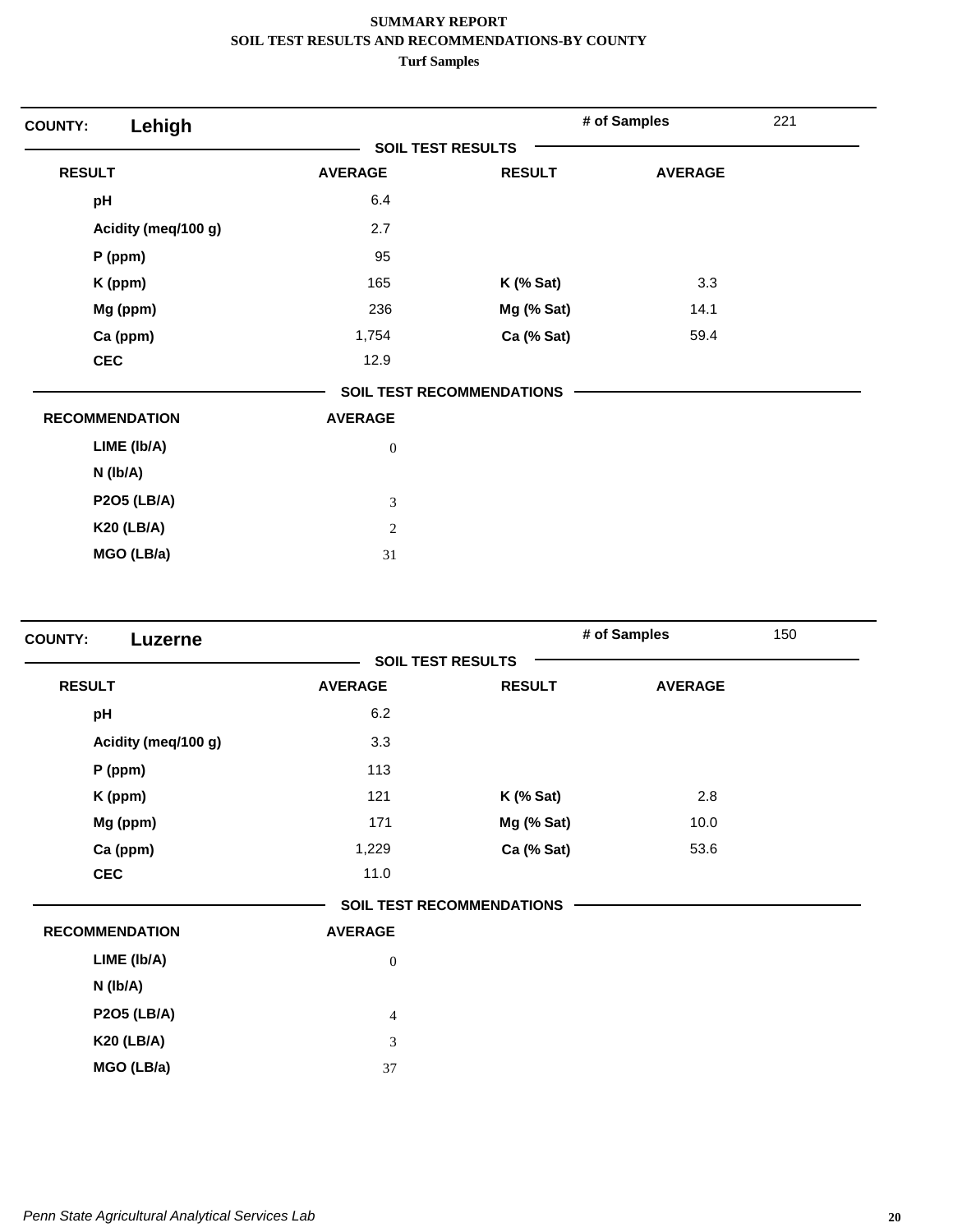| Lycoming<br><b>COUNTY:</b> |                          |                                  | # of Samples   | 35 |
|----------------------------|--------------------------|----------------------------------|----------------|----|
|                            | <b>SOIL TEST RESULTS</b> |                                  |                |    |
| <b>RESULT</b>              | <b>AVERAGE</b>           | <b>RESULT</b>                    | <b>AVERAGE</b> |    |
| pH                         | 6.4                      |                                  |                |    |
| Acidity (meq/100 g)        | 2.7                      |                                  |                |    |
| $P$ (ppm)                  | 93                       |                                  |                |    |
| K (ppm)                    | 138                      | $K$ (% Sat)                      | 3.1            |    |
| Mg (ppm)                   | 188                      | Mg (% Sat)                       | 5.0            |    |
| Ca (ppm)                   | 1,492                    | Ca (% Sat)                       | 59.9           |    |
| <b>CEC</b>                 | 11.9                     |                                  |                |    |
|                            |                          | <b>SOIL TEST RECOMMENDATIONS</b> |                |    |
| <b>RECOMMENDATION</b>      | <b>AVERAGE</b>           |                                  |                |    |
| LIME (Ib/A)                | $\boldsymbol{0}$         |                                  |                |    |
| $N$ (lb/A)                 |                          |                                  |                |    |
| <b>P2O5 (LB/A)</b>         | $\overline{4}$           |                                  |                |    |
| <b>K20 (LB/A)</b>          | $\overline{2}$           |                                  |                |    |
| MGO (LB/a)                 | 62                       |                                  |                |    |

| <b>McKean</b><br><b>COUNTY:</b> |                          |                                  | # of Samples   | $\,6\,$ |
|---------------------------------|--------------------------|----------------------------------|----------------|---------|
|                                 | <b>SOIL TEST RESULTS</b> |                                  |                |         |
| <b>RESULT</b>                   | <b>AVERAGE</b>           | <b>RESULT</b>                    | <b>AVERAGE</b> |         |
| pH                              | 5.6                      |                                  |                |         |
| Acidity (meg/100 g)             | 5.3                      |                                  |                |         |
| P (ppm)                         | 35                       |                                  |                |         |
| K (ppm)                         | 89                       | $K$ (% Sat)                      | 1.9            |         |
| Mg (ppm)                        | 127                      | Mg (% Sat)                       | 6.1            |         |
| Ca (ppm)                        | 920                      | Ca (% Sat)                       | 39.5           |         |
| <b>CEC</b>                      | 11.2                     |                                  |                |         |
|                                 |                          | <b>SOIL TEST RECOMMENDATIONS</b> |                |         |
| <b>RECOMMENDATION</b>           | <b>AVERAGE</b>           |                                  |                |         |
| LIME (Ib/A)                     | $\boldsymbol{0}$         |                                  |                |         |
| $N$ ( $lb/A$ )                  |                          |                                  |                |         |
| <b>P2O5 (LB/A)</b>              | $\overline{9}$           |                                  |                |         |
| <b>K20 (LB/A)</b>               | $\overline{4}$           |                                  |                |         |
| MGO (LB/a)                      | 70                       |                                  |                |         |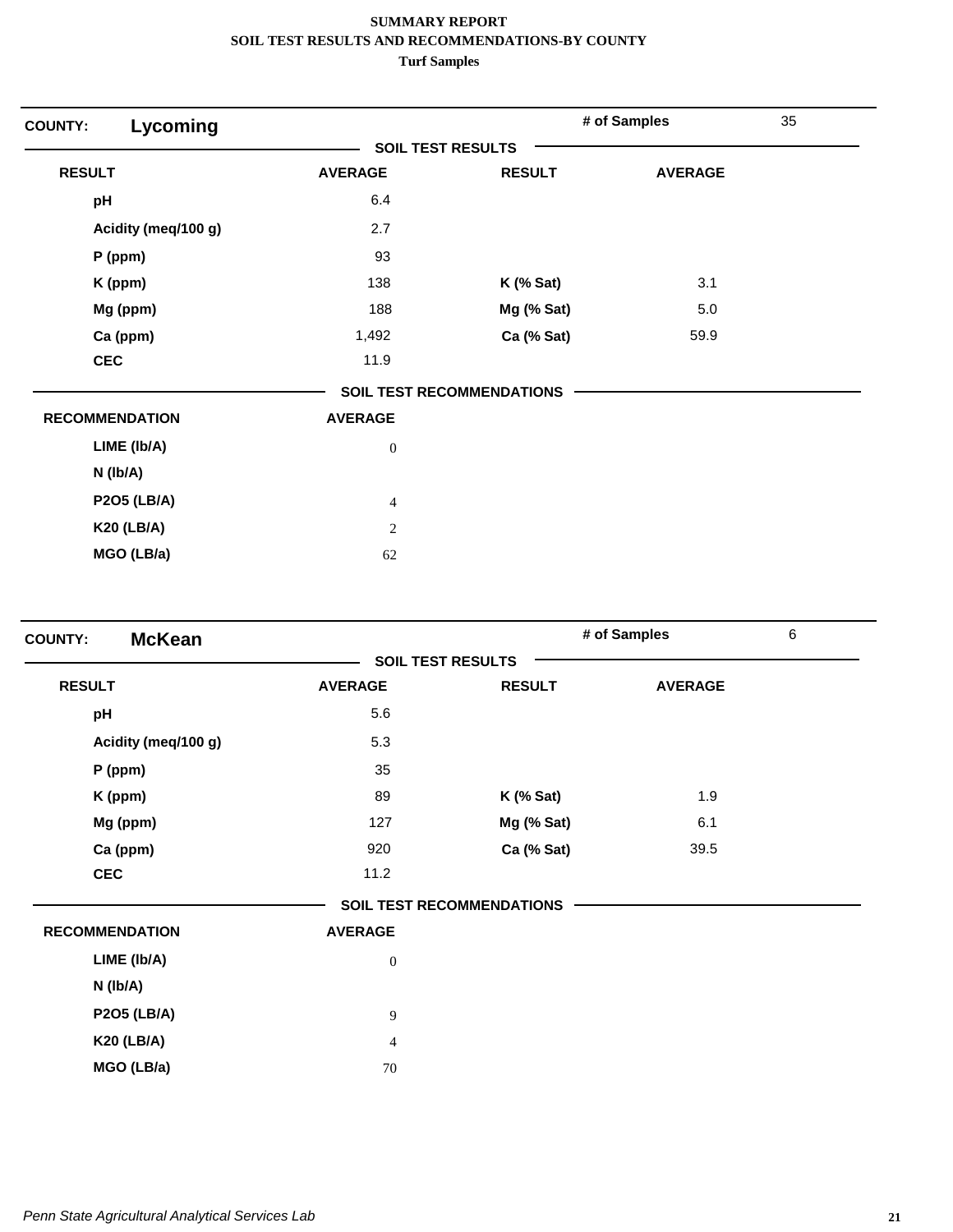| <b>Mercer</b><br><b>COUNTY:</b> |                          |                                  | # of Samples   | 45 |
|---------------------------------|--------------------------|----------------------------------|----------------|----|
|                                 | <b>SOIL TEST RESULTS</b> |                                  |                |    |
| <b>RESULT</b>                   | <b>AVERAGE</b>           | <b>RESULT</b>                    | <b>AVERAGE</b> |    |
| pH                              | 5.8                      |                                  |                |    |
| Acidity (meq/100 g)             | 6.1                      |                                  |                |    |
| P (ppm)                         | 33                       |                                  |                |    |
| K (ppm)                         | 102                      | K (% Sat)                        | 2.0            |    |
| Mg (ppm)                        | 210                      | Mg (% Sat)                       | 16.7           |    |
| Ca (ppm)                        | 1,251                    | Ca (% Sat)                       | 46.8           |    |
| <b>CEC</b>                      | 14.1                     |                                  |                |    |
|                                 |                          | <b>SOIL TEST RECOMMENDATIONS</b> |                |    |
| <b>RECOMMENDATION</b>           | <b>AVERAGE</b>           |                                  |                |    |
| LIME (Ib/A)                     | $\boldsymbol{0}$         |                                  |                |    |
| N (Ib/A)                        |                          |                                  |                |    |
| <b>P2O5 (LB/A)</b>              | $\,$ 8 $\,$              |                                  |                |    |
| <b>K20 (LB/A)</b>               | 3                        |                                  |                |    |
| MGO (LB/a)                      | 5                        |                                  |                |    |
|                                 |                          |                                  |                |    |

| <b>Mifflin</b><br><b>COUNTY:</b> |                |                                  | # of Samples   | 19 |
|----------------------------------|----------------|----------------------------------|----------------|----|
|                                  |                | <b>SOIL TEST RESULTS</b>         |                |    |
| <b>RESULT</b>                    | <b>AVERAGE</b> | <b>RESULT</b>                    | <b>AVERAGE</b> |    |
| pH                               | 6.8            |                                  |                |    |
| Acidity (meg/100 g)              | 1.4            |                                  |                |    |
| P (ppm)                          | 69             |                                  |                |    |
| K (ppm)                          | 200            | $K$ (% Sat)                      | 3.9            |    |
| Mg (ppm)                         | 195            | Mg (% Sat)                       | 6.3            |    |
| Ca (ppm)                         | 2,190          | Ca (% Sat)                       | 73.7           |    |
| <b>CEC</b>                       | 13.6           |                                  |                |    |
|                                  |                | <b>SOIL TEST RECOMMENDATIONS</b> |                |    |
| <b>RECOMMENDATION</b>            | <b>AVERAGE</b> |                                  |                |    |
| LIME (Ib/A)                      | $\mathbf{0}$   |                                  |                |    |
| $N$ ( $lb/A$ )                   |                |                                  |                |    |
| <b>P2O5 (LB/A)</b>               | 3              |                                  |                |    |
| <b>K20 (LB/A)</b>                | 2              |                                  |                |    |
| MGO (LB/a)                       | 40             |                                  |                |    |
|                                  |                |                                  |                |    |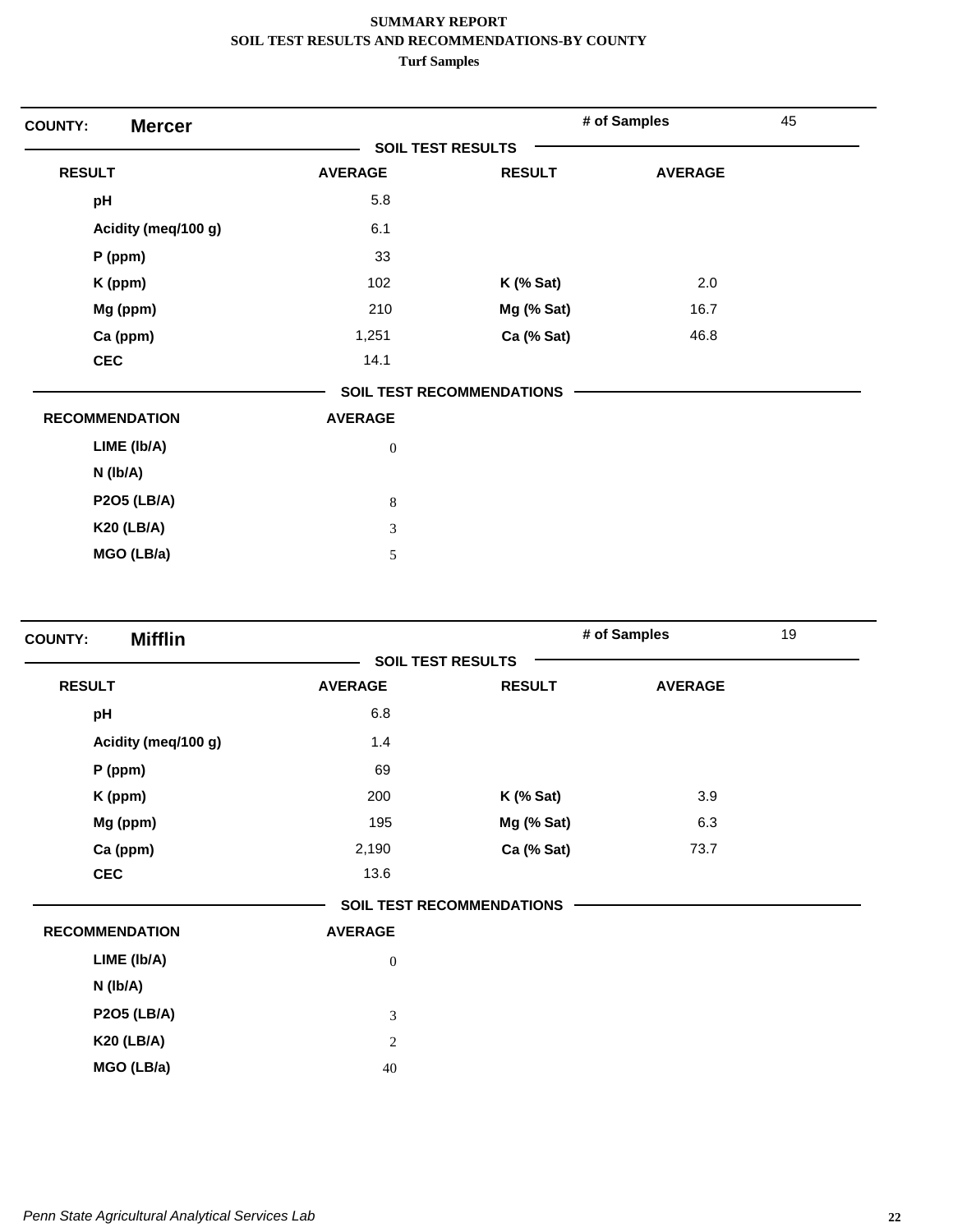| <b>Monroe</b><br><b>COUNTY:</b> |                          |                                  | # of Samples   | 38 |
|---------------------------------|--------------------------|----------------------------------|----------------|----|
|                                 | <b>SOIL TEST RESULTS</b> |                                  |                |    |
| <b>RESULT</b>                   | <b>AVERAGE</b>           | <b>RESULT</b>                    | <b>AVERAGE</b> |    |
| pH                              | 6.5                      |                                  |                |    |
| Acidity (meq/100 g)             | 2.5                      |                                  |                |    |
| P (ppm)                         | 98                       |                                  |                |    |
| K (ppm)                         | 112                      | $K$ (% Sat)                      | 2.7            |    |
| Mg (ppm)                        | 157                      | Mg (% Sat)                       | 6.7            |    |
| Ca (ppm)                        | 1,635                    | Ca (% Sat)                       | 61.5           |    |
| <b>CEC</b>                      | 11.8                     |                                  |                |    |
|                                 |                          | <b>SOIL TEST RECOMMENDATIONS</b> |                |    |
| <b>RECOMMENDATION</b>           | <b>AVERAGE</b>           |                                  |                |    |
| LIME (Ib/A)                     | $\boldsymbol{0}$         |                                  |                |    |
| $N$ (lb/A)                      |                          |                                  |                |    |
| <b>P2O5 (LB/A)</b>              | $\mathbf{2}$             |                                  |                |    |
| <b>K20 (LB/A)</b>               | $\overline{2}$           |                                  |                |    |
| MGO (LB/a)                      | 54                       |                                  |                |    |

| <b>COUNTY:</b> | <b>Montgomery</b>     |                          |                                  | # of Samples   | 691 |
|----------------|-----------------------|--------------------------|----------------------------------|----------------|-----|
|                |                       | <b>SOIL TEST RESULTS</b> |                                  |                |     |
| <b>RESULT</b>  |                       | <b>AVERAGE</b>           | <b>RESULT</b>                    | <b>AVERAGE</b> |     |
| pH             |                       | 6.3                      |                                  |                |     |
|                | Acidity (meq/100 g)   | 3.0                      |                                  |                |     |
|                | $P$ (ppm)             | 95                       |                                  |                |     |
|                | K (ppm)               | 149                      | $K$ (% Sat)                      | 3.1            |     |
|                | Mg (ppm)              | 244                      | Mg (% Sat)                       | 11.7           |     |
|                | Ca (ppm)              | 1,352                    | Ca (% Sat)                       | 54.8           |     |
|                | <b>CEC</b>            | 12.0                     |                                  |                |     |
|                |                       |                          | <b>SOIL TEST RECOMMENDATIONS</b> |                |     |
|                | <b>RECOMMENDATION</b> | <b>AVERAGE</b>           |                                  |                |     |
|                | LIME (Ib/A)           | $\boldsymbol{0}$         |                                  |                |     |
|                | $N$ (lb/A)            |                          |                                  |                |     |
|                | <b>P2O5 (LB/A)</b>    | 3                        |                                  |                |     |
|                | <b>K20 (LB/A)</b>     | $\overline{c}$           |                                  |                |     |
|                | MGO (LB/a)            | 15                       |                                  |                |     |
|                |                       |                          |                                  |                |     |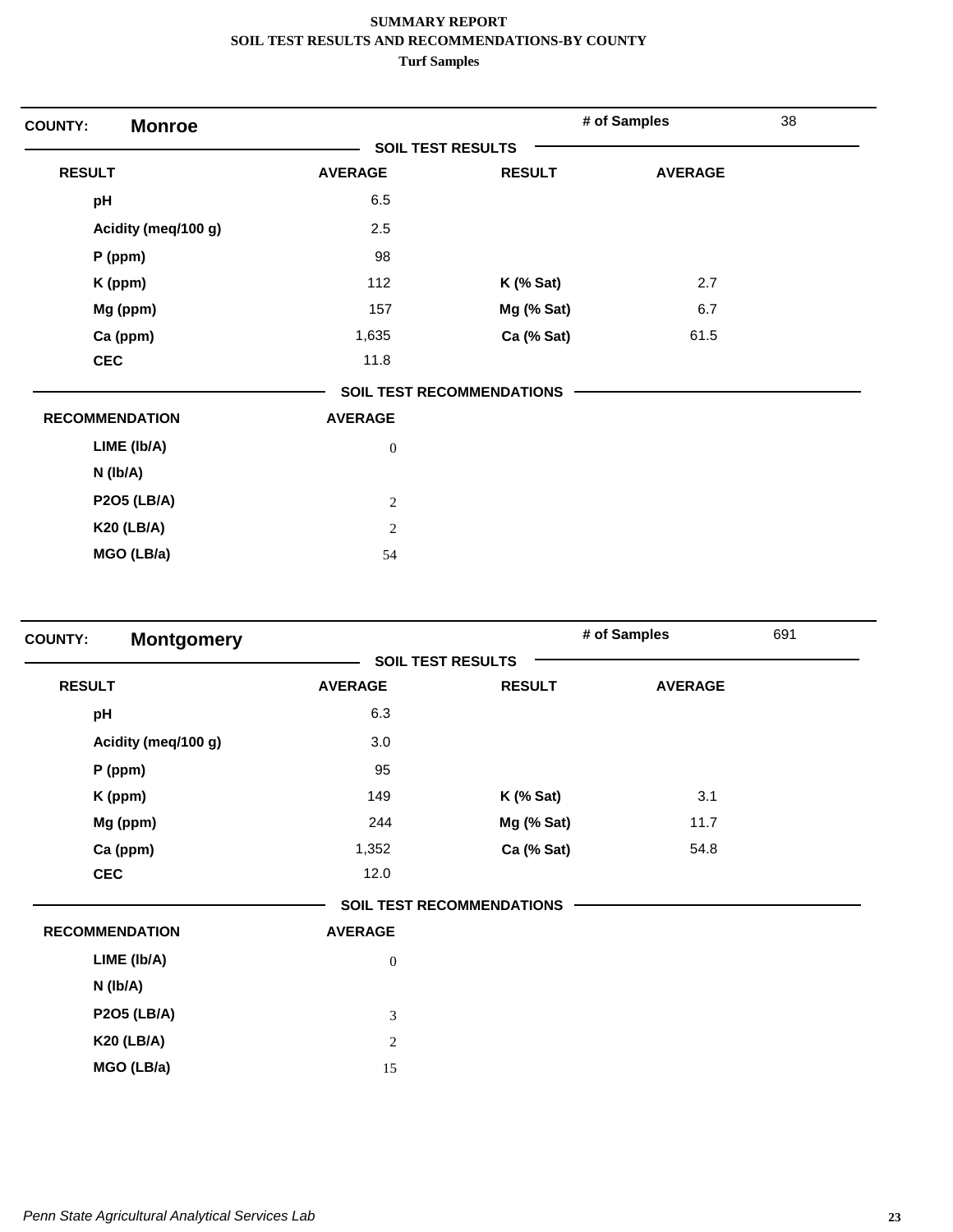| <b>Montour</b><br><b>COUNTY:</b> |                          |                                  | # of Samples   | 19 |
|----------------------------------|--------------------------|----------------------------------|----------------|----|
|                                  | <b>SOIL TEST RESULTS</b> |                                  |                |    |
| <b>RESULT</b>                    | <b>AVERAGE</b>           | <b>RESULT</b>                    | <b>AVERAGE</b> |    |
| pH                               | 6.2                      |                                  |                |    |
| Acidity (meq/100 g)              | 3.2                      |                                  |                |    |
| $P$ (ppm)                        | 96                       |                                  |                |    |
| K (ppm)                          | 167                      | $K$ (% Sat)                      | 3.5            |    |
| Mg (ppm)                         | 138                      | Mg (% Sat)                       | 7.9            |    |
| Ca (ppm)                         | 1,482                    | Ca (% Sat)                       | 59.2           |    |
| <b>CEC</b>                       | 12.2                     |                                  |                |    |
|                                  |                          | <b>SOIL TEST RECOMMENDATIONS</b> |                |    |
| <b>RECOMMENDATION</b>            | <b>AVERAGE</b>           |                                  |                |    |
| LIME (Ib/A)                      | $\boldsymbol{0}$         |                                  |                |    |
| $N$ (lb/A)                       |                          |                                  |                |    |
| <b>P2O5 (LB/A)</b>               | $\mathfrak{Z}$           |                                  |                |    |
| <b>K20 (LB/A)</b>                | $\mathbf{1}$             |                                  |                |    |
| MGO (LB/a)                       | 57                       |                                  |                |    |

| <b>COUNTY:</b>        | Northampton         |                  |                                  | 122<br># of Samples |  |
|-----------------------|---------------------|------------------|----------------------------------|---------------------|--|
|                       |                     |                  | <b>SOIL TEST RESULTS</b>         |                     |  |
| <b>RESULT</b>         |                     | <b>AVERAGE</b>   | <b>RESULT</b>                    | <b>AVERAGE</b>      |  |
| pH                    |                     | 6.3              |                                  |                     |  |
|                       | Acidity (meq/100 g) | 3.1              |                                  |                     |  |
|                       | $P$ (ppm)           | 61               |                                  |                     |  |
|                       | K (ppm)             | 159              | $K$ (% Sat)                      | 3.2                 |  |
|                       | Mg (ppm)            | 181              | Mg (% Sat)                       | 6.5                 |  |
|                       | Ca (ppm)            | 1,915            | Ca (% Sat)                       | 58.9                |  |
| <b>CEC</b>            |                     | 12.7             |                                  |                     |  |
|                       |                     |                  | <b>SOIL TEST RECOMMENDATIONS</b> |                     |  |
| <b>RECOMMENDATION</b> |                     | <b>AVERAGE</b>   |                                  |                     |  |
|                       | LIME (Ib/A)         | $\boldsymbol{0}$ |                                  |                     |  |
|                       | N (lb/A)            |                  |                                  |                     |  |
|                       | <b>P2O5 (LB/A)</b>  | 3                |                                  |                     |  |
|                       | <b>K20 (LB/A)</b>   | $\overline{c}$   |                                  |                     |  |
|                       | MGO (LB/a)          | 41               |                                  |                     |  |
|                       |                     |                  |                                  |                     |  |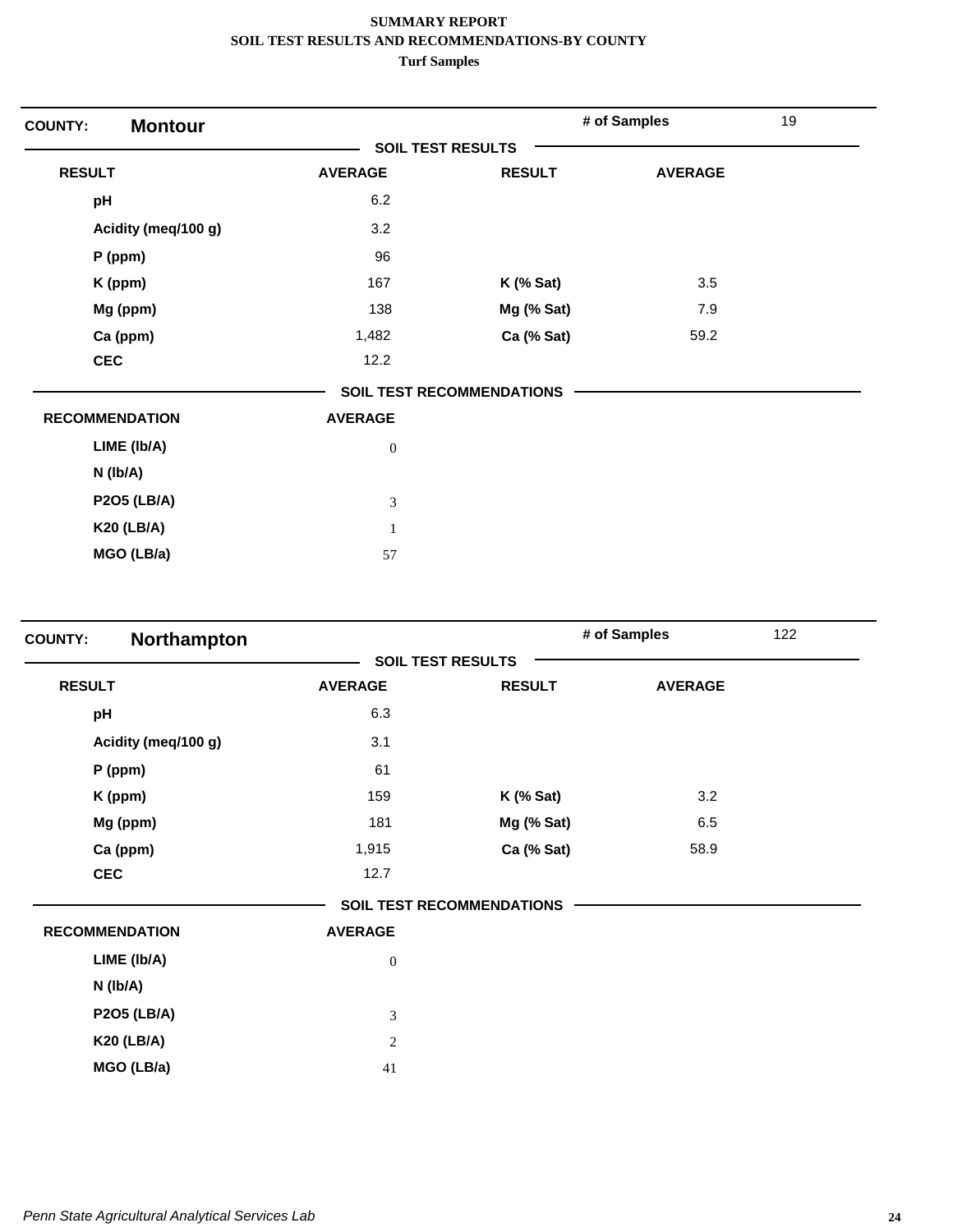| <b>COUNTY:</b>        | Northumberland      |                          |                                  | # of Samples   | 60 |
|-----------------------|---------------------|--------------------------|----------------------------------|----------------|----|
|                       |                     | <b>SOIL TEST RESULTS</b> |                                  |                |    |
| <b>RESULT</b>         |                     | <b>AVERAGE</b>           | <b>RESULT</b>                    | <b>AVERAGE</b> |    |
| pH                    |                     | 6.2                      |                                  |                |    |
|                       | Acidity (meq/100 g) | 3.1                      |                                  |                |    |
| P (ppm)               |                     | 102                      |                                  |                |    |
|                       | K (ppm)             | 202                      | $K$ (% Sat)                      | 5.0            |    |
|                       | Mg (ppm)            | 164                      | Mg (% Sat)                       | 10.0           |    |
|                       | Ca (ppm)            | 1,298                    | Ca (% Sat)                       | 56.2           |    |
| <b>CEC</b>            |                     | 11.5                     |                                  |                |    |
|                       |                     |                          | <b>SOIL TEST RECOMMENDATIONS</b> |                |    |
| <b>RECOMMENDATION</b> |                     | <b>AVERAGE</b>           |                                  |                |    |
|                       | LIME (Ib/A)         | $\boldsymbol{0}$         |                                  |                |    |
| $N$ (lb/A)            |                     |                          |                                  |                |    |
|                       | <b>P2O5 (LB/A)</b>  | $\overline{4}$           |                                  |                |    |
|                       | <b>K20 (LB/A)</b>   | $\mathbf{2}$             |                                  |                |    |
|                       | MGO (LB/a)          | 89                       |                                  |                |    |

| <b>Perry</b><br><b>COUNTY:</b> |                |                                  | # of Samples   | 19 |
|--------------------------------|----------------|----------------------------------|----------------|----|
|                                |                | <b>SOIL TEST RESULTS</b>         |                |    |
| <b>RESULT</b>                  | <b>AVERAGE</b> | <b>RESULT</b>                    | <b>AVERAGE</b> |    |
| pH                             | 6.3            |                                  |                |    |
| Acidity (meg/100 g)            | 3.1            |                                  |                |    |
| P (ppm)                        | 76             |                                  |                |    |
| K (ppm)                        | 152            | $K$ (% Sat)                      | 3.2            |    |
| Mg (ppm)                       | 150            | Mg (% Sat)                       | 10.1           |    |
| Ca (ppm)                       | 1,528          | Ca (% Sat)                       | 58.2           |    |
| <b>CEC</b>                     | 12.0           |                                  |                |    |
|                                |                | <b>SOIL TEST RECOMMENDATIONS</b> |                |    |
| <b>RECOMMENDATION</b>          | <b>AVERAGE</b> |                                  |                |    |
| LIME (Ib/A)                    | $\mathbf{0}$   |                                  |                |    |
| $N$ ( $lb/A$ )                 |                |                                  |                |    |
| <b>P2O5 (LB/A)</b>             | 3              |                                  |                |    |
| <b>K20 (LB/A)</b>              | 2              |                                  |                |    |
| MGO (LB/a)                     | 47             |                                  |                |    |
|                                |                |                                  |                |    |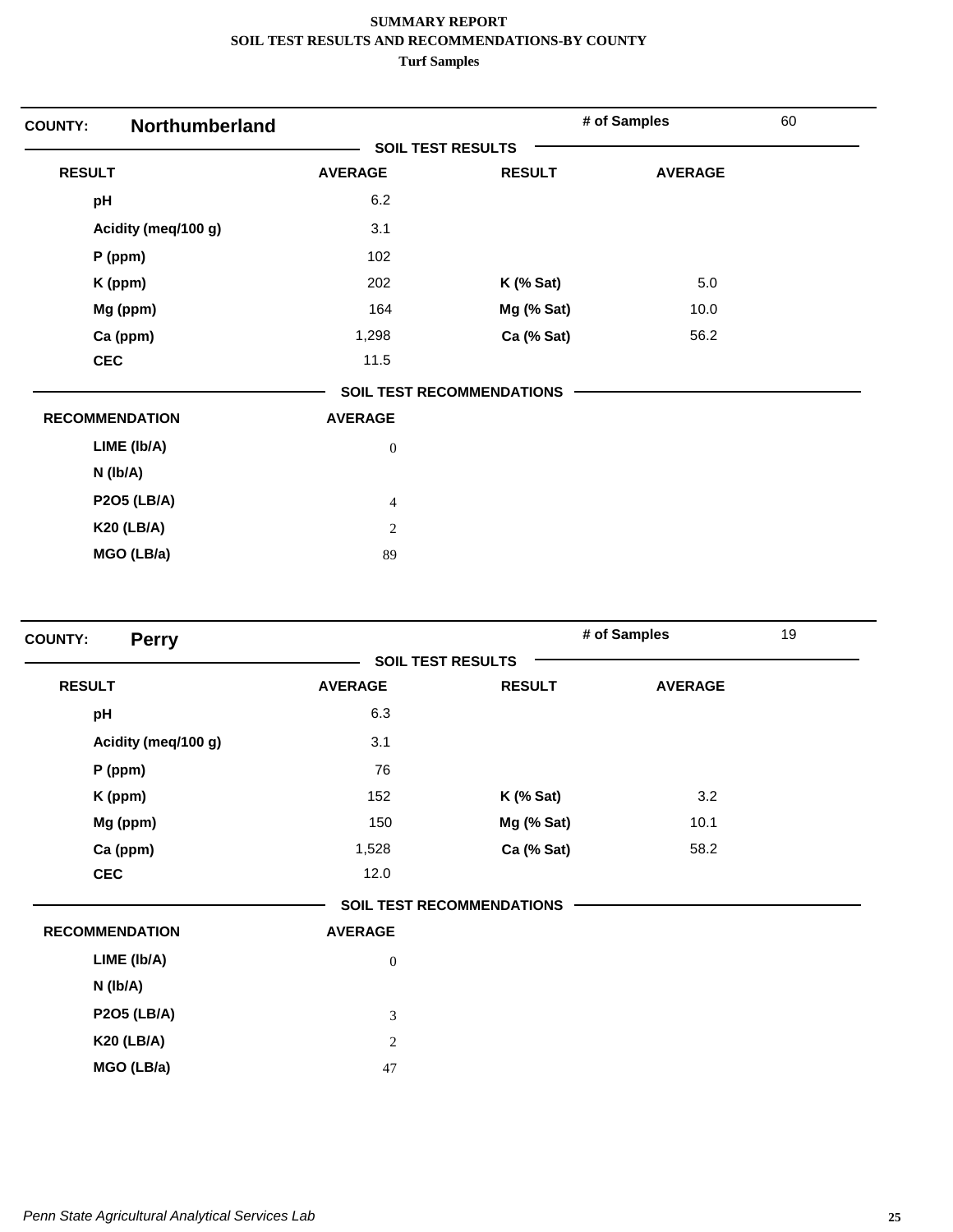| Philadelphia<br><b>COUNTY:</b> |                          |                                  | # of Samples   | 49 |
|--------------------------------|--------------------------|----------------------------------|----------------|----|
|                                | <b>SOIL TEST RESULTS</b> |                                  |                |    |
| <b>RESULT</b>                  | <b>AVERAGE</b>           | <b>RESULT</b>                    | <b>AVERAGE</b> |    |
| pH                             | 6.4                      |                                  |                |    |
| Acidity (meq/100 g)            | 2.9                      |                                  |                |    |
| P (ppm)                        | 157                      |                                  |                |    |
| K (ppm)                        | 182                      | $K$ (% Sat)                      | 3.3            |    |
| Mg (ppm)                       | 307                      | Mg (% Sat)                       | 12.1           |    |
| Ca (ppm)                       | 2,235                    | Ca (% Sat)                       | 56.7           |    |
| <b>CEC</b>                     | 14.6                     |                                  |                |    |
|                                |                          | <b>SOIL TEST RECOMMENDATIONS</b> |                |    |
| <b>RECOMMENDATION</b>          | <b>AVERAGE</b>           |                                  |                |    |
| LIME (Ib/A)                    | $\boldsymbol{0}$         |                                  |                |    |
| $N$ (lb/A)                     |                          |                                  |                |    |
| <b>P2O5 (LB/A)</b>             | 5                        |                                  |                |    |
| <b>K20 (LB/A)</b>              | $\overline{2}$           |                                  |                |    |
| MGO (LB/a)                     | 41                       |                                  |                |    |

| <b>Pike</b><br><b>COUNTY:</b> |                  |                                  | # of Samples   | 10 |
|-------------------------------|------------------|----------------------------------|----------------|----|
|                               |                  | <b>SOIL TEST RESULTS</b>         |                |    |
| <b>RESULT</b>                 | <b>AVERAGE</b>   | <b>RESULT</b>                    | <b>AVERAGE</b> |    |
| pH                            | 6.4              |                                  |                |    |
| Acidity (meq/100 g)           | 2.2              |                                  |                |    |
| $P$ (ppm)                     | 149              |                                  |                |    |
| K (ppm)                       | 107              | $K$ (% Sat)                      | 2.9            |    |
| Mg (ppm)                      | 145              | Mg (% Sat)                       | 8.9            |    |
| Ca (ppm)                      | 1,153            | Ca (% Sat)                       | 59.0           |    |
| <b>CEC</b>                    | 9.5              |                                  |                |    |
|                               |                  | <b>SOIL TEST RECOMMENDATIONS</b> |                |    |
| <b>RECOMMENDATION</b>         | <b>AVERAGE</b>   |                                  |                |    |
| LIME (Ib/A)                   | $\boldsymbol{0}$ |                                  |                |    |
| N (lb/A)                      |                  |                                  |                |    |
| <b>P2O5 (LB/A)</b>            | $\boldsymbol{0}$ |                                  |                |    |
| <b>K20 (LB/A)</b>             | 3                |                                  |                |    |
| MGO (LB/a)                    | 34               |                                  |                |    |
|                               |                  |                                  |                |    |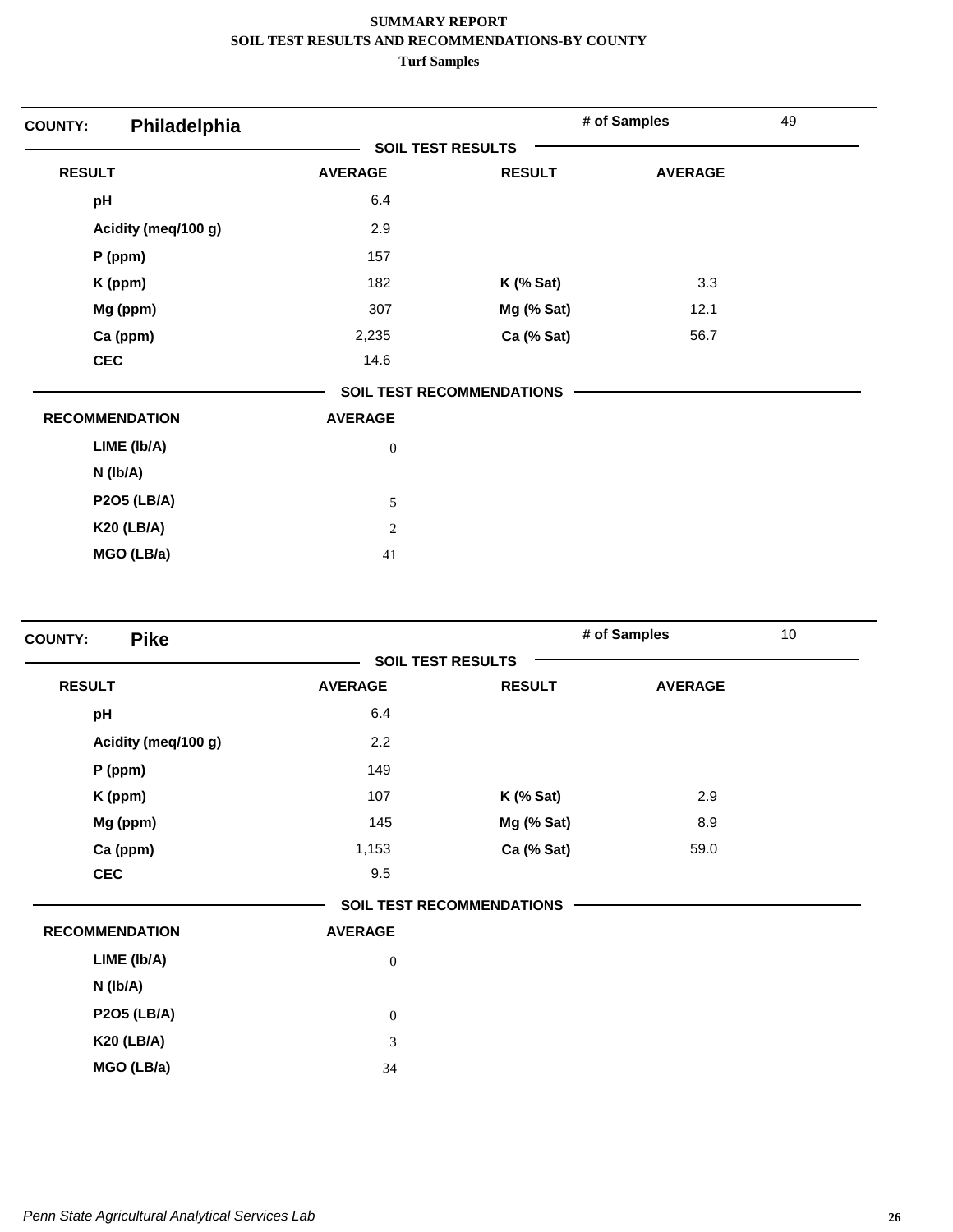| <b>COUNTY:</b>        | <b>Schuylkill</b>   |                          |                                  | # of Samples   | 31 |
|-----------------------|---------------------|--------------------------|----------------------------------|----------------|----|
|                       |                     | <b>SOIL TEST RESULTS</b> |                                  |                |    |
| <b>RESULT</b>         |                     | <b>AVERAGE</b>           | <b>RESULT</b>                    | <b>AVERAGE</b> |    |
| pH                    |                     | 5.9                      |                                  |                |    |
|                       | Acidity (meq/100 g) | 4.7                      |                                  |                |    |
|                       | $P$ (ppm)           | 116                      |                                  |                |    |
|                       | K (ppm)             | 127                      | $K$ (% Sat)                      | 2.7            |    |
|                       | Mg (ppm)            | 176                      | Mg (% Sat)                       | 5.5            |    |
|                       | Ca (ppm)            | 1,173                    | Ca (% Sat)                       | 45.3           |    |
| <b>CEC</b>            |                     | 12.3                     |                                  |                |    |
|                       |                     |                          | <b>SOIL TEST RECOMMENDATIONS</b> |                |    |
| <b>RECOMMENDATION</b> |                     | <b>AVERAGE</b>           |                                  |                |    |
|                       | LIME (Ib/A)         | $\boldsymbol{0}$         |                                  |                |    |
|                       | $N$ (lb/A)          |                          |                                  |                |    |
|                       | <b>P2O5 (LB/A)</b>  | $\mathbf{2}$             |                                  |                |    |
|                       | <b>K20 (LB/A)</b>   | $\mathbf{2}$             |                                  |                |    |
|                       | MGO (LB/a)          | 48                       |                                  |                |    |

| <b>Snyder</b><br><b>COUNTY:</b> |                  |                                  | # of Samples   | 8 |
|---------------------------------|------------------|----------------------------------|----------------|---|
|                                 |                  | <b>SOIL TEST RESULTS</b>         |                |   |
| <b>RESULT</b>                   | <b>AVERAGE</b>   | <b>RESULT</b>                    | <b>AVERAGE</b> |   |
| pH                              | 6.4              |                                  |                |   |
| Acidity (meq/100 g)             | 2.9              |                                  |                |   |
| P (ppm)                         | 83               |                                  |                |   |
| K (ppm)                         | 132              | $K$ (% Sat)                      | 2.7            |   |
| Mg (ppm)                        | 120              | Mg (% Sat)                       | 6.0            |   |
| Ca (ppm)                        | 1,804            | Ca (% Sat)                       | 63.4           |   |
| <b>CEC</b>                      | 12.6             |                                  |                |   |
|                                 |                  | <b>SOIL TEST RECOMMENDATIONS</b> |                |   |
| <b>RECOMMENDATION</b>           | <b>AVERAGE</b>   |                                  |                |   |
| LIME (Ib/A)                     | $\boldsymbol{0}$ |                                  |                |   |
| N (Ib/A)                        |                  |                                  |                |   |
| <b>P2O5 (LB/A)</b>              | $\mathbf{1}$     |                                  |                |   |
| <b>K20 (LB/A)</b>               | $\overline{c}$   |                                  |                |   |
| MGO (LB/a)                      | 35               |                                  |                |   |
|                                 |                  |                                  |                |   |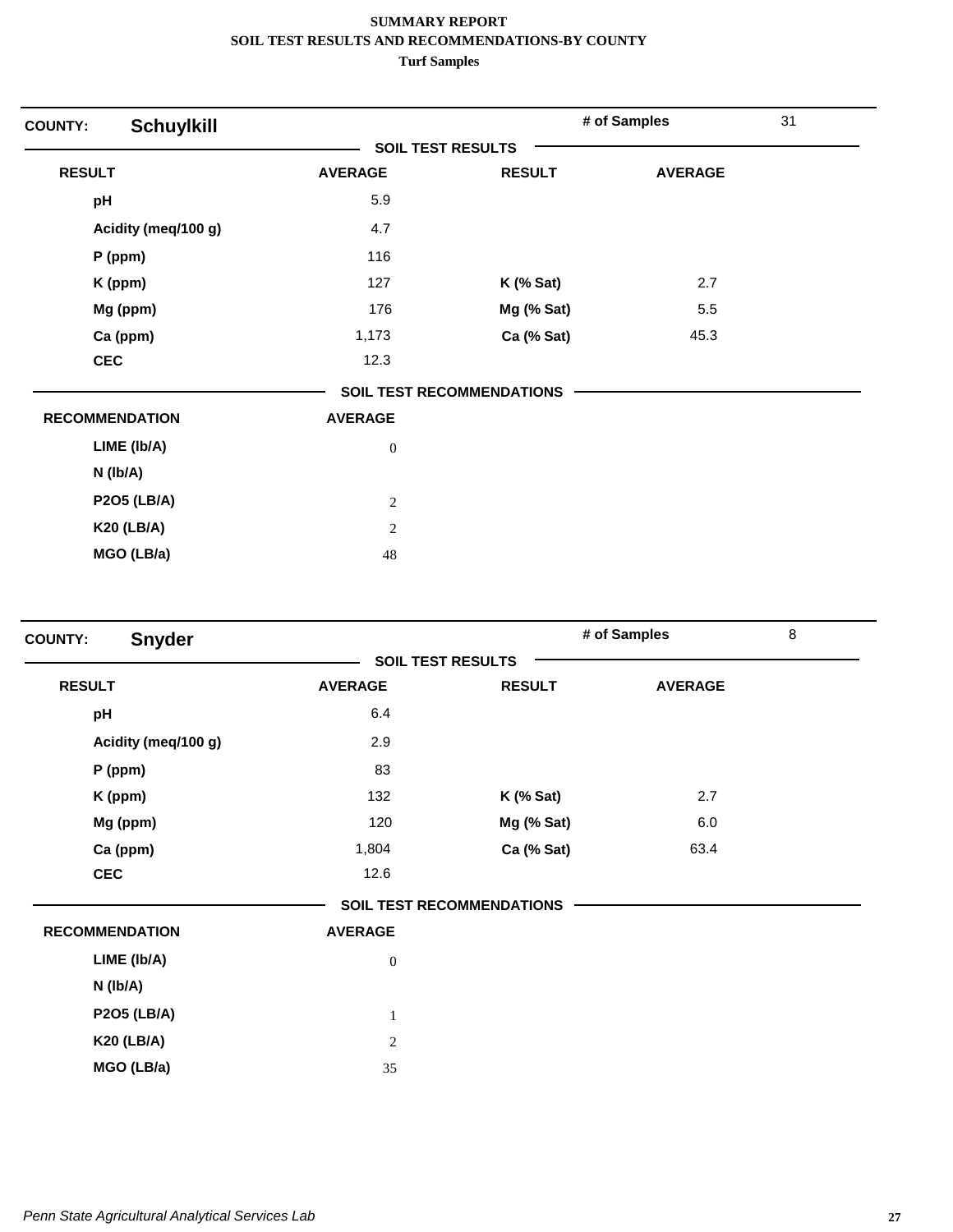| <b>COUNTY:</b>        | <b>Somerset</b>     |                          |                                  | # of Samples   | 25 |
|-----------------------|---------------------|--------------------------|----------------------------------|----------------|----|
|                       |                     | <b>SOIL TEST RESULTS</b> |                                  |                |    |
| <b>RESULT</b>         |                     | <b>AVERAGE</b>           | <b>RESULT</b>                    | <b>AVERAGE</b> |    |
| pH                    |                     | 6.3                      |                                  |                |    |
|                       | Acidity (meq/100 g) | 3.7                      |                                  |                |    |
|                       | $P$ (ppm)           | 31                       |                                  |                |    |
|                       | K (ppm)             | 135                      | $K$ (% Sat)                      | 2.4            |    |
|                       | Mg (ppm)            | 183                      | Mg (% Sat)                       | 5.5            |    |
|                       | Ca (ppm)            | 1,974                    | Ca (% Sat)                       | 61.9           |    |
| <b>CEC</b>            |                     | 14.6                     |                                  |                |    |
|                       |                     |                          | <b>SOIL TEST RECOMMENDATIONS</b> |                |    |
| <b>RECOMMENDATION</b> |                     | <b>AVERAGE</b>           |                                  |                |    |
|                       | LIME (Ib/A)         | $\boldsymbol{0}$         |                                  |                |    |
|                       | $N$ (lb/A)          |                          |                                  |                |    |
|                       | <b>P2O5 (LB/A)</b>  | 6                        |                                  |                |    |
|                       | <b>K20 (LB/A)</b>   | $\mathbf{2}$             |                                  |                |    |
|                       | MGO (LB/a)          | 26                       |                                  |                |    |

| <b>Sullivan</b><br><b>COUNTY:</b> |                  |                                  | # of Samples   | $\overline{4}$ |
|-----------------------------------|------------------|----------------------------------|----------------|----------------|
|                                   |                  | <b>SOIL TEST RESULTS</b>         |                |                |
| <b>RESULT</b>                     | <b>AVERAGE</b>   | <b>RESULT</b>                    | <b>AVERAGE</b> |                |
| pH                                | 6.2              |                                  |                |                |
| Acidity (meg/100 g)               | 3.0              |                                  |                |                |
| P (ppm)                           | 66               |                                  |                |                |
| K (ppm)                           | 59               | $K$ (% Sat)                      | 1.9            |                |
| Mg (ppm)                          | 98               | Mg (% Sat)                       | 5.8            |                |
| Ca (ppm)                          | 899              | Ca (% Sat)                       | 54.7           |                |
| <b>CEC</b>                        | 8.5              |                                  |                |                |
|                                   |                  | <b>SOIL TEST RECOMMENDATIONS</b> |                |                |
| <b>RECOMMENDATION</b>             | <b>AVERAGE</b>   |                                  |                |                |
| LIME (Ib/A)                       | $\boldsymbol{0}$ |                                  |                |                |
| $N$ ( $lb/A$ )                    |                  |                                  |                |                |
| <b>P2O5 (LB/A)</b>                | 10               |                                  |                |                |
| <b>K20 (LB/A)</b>                 | $\overline{4}$   |                                  |                |                |
| MGO (LB/a)                        | 60               |                                  |                |                |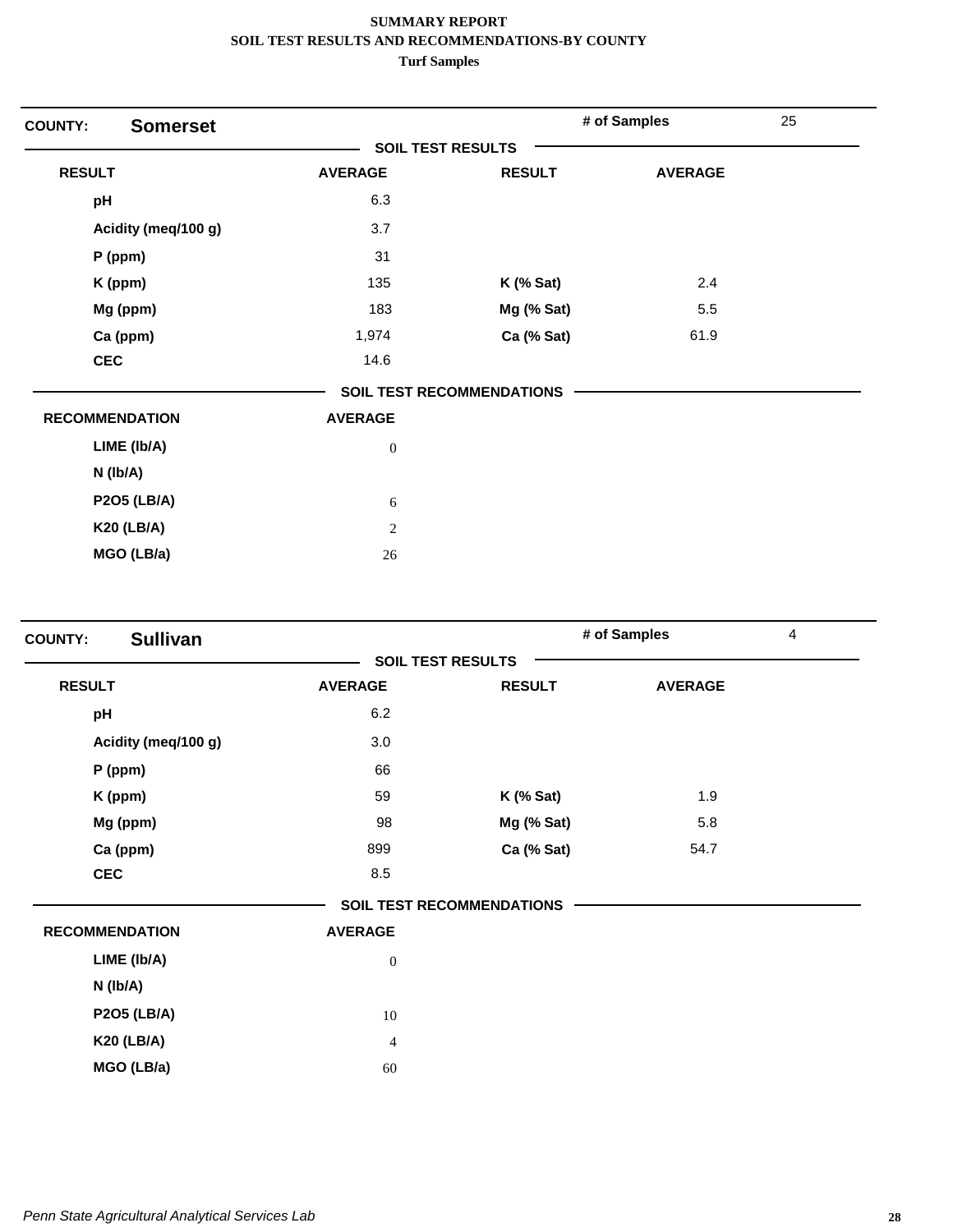| Susquehanna<br><b>COUNTY:</b> |                          |                                  | # of Samples   | 14 |
|-------------------------------|--------------------------|----------------------------------|----------------|----|
|                               | <b>SOIL TEST RESULTS</b> |                                  |                |    |
| <b>RESULT</b>                 | <b>AVERAGE</b>           | <b>RESULT</b>                    | <b>AVERAGE</b> |    |
| pH                            | 6.1                      |                                  |                |    |
| Acidity (meq/100 g)           | 3.7                      |                                  |                |    |
| $P$ (ppm)                     | 57                       |                                  |                |    |
| K (ppm)                       | 113                      | $K$ (% Sat)                      | 2.6            |    |
| Mg (ppm)                      | 162                      | Mg (% Sat)                       | 4.9            |    |
| Ca (ppm)                      | 1,103                    | Ca (% Sat)                       | 51.2           |    |
| <b>CEC</b>                    | 10.8                     |                                  |                |    |
|                               |                          | <b>SOIL TEST RECOMMENDATIONS</b> |                |    |
| <b>RECOMMENDATION</b>         | <b>AVERAGE</b>           |                                  |                |    |
| LIME (Ib/A)                   | $\boldsymbol{0}$         |                                  |                |    |
| $N$ (lb/A)                    |                          |                                  |                |    |
| <b>P2O5 (LB/A)</b>            | $\overline{4}$           |                                  |                |    |
| <b>K20 (LB/A)</b>             | 3                        |                                  |                |    |
| MGO (LB/a)                    | 72                       |                                  |                |    |

| <b>Tioga</b><br><b>COUNTY:</b> |                          |                                  | # of Samples   | 4 |
|--------------------------------|--------------------------|----------------------------------|----------------|---|
|                                | <b>SOIL TEST RESULTS</b> |                                  |                |   |
| <b>RESULT</b>                  | <b>AVERAGE</b>           | <b>RESULT</b>                    | <b>AVERAGE</b> |   |
| pH                             | 6.9                      |                                  |                |   |
| Acidity (meq/100 g)            | 1.3                      |                                  |                |   |
| P (ppm)                        | 75                       |                                  |                |   |
| K (ppm)                        | 174                      | $K$ (% Sat)                      | 3.9            |   |
| Mg (ppm)                       | 185                      | Mg (% Sat)                       | 11.0           |   |
| Ca (ppm)                       | 1,660                    | Ca (% Sat)                       | 73.3           |   |
| <b>CEC</b>                     | 11.6                     |                                  |                |   |
|                                |                          | <b>SOIL TEST RECOMMENDATIONS</b> |                |   |
| <b>RECOMMENDATION</b>          | <b>AVERAGE</b>           |                                  |                |   |
| LIME (Ib/A)                    | $\boldsymbol{0}$         |                                  |                |   |
| N (lb/A)                       |                          |                                  |                |   |
| <b>P2O5 (LB/A)</b>             |                          |                                  |                |   |
| <b>K20 (LB/A)</b>              | $\boldsymbol{0}$         |                                  |                |   |
| MGO (LB/a)                     | $\overline{7}$           |                                  |                |   |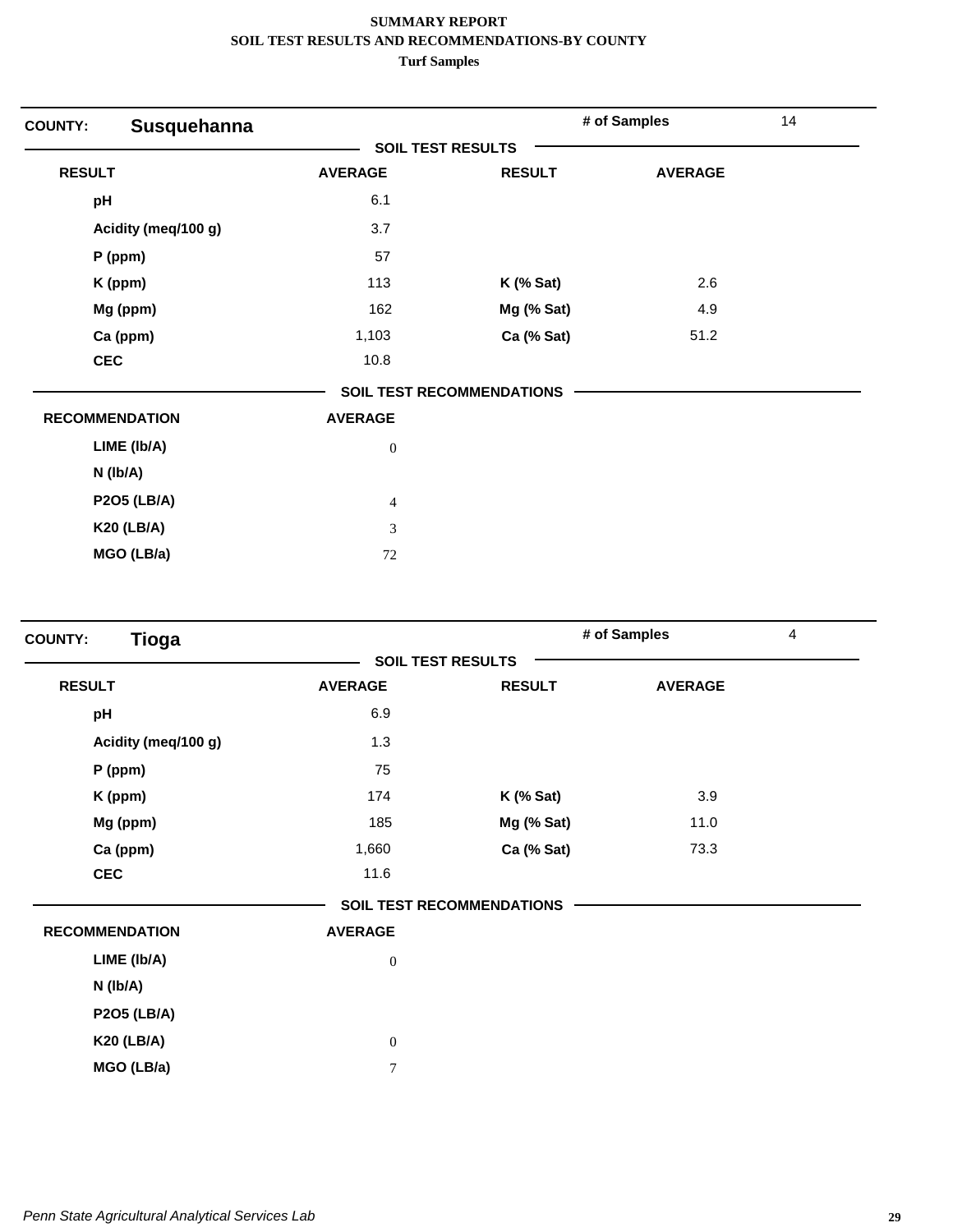| <b>Union</b><br><b>COUNTY:</b> |                          |                                  | # of Samples   | 33 |
|--------------------------------|--------------------------|----------------------------------|----------------|----|
|                                | <b>SOIL TEST RESULTS</b> |                                  |                |    |
| <b>RESULT</b>                  | <b>AVERAGE</b>           | <b>RESULT</b>                    | <b>AVERAGE</b> |    |
| pH                             | 6.7                      |                                  |                |    |
| Acidity (meq/100 g)            | 2.0                      |                                  |                |    |
| $P$ (ppm)                      | 67                       |                                  |                |    |
| K (ppm)                        | 143                      | $K$ (% Sat)                      | 2.9            |    |
| Mg (ppm)                       | 186                      | Mg (% Sat)                       | 7.3            |    |
| Ca (ppm)                       | 2,235                    | Ca (% Sat)                       | 69.7           |    |
| <b>CEC</b>                     | 13.0                     |                                  |                |    |
|                                |                          | <b>SOIL TEST RECOMMENDATIONS</b> |                |    |
| <b>RECOMMENDATION</b>          | <b>AVERAGE</b>           |                                  |                |    |
| LIME (Ib/A)                    | $\boldsymbol{0}$         |                                  |                |    |
| $N$ ( $lb/A$ )                 |                          |                                  |                |    |
| <b>P2O5 (LB/A)</b>             | $\overline{4}$           |                                  |                |    |
| <b>K20 (LB/A)</b>              | $\sqrt{2}$               |                                  |                |    |
| MGO (LB/a)                     | 40                       |                                  |                |    |

| Venango<br><b>COUNTY:</b> |                |                                  | # of Samples   | 12 <sub>2</sub> |
|---------------------------|----------------|----------------------------------|----------------|-----------------|
|                           |                | <b>SOIL TEST RESULTS</b>         |                |                 |
| <b>RESULT</b>             | <b>AVERAGE</b> | <b>RESULT</b>                    | <b>AVERAGE</b> |                 |
| pH                        | 6.5            |                                  |                |                 |
| Acidity (meg/100 g)       | 2.5            |                                  |                |                 |
| P (ppm)                   | 42             |                                  |                |                 |
| K (ppm)                   | 104            | $K$ (% Sat)                      | 2.2            |                 |
| Mg (ppm)                  | 235            | Mg (% Sat)                       | 5.8            |                 |
| Ca (ppm)                  | 1,467          | Ca (% Sat)                       | 61.1           |                 |
| <b>CEC</b>                | 12.1           |                                  |                |                 |
|                           |                | <b>SOIL TEST RECOMMENDATIONS</b> |                |                 |
| <b>RECOMMENDATION</b>     | <b>AVERAGE</b> |                                  |                |                 |
| LIME (Ib/A)               | $\mathbf{0}$   |                                  |                |                 |
| $N$ ( $lb/A$ )            |                |                                  |                |                 |
| <b>P2O5 (LB/A)</b>        | $\overline{4}$ |                                  |                |                 |
| <b>K20 (LB/A)</b>         | 2              |                                  |                |                 |
| MGO (LB/a)                | 24             |                                  |                |                 |
|                           |                |                                  |                |                 |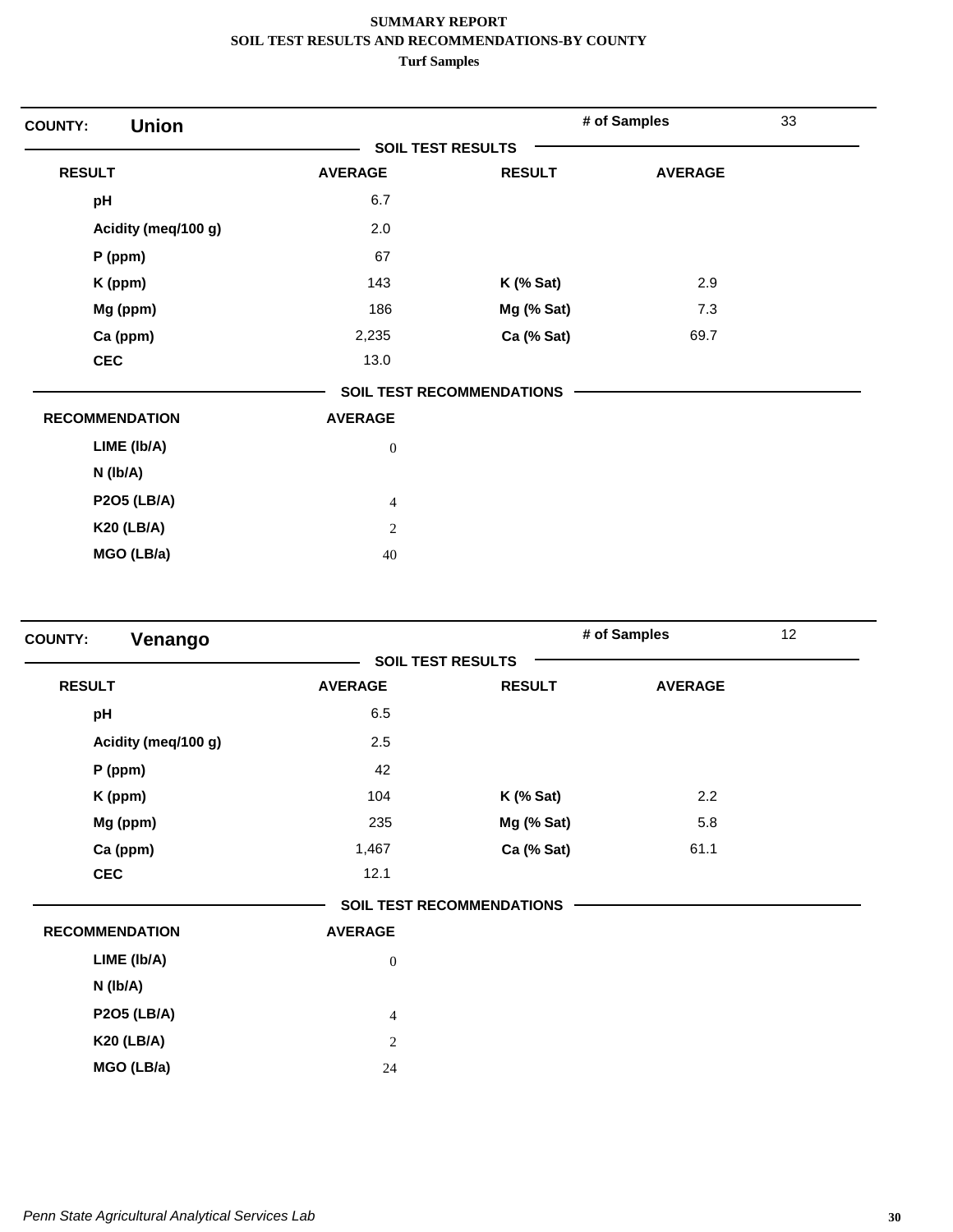| <b>Warren</b><br><b>COUNTY:</b> |                          |                           | # of Samples   | 4 |
|---------------------------------|--------------------------|---------------------------|----------------|---|
|                                 | <b>SOIL TEST RESULTS</b> |                           |                |   |
| <b>RESULT</b>                   | <b>AVERAGE</b>           | <b>RESULT</b>             | <b>AVERAGE</b> |   |
| pH                              | 6.3                      |                           |                |   |
| Acidity (meq/100 g)             | 3.0                      |                           |                |   |
| $P$ (ppm)                       | 34                       |                           |                |   |
| K (ppm)                         | 99                       | $K$ (% Sat)               | 2.3            |   |
| Mg (ppm)                        | 174                      | Mg (% Sat)                | 23.8           |   |
| Ca (ppm)                        | 1,308                    | Ca (% Sat)                | 57.1           |   |
| <b>CEC</b>                      | 11.3                     |                           |                |   |
|                                 |                          | SOIL TEST RECOMMENDATIONS |                |   |
| <b>RECOMMENDATION</b>           | <b>AVERAGE</b>           |                           |                |   |
| LIME (Ib/A)                     | $\boldsymbol{0}$         |                           |                |   |
| N (Ib/A)                        |                          |                           |                |   |
| <b>P2O5 (LB/A)</b>              | $\tau$                   |                           |                |   |
| <b>K20 (LB/A)</b>               | 3                        |                           |                |   |
| MGO (LB/a)                      | $20\,$                   |                           |                |   |

| Washington<br><b>COUNTY:</b> |                  |                                  | # of Samples   | 75 |
|------------------------------|------------------|----------------------------------|----------------|----|
|                              |                  | <b>SOIL TEST RESULTS</b>         |                |    |
| <b>RESULT</b>                | <b>AVERAGE</b>   | <b>RESULT</b>                    | <b>AVERAGE</b> |    |
| pH                           | 6.5              |                                  |                |    |
| Acidity (meq/100 g)          | 2.4              |                                  |                |    |
| P (ppm)                      | 47               |                                  |                |    |
| K (ppm)                      | 169              | $K$ (% Sat)                      | 2.7            |    |
| Mg (ppm)                     | 269              | Mg (% Sat)                       | 9.3            |    |
| Ca (ppm)                     | 2,619            | Ca (% Sat)                       | 68.1           |    |
| <b>CEC</b>                   | 16.5             |                                  |                |    |
|                              |                  | <b>SOIL TEST RECOMMENDATIONS</b> |                |    |
| <b>RECOMMENDATION</b>        | <b>AVERAGE</b>   |                                  |                |    |
| LIME (Ib/A)                  | $\boldsymbol{0}$ |                                  |                |    |
| $N$ ( $lb/A$ )               |                  |                                  |                |    |
| <b>P2O5 (LB/A)</b>           | $\overline{4}$   |                                  |                |    |
| <b>K20 (LB/A)</b>            | $\overline{2}$   |                                  |                |    |
| MGO (LB/a)                   | 32               |                                  |                |    |
|                              |                  |                                  |                |    |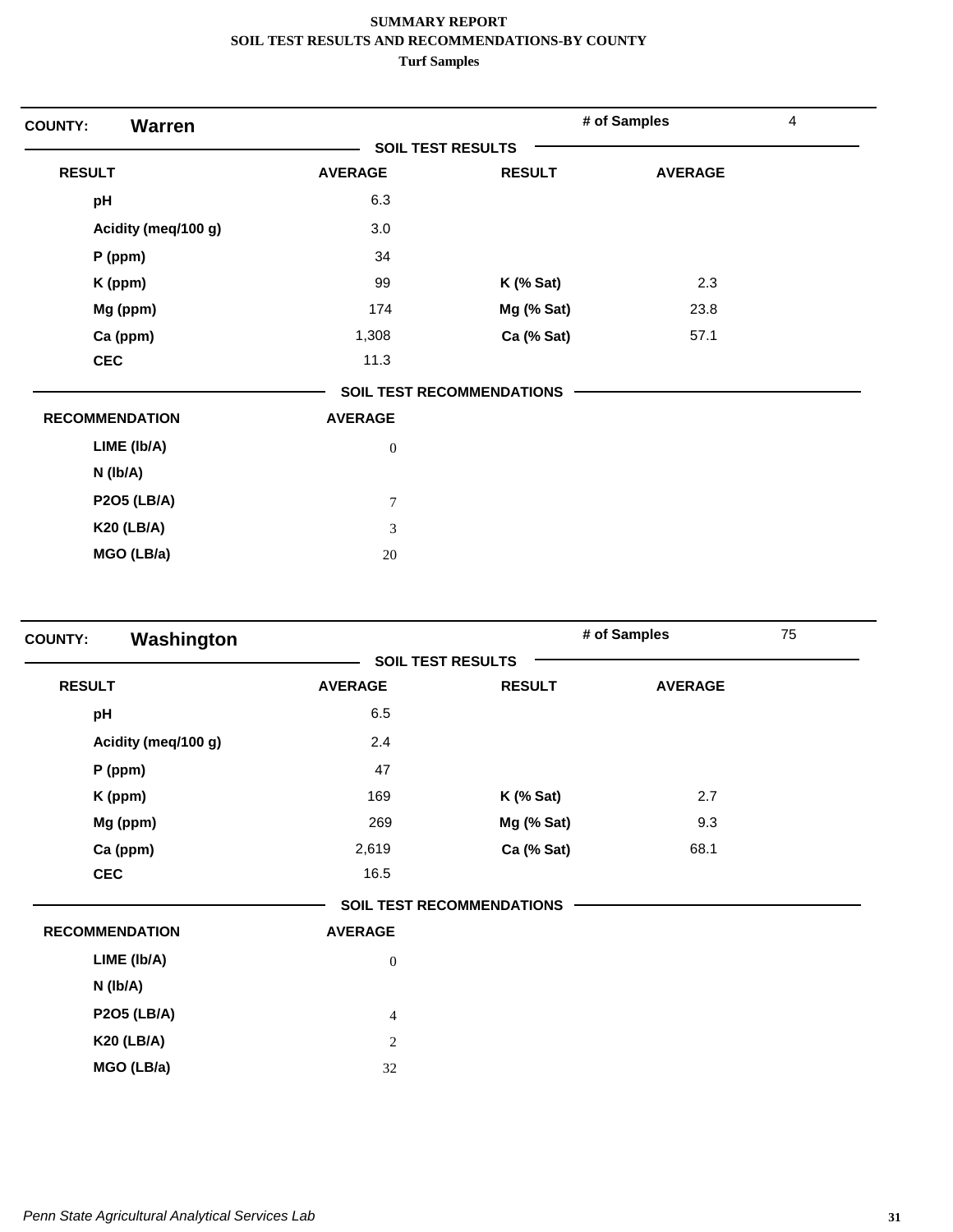| Wayne<br><b>COUNTY:</b> |                          |                                  | # of Samples   | 15 |
|-------------------------|--------------------------|----------------------------------|----------------|----|
|                         | <b>SOIL TEST RESULTS</b> |                                  |                |    |
| <b>RESULT</b>           | <b>AVERAGE</b>           | <b>RESULT</b>                    | <b>AVERAGE</b> |    |
| pH                      | 6.1                      |                                  |                |    |
| Acidity (meq/100 g)     | 2.8                      |                                  |                |    |
| $P$ (ppm)               | 153                      |                                  |                |    |
| K (ppm)                 | 101                      | $K$ (% Sat)                      | 2.6            |    |
| Mg (ppm)                | 141                      | Mg (% Sat)                       | 8.3            |    |
| Ca (ppm)                | 1,246                    | Ca (% Sat)                       | 54.4           |    |
| <b>CEC</b>              | 10.2                     |                                  |                |    |
|                         |                          | <b>SOIL TEST RECOMMENDATIONS</b> |                |    |
| <b>RECOMMENDATION</b>   | <b>AVERAGE</b>           |                                  |                |    |
| LIME (Ib/A)             | $\boldsymbol{0}$         |                                  |                |    |
| N (Ib/A)                |                          |                                  |                |    |
| <b>P2O5 (LB/A)</b>      | 6                        |                                  |                |    |
| <b>K20 (LB/A)</b>       | 3                        |                                  |                |    |
| MGO (LB/a)              | 46                       |                                  |                |    |

| <b>COUNTY:</b> | Westmoreland          |                          |                                  | # of Samples   | 154 |
|----------------|-----------------------|--------------------------|----------------------------------|----------------|-----|
|                |                       | <b>SOIL TEST RESULTS</b> |                                  |                |     |
| <b>RESULT</b>  |                       | <b>AVERAGE</b>           | <b>RESULT</b>                    | <b>AVERAGE</b> |     |
| pH             |                       | 6.3                      |                                  |                |     |
|                | Acidity (meq/100 g)   | 3.6                      |                                  |                |     |
|                | P (ppm)               | 64                       |                                  |                |     |
|                | K (ppm)               | 153                      | $K$ (% Sat)                      | 2.7            |     |
|                | Mg (ppm)              | 227                      | Mg (% Sat)                       | 7.1            |     |
|                | Ca (ppm)              | 1,855                    | Ca (% Sat)                       | 59.0           |     |
|                | <b>CEC</b>            | 14.7                     |                                  |                |     |
|                |                       |                          | <b>SOIL TEST RECOMMENDATIONS</b> |                |     |
|                | <b>RECOMMENDATION</b> | <b>AVERAGE</b>           |                                  |                |     |
|                | LIME (Ib/A)           | $\boldsymbol{0}$         |                                  |                |     |
|                | N (Ib/A)              |                          |                                  |                |     |
|                | <b>P2O5 (LB/A)</b>    | $\overline{4}$           |                                  |                |     |
|                | <b>K20 (LB/A)</b>     | $\overline{2}$           |                                  |                |     |
|                | MGO (LB/a)            | 24                       |                                  |                |     |
|                |                       |                          |                                  |                |     |